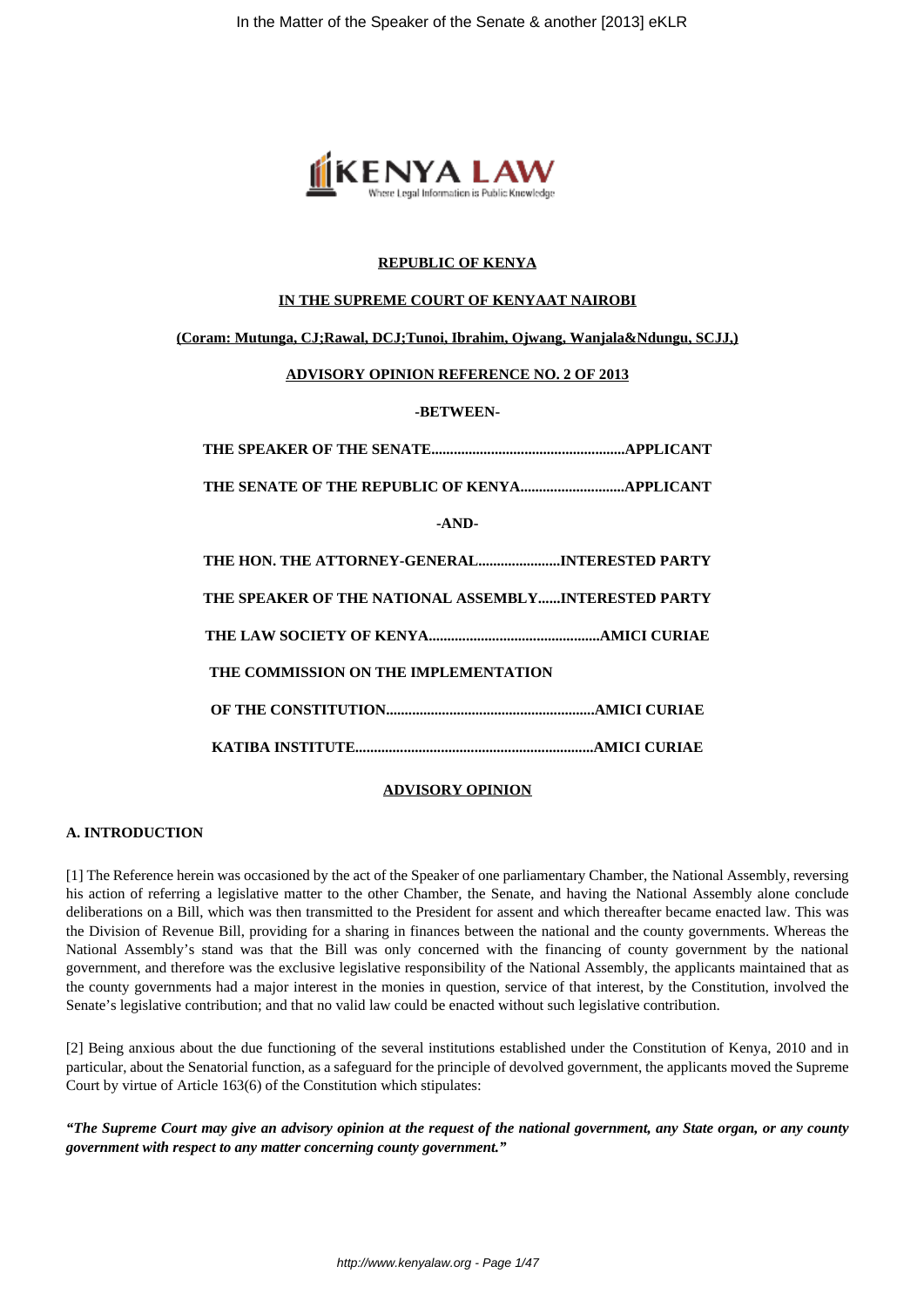# **B. CONTEST OF JURISDICTION**

#### *a. Submissions of Counsel*

[3] The interested parties contested this Court's jurisdiction in rendering an Advisory opinion. **The first question in this regard was whether it was appropriate for the Court to render an Advisory Opinion in this matter. And the second question was: whether this Court has jurisdiction to render an Advisory Opinion regarding the constitutional process attending the enactment of the Division of Revenue Act, 2013 (Act No. 31 of 2013).**

[4] Jurisdiction, in any matter coming up before a Court, is a fundamental issue that must be resolved at the beginning. It is the fountain from which the flow of the judicial process originates. The position is clear from the words of Nyarangi, J.A. in *[Owners of](http://kenyalaw.org/caselaw/cases/view/45265/) [the Motor Vessel "Lillian S" v. Caltex Oil \(Kenya\) Ltd.](http://kenyalaw.org/caselaw/cases/view/45265/)* [\[1](http://kenyalaw.org/caselaw/cases/view/45265/)989] KLR 1 (at p. 14):

*"Without jurisdiction, a court has no power to make one more step. Where a court has no jurisdiction, there would be no basis for a continuation of proceedings pending other evidence. A court of law downs its tools in respect of the matter before it the moment it holds the opinion that it is without jurisdiction."*

The consequence of a Court proceeding without jurisdiction is stated, in unambiguous terms, in *Words and Phrases Legally Defined*, Vol 3: 1 – N (at p.113): "*Where a court takes it upon itself to exercise a jurisdiction which it does not possess, its decision amounts to nothing."*

[5] Learned counsel, Mr. Kilukumi for the applicants urged that this Court has the competence and should exercise its advisory jurisdiction on the issues arising. He submitted that the applicants duly satisfied the requirements set out in Article 163(6) of the Constitution: firstly, the applicants are State organs, entitled to move the Court for an Advisory Opinion; and secondly, the subjectmatter, in this instance, should be one concerning *county government*. It was submitted that the first applicant is a State organ, as defined in Article 260 of the Constitution: the office of Speaker of the Senate is established under Part 3 of Chapter 8 ("Offices of Parliament") and in particular, Article 106(1) of the Constitution. And the second applicant is also a State organ, being a body established under Article 93(1) of the Constitution.

[6] Counsel urged to be further relevant to the jurisdictional point, that the several agreed issues on which Advisory Opinion is sought, concern the constitutional process of enacting legislation that divides nationally-collected revenue between the governments at the national and county levels. Counsel submitted that the financing of county governments is founded upon the division of nationally-raised resources: and therefore, the Advisory Opinion sought, is *"with respect to matters concerning county government."*

[7] Besides, counsel submitted, the Division of Revenue Bill is a matter that "concerns county government". On this point, and for effect, counsel invoked the content of this Court's Ruling in *[Re the Matter of the Interim Independent Electoral Commission,](http://kenyalaw.org/caselaw/cases/view/77634/)* Sup. Ct. Const. Appl. No.2 of 2011 (para.40):

### *"…any national level activity that has a significant impact on county government would come within the purview of a matter concerning the county governments."*

[8] Learned counsel submitted that the division of revenue that has been collected nationally and is to be divided between two levels of government, obviously affects the running of county governments.

[9] To buttress the argument, Mr. Kilukumi considered the effect of Article 224 of the Constitution, which deals with countygovernment budgets and the County Appropriations Act. He urged that the county governments will be unable to prepare their budgets unless the Division of Revenue Bill has been enacted by Parliament; hence,the effect of Article 224 is that the Division of Revenue Bill *is* a matter that "concerns county government".

[10] Regarding the appropriateness of the question for an Advisory Opinion, learned counsel submitted that the Supreme Court's competence in this regard, flows directly from Article 163(6) of the Constitution; and the Court's jurisdiction is *discretionary,* being exercised as it considers fit. He urged that the Court to adopt its guidelines for the exercise of jurisdiction, set out in the earlier matter, *[Re the Matter of the Interim Independent Electoral Commission](http://kenyalaw.org/caselaw/cases/view/77634/)*, Sup. Ct. Const. Appl. No. 2 of 2011 (at para.83):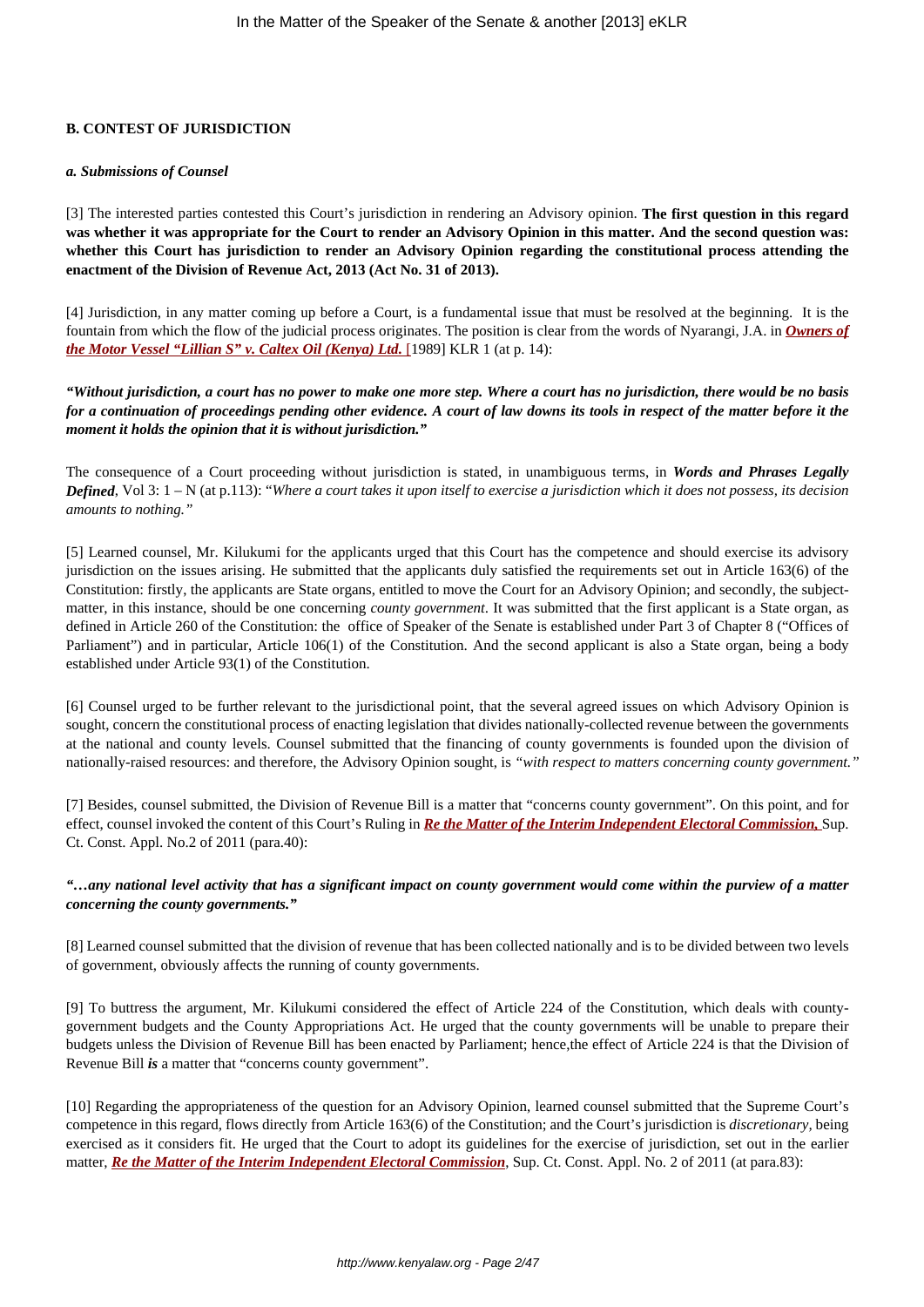*"(1) For a reference to qualify for the Supreme Court's Advisory-Opinion discretion, it must fall within the four corners of Article 163(6): it must be 'a matter concerning county government.' The question as to whether a matter is one 'concerning county government' will be determined by the Court on a case-by-case basis.*

*"(2) The only parties that can make a request for an Advisory Opinion are the national government, a State organ, or a county government. Any other person or institution may only be enjoined in the proceedings with leave of the Court, either as intervener (interested party) or as amicus curiae.*

*"(3) The Court will be hesitant to exercise its discretion to render an Advisory Opinion where the matter in respect of which the reference has been made is a subject of proceedings in a lower Court….*

*"(4) Where a reference has been made to the Court the subject matter of which is also pending in a lower Court, the Court may nonetheless render an Advisory Opinion if the applicant can demonstrate that the issue is of great public importance and requiring urgent resolution through an Advisory Opinion…."*

[11] Learned counsel invoked the Supreme Court's mandate in the interpretation of the Constitution: a dispute had arisen between the two Parliamentary Chambers, with a bearing on the interpretation of key Articles of the Constitution; the Supreme Court as the apex Court operating in accordance with the Supreme Court Act, 2011 (Act No. 7 of 2011), is empowered to give authoritative and final interpretation of the Constitution; the Supreme Court was the most suitable forum to render a pronouncement on the constitutional conflict raised in the instant matter; only the Supreme Court will be able to provide expeditious resolution to the disputed question which entails a matter of great public importance.

[12] Counsel recalled that the Supreme Court on an earlier occasion, in *[Re the Matter of the Interim Independent Electoral](http://kenyalaw.org/caselaw/cases/view/77634/) [Commission](http://kenyalaw.org/caselaw/cases/view/77634/)* (Application No. 2 of 2011), had already indicated that it may undertake constitutional interpretation while rendering Advisory Opinion [paras. 43 and 44]:

*"The Supreme Court…, for the purpose of rendering an Advisory Opinion, may take its position guided by its own interpretation of the Constitution…*

*"It follows that the Supreme Court may, indeed, while rendering an Advisory Opinion under Article 163(6) of the Constitution, undertake any necessary interpretation of the Constitution."*

[13] The foregoing principle was reiterated in another matter, *[In the Matter of the Principle of Gender Representation in the](http://kenyalaw.org/caselaw/cases/view/85286) [National Assembly and the Senate](http://kenyalaw.org/caselaw/cases/view/85286)*[,](http://kenyalaw.org/caselaw/cases/view/85286) Sup. Ct. Appl. No. 2 of 2012 [para. 25]:

*"It is clear to us that this Court, while rendering Advisory Opinion, will almost invariably engage in the exercise of constitutional interpretation, and it is not precluded from such an exercise. It does not follow, therefore, that the Court will decline a proper request for an Advisory Opinion, merely because rendering such Opinion will entail constitutional interpretation. The basic requirement for an application for an Advisory Opinion is that it should, as contemplated by Article 163(6) of the Constitution, be seeking to unravel a legal uncertainty in such a manner as to promote the rule of law and the public interest."*

[14] Mr. Kilukumi submitted, from the authority of the earlier decisions, that the Supreme Court's Opinion in this case, will, in law and in constitutional principle, be binding on all State organs and on all persons, as its design is to bring certainty and to deliver closure on relevant issues. Learned counsel urged that such an Opinion would bring positive effect upon the nation's legislative organs, insofar as they would be able to focus their agenda on the values of clarity, civility, decorum and etiquette.

[15] Counsel urged that the delivery of the Supreme Court's Advisory Opinion, in the circumstances of the instant matter, falls in line with constitutional principle, and, furthermore, would be duly proportionate to the gravity of the issues, and would be appropriate, just, fair and meet, in every respect.

[16] Learned counsel glanced back at the troubled constitutional history of the country with a devolved governance system, in the 1960s, being phased out by a central-government scheme which removed the local units together with their agency of representation and safeguard at the centre, namely, the Senate (Y.P. Ghai and J.P.W.B. McAuslan, *Public Law and Political Change in Kenya: A*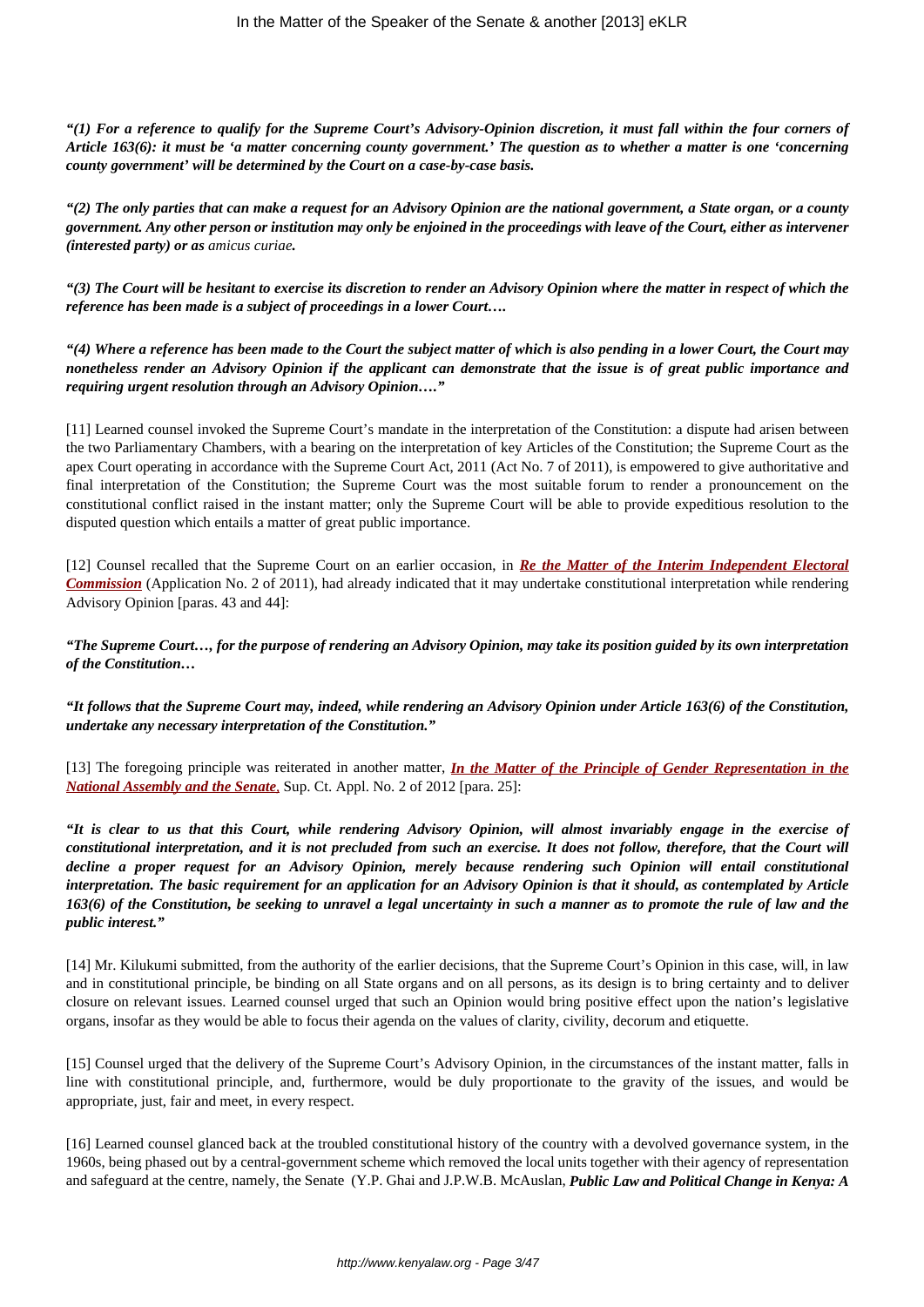*Study of the Legal Framework of Government from Colonial Times to the Present* (Nairobi: Oxford University Press, 1970) (pp.213-14). He urged that the people's political choice of retracing their constitutional path to the 1960s model, be upheld, and that the Supreme Court bears responsibility for directing the path of governance on that course; and the Court should, in this regard, safeguard the constitutional processes designed to secure the county governments. Counsel urged such an object to be in keeping with the Supreme Court's obligations as set out in section 3 of the Supreme Court Act, 2011 (Act No. 7 of 2011), which provides in particular that  $[s.3(c)]$ :

*"…the Supreme Court as a court of final judicial authority [shall] among other things –*

*…*

*c. develop rich jurisprudence that respects Kenya's history and traditions and facilitates its social, economic and political growth…."*

[17] In the contest of jurisdiction, it was the position of the interested parties that the relevant issues properly fell within the domain of the litigated cause, rather than that of the Advisory Opinion. However, learned senior counsel Mr. Nowrojee, for the applicants maintained that this was not a matter suitable for the ordinary dispute-resolution mechanism – with pleadings, and progressing from the lowest to the highest Court: the matter was urgent, and entailed the danger of paralysis to the Parliamentary process of lawmaking. The matter, counsel submitted, involved the national legislative agenda – a matter of great public importance. He submitted that the public interest called for expeditious resolution of the stalemate: and an Advisory Opinion was the best recourse.

[18] Such a perception by counsel had been anticipated in an earlier Advisory Opinion, *In the Matter of the Principle of Gender Representation in the National Assembly and the Senate*, Sup. Ct. Appl. No. 2 of 2012, in which the following passage appears:

*"The Court recognizes…that its Advisory Opinion is an important avenue for settling matters of great public importance which may not be suitable for conventional mechanisms of justiciability. Such novel situations have clear evidence under the new Constitution, which has come with far-reaching innovations, such as those reflected in the institutions of county government. The realization of such a devolved governance scheme raises a variety of structural, management and operational challenges unbeknown to traditional dispute settlement. This is the typical situation in which the Supreme Court's Advisory-Opinion jurisdiction will be most propitious; and where such is the case an obligation rests on the Court to render an Opinion in accordance with the Constitution."*

[19] Learned senior counsel advanced another justification for preferring the Advisory Opinion to the normal course of litigation: trial of fact was unnecessary; all the issues revolved around the correct interpretation of specified Articles of the Constitution; and in any case, if any facts at all were to be a relevant question, all the facts were matters of permanent record in both Chambers of Parliament, werewell agreed, and could most readily be ascertained.

[20] Learned senior counsel also urged the jurisdictional point on the basis of the broader context of the Constitution, and the inarticulate, general perceptions on the governance-role of the Supreme Court: the Court should render its Advisory Opinion as part of the function of *promoting constitutionalism and the rule of law,* values that are apt to be impaired whenever there is disagreement and stalemate between primary State organs. He submitted that the Advisory Opinion is a special device under the Constitution, for safeguarding the devolved governance system. He proposed that the Court should lay down the proper procedure for the enactment of differing categories of legislation.

[21] The learned Attorney-General, while conceding that the Court indeed had jurisdiction to give an Advisory Opinion, submitted that its due exercise of discretion should exclude the instant matter. He proceeds by past example, contending that the stalemate in question was in respect of a live matter in progress within the ranks of the Legislature and the Executive; whereas in *In the Matter of the Principle of Gender Representation in the National Assembly and the Senate,* Sup. Ct. Appl. No. 2 of 2012 the focus was on the gender quota in the membership of Parliament, a basic *interpretational question;* and in *Re the Matter of the Interim Independent Electoral Commission*, again, the question was essentially as to the *interpretation* of the Constitution. The Attorney-General submitted that the ultimate answer to the applicant's question was *judgment*: and hence the proper forum was the Constitutional Division of the High Court – and a party who remains aggrieved has a straight path leading to the Court of Appeal. The Attorney-General urged that this was not a proper matter for the Supreme Court at this stage.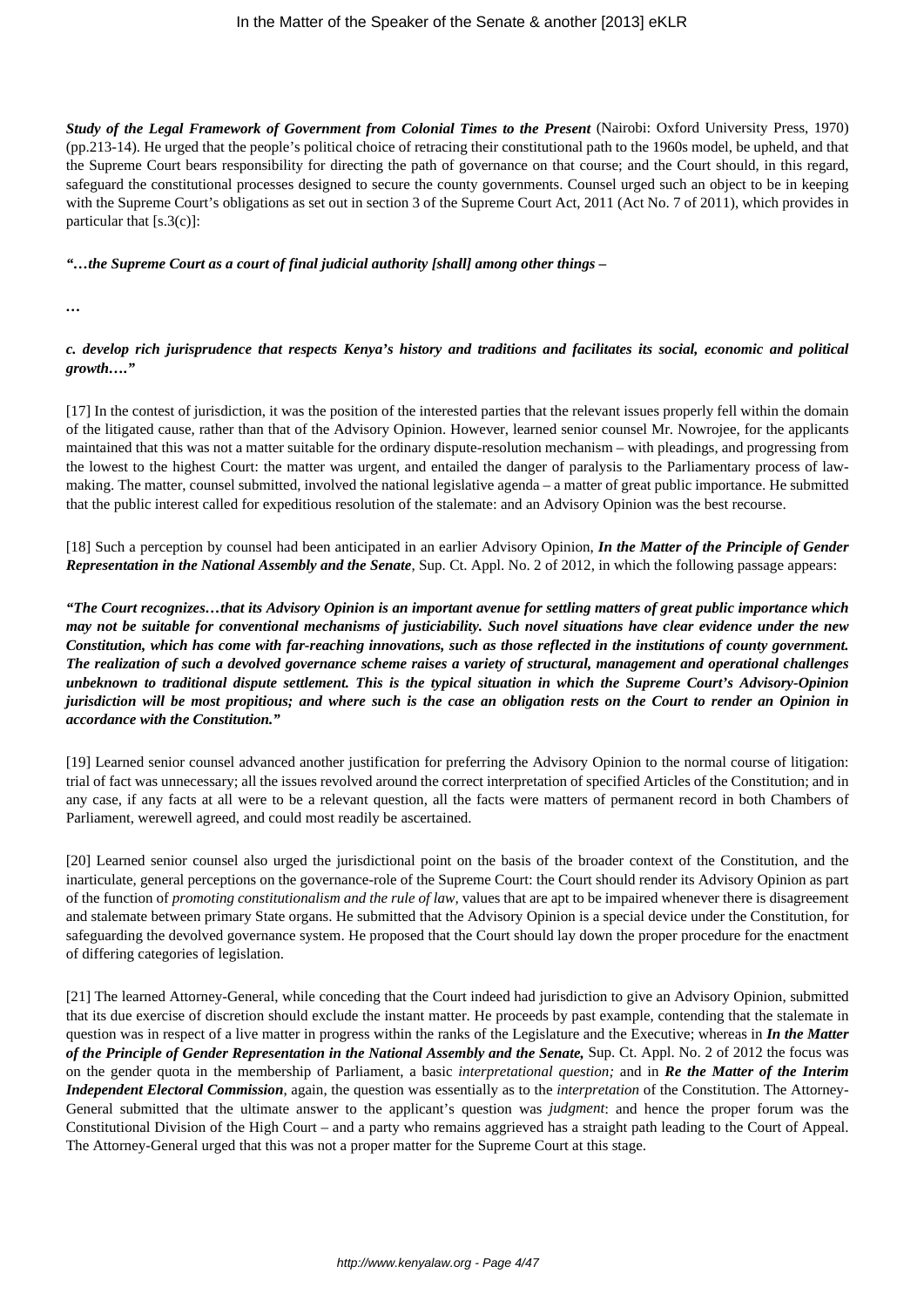[22] By the submissions of learned counsel, Mr. Ngatia for the second interested party, the jurisdiction of the Supreme Court has not been properly invoked: it is a matter involving competing rights and claims, and so cannot be resolved without the benefit of *pleadings* and *evidence*; since the Senate and the National Assembly have taken opposite stances regarding the interpretation of the Constitution and the Parliamentary Standing Orders, what is sought is not a "plain opinion statement" on the powers conferred upon each Chamber; the parties seek a *judicial determination* of the various claims and cross-claims. Counsel submitted that the true intendment of the Opinion Reference is to obtain a set of *declarations and orders*, the effect of which would be to declare the newlyenacted Division of Revenue Act *unconstitutional* and a *nullity*. He urged that the competing claims by the parties require a *full hearing*, attended with normal *rights of appeal*. Counsel disputed the contention that the High Court cannot dispose of the matter expeditiously, and contended that if the Supreme Court were to render an Advisory Opinion, then the "litigants" would be deprived of the benefits of a normal trial process. Mr. Ngatia urged that an Advisory Opinion was an inappropriate short-cut recourse; and instead, the parties should have a first opportunity to arrive at a consensus, or settle the matter through the alternative disputeresolution mechanism, failing which a normal suit should be filed in the High Court.

[23] Mr. Ngatia submitted that an Advisory Opinion was inapposite, as the legislative process contested has already *matured into an enactment*; and he sought to draw from comparative lessons favouring*judicial restraint*, in such a situation. The relevant material is the article by Oliver P. Field, "The Advisory Opinion: An Analysis," *Indiana Law Journal,* Vol. 24 (1949) – at p. 205:

*"Advisory Opinions are given on pending [legislation] or contemplated action by the Executive, while decisions are on Acts passed or actions taken earlier, sometimes much earlier."*

*At p. 41:*

*"…the determining factor is that the Advisory Opinion is conceived to be Advisory in the process of making statutes rather than as a device adoptable to the settlement of rights affected by enacted statutes."*

*At p. 42:*

*"Despite this advantage on the part of [the] Advisory Opinion, it must be concluded that Advisory Opinion practice even at its best is a supplement to, not a substitute for Judicial Review."*

Learned counsel urged the Court not to prefer the Advisory Opinion and, by this, take a position that affects the rights and acts realized, since the Division of Revenue Bill has taken the form of an Act of Parliament.

[24] Learned Senior Counsel for first *amicus curiae*, Professor Ojienda, began from first principles as expressed by this Court in *[Samuel Kamau Macharia and Another v. Kenya Commercial Bank and Two Others](http://kenyalaw.org/caselaw/cases/view/82994)*, Sup. Ct. Appl. No. 2 of 2011: namely, that jurisdiction emanates from the Constitution, or the ordinary law, or both. He urged that the Supreme Court's jurisdiction to render an Advisory Opinion is donated by Article 163(6) of the Constitution, and should be exercised on the basis of two considerations: (i) the competence of the party seeking an Opinion – whether this party is a national government, a State organ, or a county government; and (ii) the nature of the subject – whether it concerns county government. By these principles, learned counsel urged, the Court has a proper basis in law for proceeding to give an Advisory Opinion. But learned counsel submitted that the Court, in giving an Opinion, should take into account the fact that by the time it was moved, the subject Division of Revenue Bill had already evolved and attained the status of statute law. By counsel's submission, the subject is one of great public importance, which merits the Court's Advisory Opinion: devolution itself was a crucial democratic course which the people had chosen; harmonious operation of the two Chambers of Parliaments was a vital process under the new Constitution; profound conflict in the workings of the two Chambers, especially in relation to devolution, was a major challenge; and such course of resolution as may be adopted, would have impacts on the scheme of implementation of Chapters 11 and 12 of the Constitution.

[25] Still canvassing the broad principle justifying the case for an Advisory Opinion, Professor Ojienda typified Kenya's current phase of political attainment as constitutional democracy: and this bears the precept that even the majoritarian entity that is Parliament, cannot claim *sovereignty,* and is subject to the terms of the *constitutional document* as it is interpreted and applied within the *judicial process.* The principle is born out by the universal acceptance that the Supreme Court can declare null any legislative measures that offend the Constitution: *Speaker of the National Assembly and Others v. De Lille MP and Another* (297/98) [1999] ZASCA 50; *Democratic Alliance v. The President of South Africa and Others* (263/11) [2011] ZASCA 241. These decisions, of comparative relevance, have: affirmed the supremacy of the Constitution over Parliament; exemplified the role of the Courts in interrogating the legislative authority of Parliament, in a constitutional democracy; and upheld the principle that, in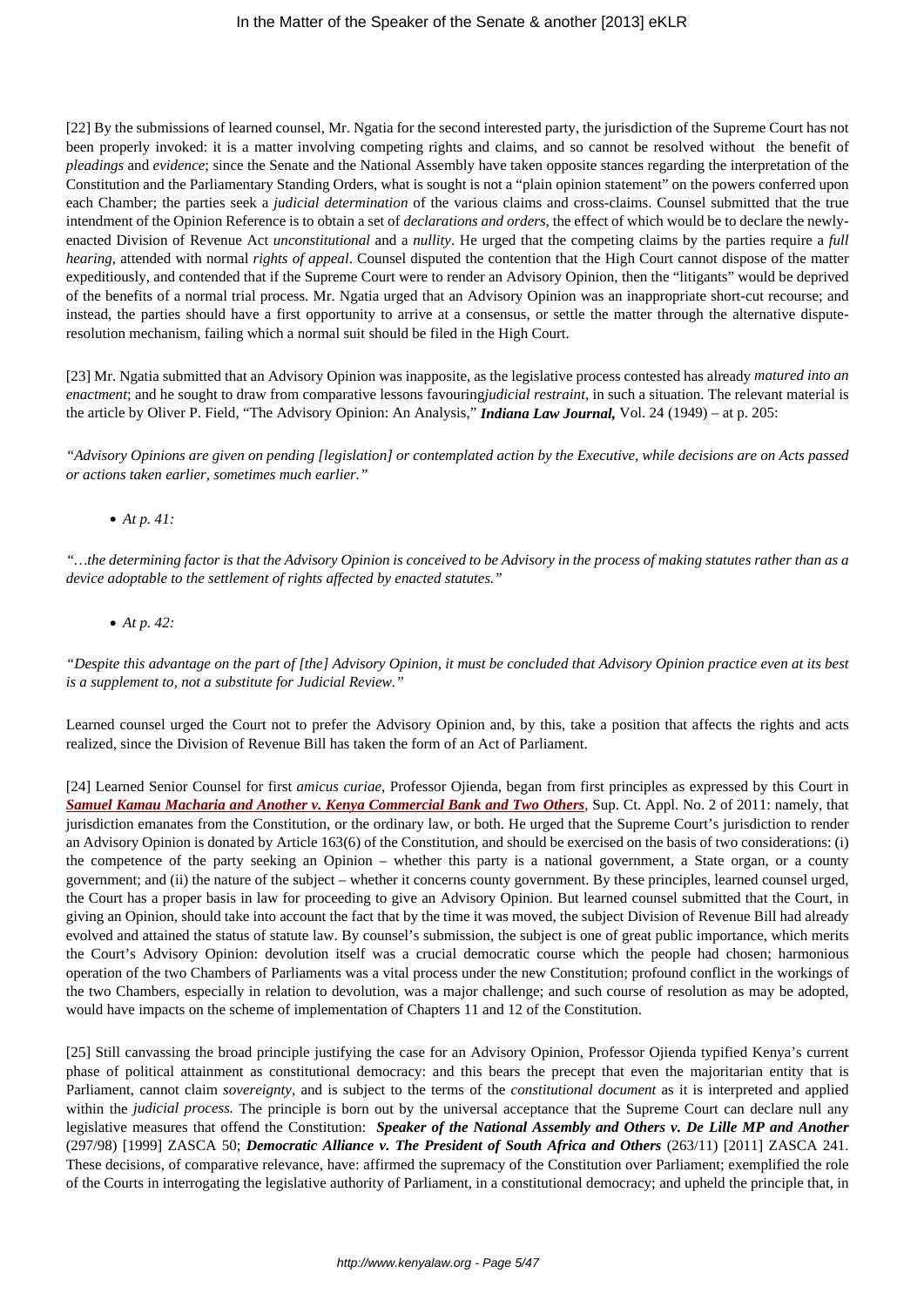a constitutional democracy, the Courts have both the *power and the duty to pronounce on the compliance of legislation with the terms and objects of the Constitution.*

[26] Learned counsel concluded that the Supreme Court, indeed, has the jurisdiction, as well as the duty, to inquire into the procedure that had been adopted by the National Assembly and the Senate, in respect of the passing of the Division of Revenue Bill.

[27] Such a position, on broad terms, was taken too by learned counsel, Mr. Nderitu for the second *amicus curiae.* He proceeded from the threshold that the Division of Revenue Act itself, as passed, provides for "the equitable division of revenue raised nationally between the national and county governments in [the] 2013/14 financial year"; and he urged that the objects of the Act, the issues raised by all the parties and, in particular, whether that legislation was constitutionally deliberated upon, enacted and assented to, were plainly matters "concerning county government" – and consequently, the Supreme Court has jurisdiction to render an Advisory Opinion.

[28] Mr. Nderitu proceeded, however, to submit that the Court, rather than settle the issues by way of Advisory Opinion, should give direction leading to *mediation* and *extra-judicial process*, by virtue of Articles 110(3), 112 and 113 of the Constitution. Learned counsel submitted that such a process, by its *non-adversarial nature,* would best suit the requirements of *good governance*.

[29] For the third *amicus curiae*, learned counsel, Mr. Wanyoike urged that while the issue in hand was a "matter of county government," the Court should decline to render an Advisory Opinion: because the *question has already fallen under controversy*, and therefore it belongs properly to the *adjudicatory jurisdiction* of the High Court, by virtue of Article 165 of the Constitution.

#### *(b) Analysis*

[31] Are the applicants proper persons or entities in whom the right to seek an Advisory Opinion reposes" By Article 163(6) of the Constitution, such an Opinion can only be sought by the national government, a State organ, or any county government. After considering the relevant Articles, namely 93, 96, 106 and 260, and also Part 3 of the Sixth Schedule to the Constitution, we have come to the conclusion that the Office of the Speaker *is* a State organ, *as is also* the Senate.

[32] Is it a "matter concerning county government"" The answer is *in the affirmative*, as may be perceived from this Court's Ruling in *Re the Matter of the Interim Independent Electoral Commission,* Sup. Ct. Const. Appl. No. 2 of 2011 [para.40]:

#### *"We consider that the expression 'any matters touching on county government' should be so interpreted as to incorporate any national-level process bearing a significant impact on the conduct of county government."*

Now in the case of the Division of Revenue Bill (now an Act), it makes provision for the division of revenue that is *nationally collected*, and for its *sharing between the two levels of government*. It certainly has a *significant impact on the county governments.* We hold, in the circumstances, that the Reference herein properly falls under Article 163(6) of the Constitution, as a "matter that concerns county governments."

[33] The next issue then becomes: whether, in all the circumstances of this case, the Court should exercise its *discretion* in favour of rendering an Advisory Opinion. The criteria for exercising this discretion were set out in our Ruling in *Re the Matter of the Interim Independent Electoral Commission* (2011) [para.83]:

*"(i) For a reference to qualify for the Supreme Court's Advisory-Opinion discretion, it must fall within the four corners of Article 163(6): it must be 'a matter concerning county government.' The question as to whether a matter is one 'concerning county government' will be determined by the Court on a case-by case basis.*

*"(ii) The only parties that can make a request for an Advisory Opinion are the national government, a State organ, or a county government. Any other person or institution may only be enjoined in the proceedings with leave of the Court, either as an intervener (interested party) or as amicus curiae.*

*"(iii) The Court will be hesitant to exercise its discretion to render an Advisory Opinion where the matter in respect of which the reference has been made is a subject of proceedings in a lower Court….*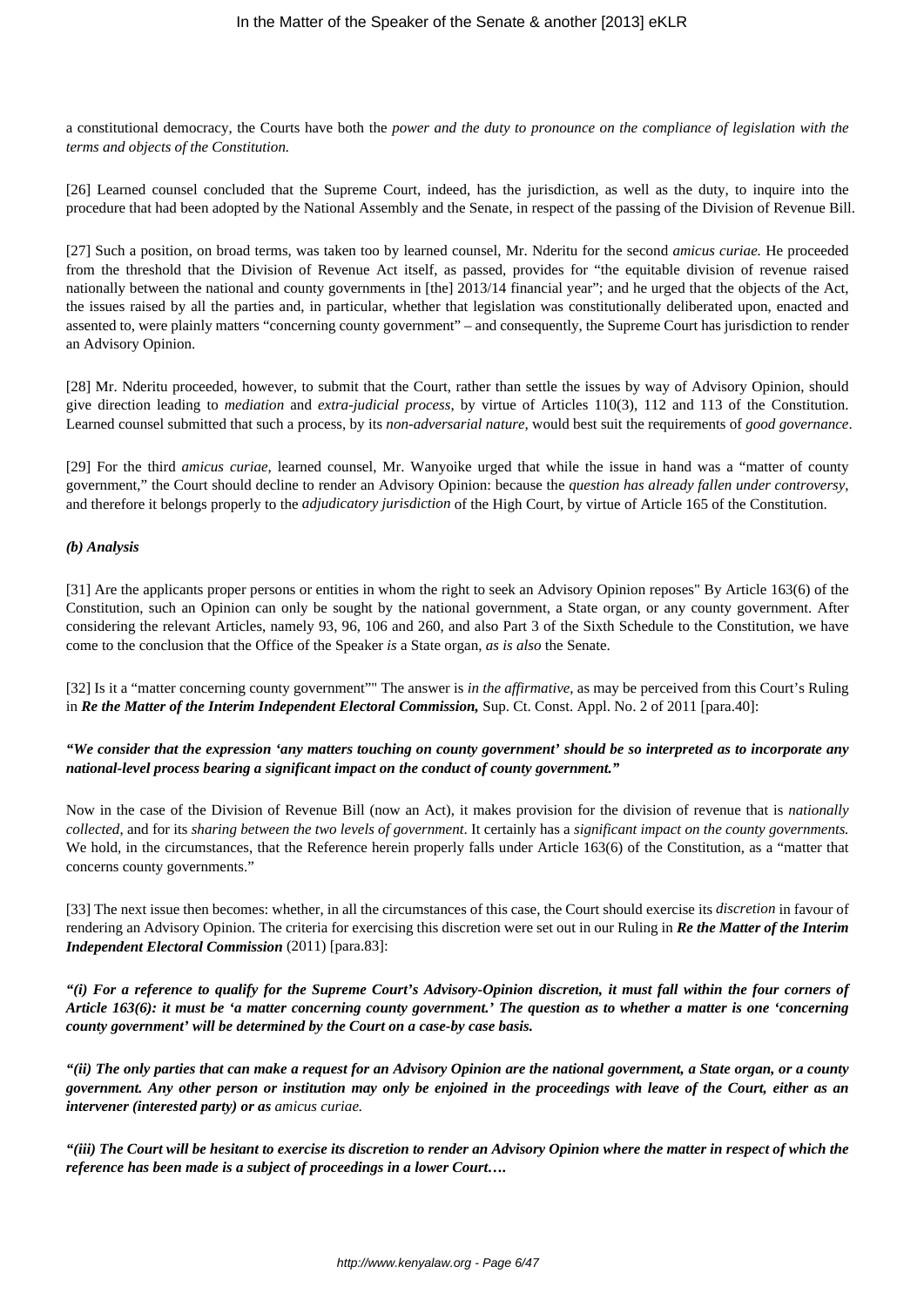*"(iv) Where a reference has been made to the Court the subject-matter of which is also pending in a lower Court, the Court may nonetheless render an Advisory Opinion if the applicant can demonstrate that the issue is of great public importance and requiring urgent resolution through an Advisory Opinion. In addition, the applicant maybe required to demonstrate that the matter in question would not be amenable to expeditious resolution through adversarial Court process."*

[34] It emerges that a matter qualifies to be regarded as one of county government only where: that is the case *in the terms of the Constitution*; it is the case *in the terms of statute law;* it is the case in *the perception of the Court*, in view of the function involved or the relation created as between the national government and its processes, on the one hand, and the county governments and their operations, on the other. In the last instance, the Court will conscientiously consider the relationship between the two units as this emerges from *the governance operation in question*, or from any pertinent *scenarios of fact.* 

[35] Mr. Kilukumi submitted that, subject to such controlling factors as the situation of county government, or the intended party moving the Court, there is a *discretionary scope* entrusted to the Court: judicious considerations will determine whether or not an Advisory Opinion is to be given. And in the prevailing circumstances, learned counsel urged the Court to render an Opinion – for the purpose of giving *full meaning and effect to the terms of Article 163(6) of the Constitution.* 

[36] The first and second interested parties as well as the third *amicus curiae* took the common position that the relevant questions herein be laid before the High Court, as these are contentious and so, befit ordinary dispute settlement. The first interested party, though conceding that this Court indeed has jurisdiction to render an Advisory Opinion, urged that this was not a proper case for such an Opinion: as the Senate and the National Assembly were in essence, seeking a judgment. As for the second interested party, the contest raised facts-in-issue in respect of which there were divergent opinions: and consequently it was a matter for resolution by litigation in the High Court. The third *amicus curiae* raised yet another justification for such a preference: since the legislative measure in question had already been assented to as an Act of Parliament, any issues as to its legality fell to be determined on the basis of the validity criteria of the Constitution, a task which fell in the first place to the jurisdiction of the High Court.

[37] We have considered the merits of such argumentation, but arrived at a contrary perception. Upon examining the affidavits sworn by the two Speakers of the Chambers of Parliament, which are in agreement as to the events preceeding the passage of the Division of Revenue Bill, 2013 we have been of the perception that the disagreement between the two would have been stoked by misconceptions as to the *nature of that Bill*, and as to the *constitutional process* governing its passage. A question relating to the constitutional validity of such a process, in our view, cannot be said to be an issue of fact: and so, there is no appearance of *fact* or *evidence* that would predispose the contest to ordinary trial.

[38] Both the first and second interested parties urged further that the disagreement was for ordinary litigation procedure, as it related to a live controversy set for final determination by way of judgment. Learned counsel, Mr. Ngatia relied on cases which showed related matters, in various jurisdictions, to have been brought before the High Court. But in our opinion, such examples provide no compelling case in this instance, nor in Kenya's current constitutional and statutory context. It is our conviction that this Court would not be constrained by such a limited perspective of procedure culled from the said examples emanating from other jurisdictions. This Court's mandate is in the terms of the Constitution, which provides [Article 1(1)] that  $-$ 

### **"***All sovereign power belongs to the people of Kenya and shall be exercised only in accordance with this Constitution."*

The broad scheme of the Supreme Court's interpretive approach is laid out in the Supreme Court Act, 2011 (Act No. 7 of 2011), section 3(c):

### *"….[to] develop rich jurisprudence that respects Kenya's history and traditions and facilitates its social, economic and political growth…."*

[39] The matter before this Court bears novelty, and ill-fits the conventional dispute-settlement scheme, which is most appropriate in a matter involving two individuals, or one between State and individual. What comes before us is a "dispute" or "dilemma", regarding the *procedure for executing a public legal obligation.* It is not normal dispute settlement, but is a *broader constitutional question* of great public interest, which can only be best resolved by a substantial, legitimate forum of resolution of public-interest questions, namely *the Judiciary*, and more specifically, *the Supreme Court*.

[40] From the seven issues formulated by the parties, and from the depositions filed, it is clear that what is required of this Court is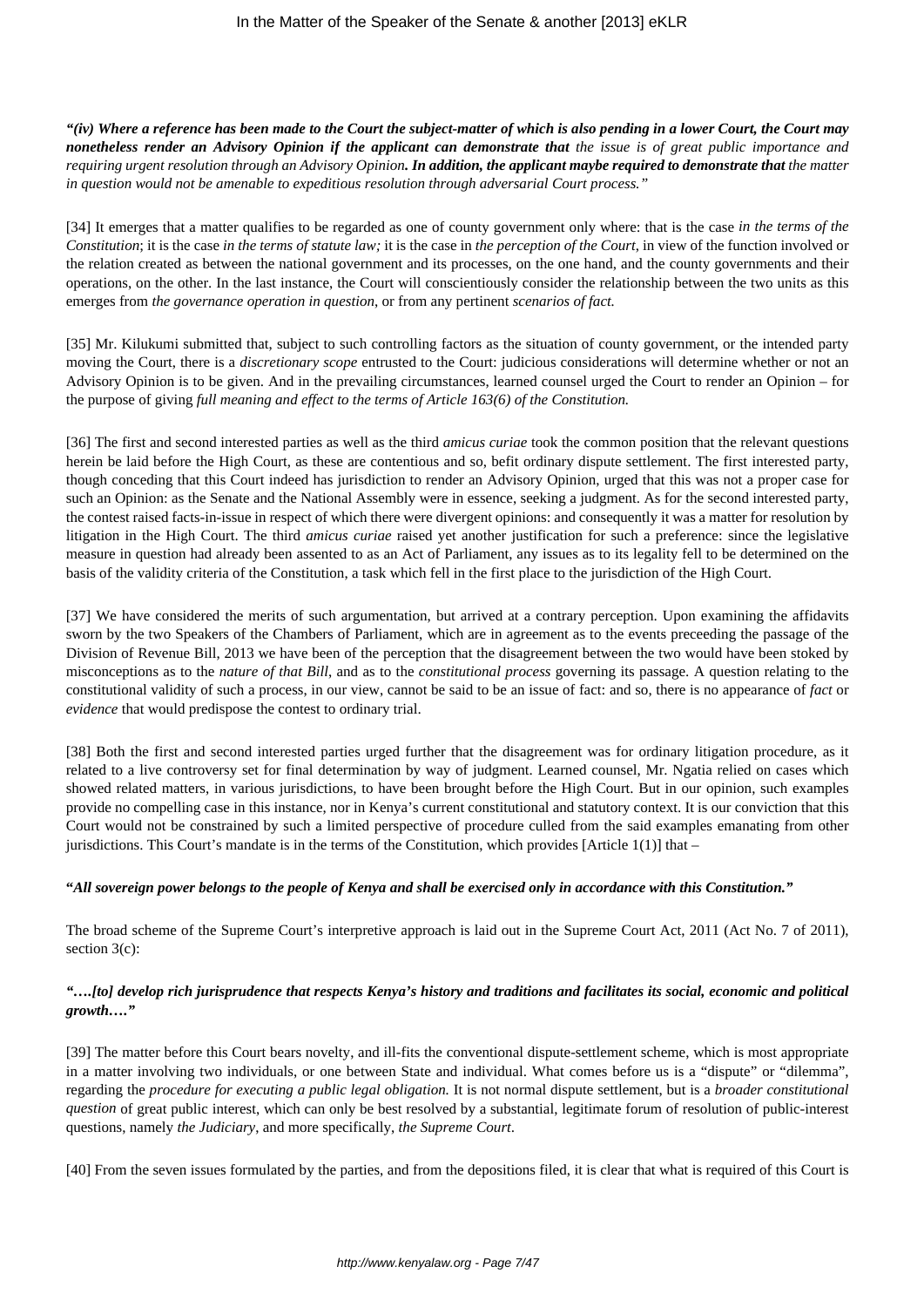not a *judgment*, but an *Advisory Opinion. As no declarations, orders or reliefs* are sought by the parties, we fall back on our perception in an earlier matter, *Re the Matter of the Interim Independent Electoral Commission,* Sup. Ct. Const. Appl. No. 2 of 2011 [para.33]:

*"…we consider that such an opinion, in the context of Article 163(6) of the Constitution, means legal advice rendered by the Court to the public body or bodies seeking the same, by virtue of scope created by law. Since such an opinion does not flow from* any contest of rights- claims, or claims disposed of by regular process, it does not fall in the class of judgment, or ruling, *or order, or decree."*

[41] Just as in the principle thus stated, what is required in this instance, in our opinion, is *constitutional guidance,* in respect of the agreed issues. The seven issues in question are by no means abstract, having been formulated on the basis of a clear factual background. The main issue is the *Senate's role in the legislative process for every Bill concerning county government* – regardless of the Chamber of origin.

[42] On that question an *Opinion from this Court, we believe, will not only resolve procedural uncertainties in the deliberation upon and passing of Bills, but will also chart out the proper constitutional path, and establish lines of legality.* This is not a proper matter for litigation in the High Court.

[43] The "*public interest*" consideration is a relevant factor as to the issue whether this Court will, in the circumstances of the case, proceed to give an Advisory Opinion. This is clear from the decision in *Re the Matter of the Interim Independent Electoral Commission* (2011) in which the following passage appears [para.83]:

*"…the Court may nonetheless render an Advisory Opinion if the applicant can demonstrate that the issue is of great public importance and requiring urgent resolution through an Advisory Opinion."*

[44] The same principle is expressed in yet another Opinion of the Court, *In the Matter of the Principle of Gender Representation in the National Assembly and the Senate*, Sup. Ct. Appl. No. 2 of 2012 [at para.19]:

*"The Court recognizes, however, that its Advisory Opinion is an important avenue for settling matters of great public importance which may not be suitable for conventional mechanisms of justiciability. Such novel situations have clear evidence under the new Constitution, which has come with far-reaching innovations, such as those reflected in the institutions of county government. The realization of such a devolved governance scheme raises a variety of structural, management and operational challenges unbeknown to traditional dispute settlement. This is the typical situation in which the Supreme Court's Advisory-Opinion jurisdiction will be most propitious; and where such is the case, an obligation rests on the Court to render an Opinion in accordance with the Constitution."*

[45] Entirely consistent with the foregoing principles, in our perception, is the matter now before this Court. The *issues of law and of principle raised are weighty, peculiar and unique, and are focused on devolution, a key pillar of governance in the new constitutional order.*

[46] Judicial notice is to be taken of the fact that a Division of Revenue Bill, as conceived under the Constitution, will, now and in the future, constantly bear *significant financial implications for the operations of county governments.*

[47] It was the second Interested Party's position that Advisory Opinions are applicable only at early stages of legislation, or at the Executive's law-making policy stage, but not after statutory status has been realized. Learned counsel, Mr. Odera, also submitted that the Courts have no jurisdiction to rule on a Parliamentary Chamber's compliance or non-compliance with law-making procedure. He was relying on the National Assembly (Powers and Privileges) Act (Cap. 6, Laws of Kenya), which contains two relevant provisions [ss.4 and 29, respectively]:

*"No civil or criminal proceedings shall be instituted against any member for words spoken before, or written in a report to, the Assembly or a committee, or by reason of any matter or thing brought by him therein by petition, bill, motion or otherwise";*

*"…that neither the Speaker nor any officer of the Assembly shall be subject to the jurisdiction of any court in respect of the exercise of any power conferred on or vested in the Speaker or such officer by or under this Act or the Standing Order."*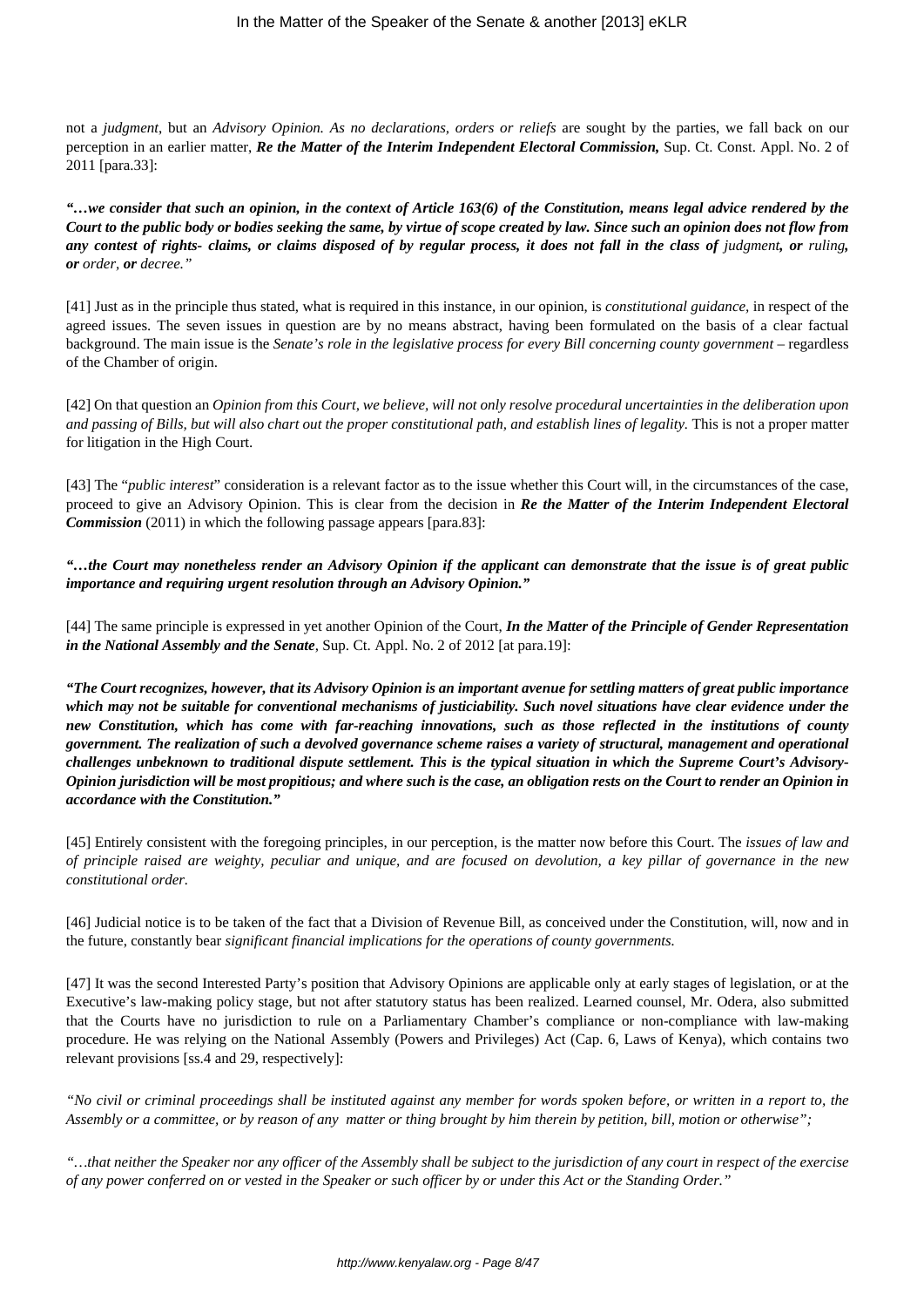[48] For supporting principle to the foregoing provisions, learned counsel invoked the rationalization by scholars, notably H. M. Seerval, *Constitutional Law of India: A Critical Commentary*, 3<sup>rd</sup>ed. The author of that work argues that Parliaments have the right to be guardians of their internal affairs, relying on judicial precedents favouring that inference: *Richard William Prebble v. Television New Zealand Ltd* [1994] 3WLR 970; *British Railways Board and Another v. Pickin*[1974] 1 All E.R. 609; *British Airways Board v. Lakers Airways Ltd* [1984] QB 142.

[49] Upon considering certain discrepancies in the cases cited, as regards the respective claims to legitimacy by the judicial power and the legislative policy – each of these claims harping on the separation-of-powers concept – we came to the conclusion that it is a debate with no answer; and this Court in addressing actual disputes of urgency, must begin from the terms and intent of the Constitution. Our perception of the separation-of-powers concept must take into account the *context, design and purpose of the Constitution; the values and principles enshrined in the Constitution; the vision and ideals reflected in the Constitution.* 

[50] The South African case, *State v. Makwanyane&Another* (CCT3/94) (1995) ZACC3 [para.262 – per Mahomed, J.] sheds light on our perception:

*"All Constitutions seek to articulate, with differing degrees of intensity and detail, the shared aspirations of a nation; the values which bind its people, and which discipline its government and its national institutions; the basic premises upon which judicial, legislative and executive power is to be wielded; the constitutional limits and the conditions upon which that power is to be exercised; the national ethos which defines and regulates that exercise; and the moral and ethical direction which that nation has identified for its future."*

[51] Kenya's Constitution of 2010 is a transformative charter. Unlike the conventional "liberal" Constitutions of the earlier decades which essentially sought the control and legitimization of public power, the avowed goal of today's Constitution is to institute *social change* and *reform*, through values such as *social justice, equality, devolution, human rights, rule of law, freedom and democracy*. This is clear right from the preambular clause which premises the new Constitution on –

## *"RECOGNISING the aspirations of all Kenyans for a government based on the essential values of human rights, equality, freedom, democracy, social justice and the rule of law."*

And the principle is fleshed out in Article 10 of the Constitution, which specifies the "national values and principles of governance", and more particularly in Chapter Four (Articles 19-59) on the Bill of Rights, and Chapter Eleven (Articles 174-200) on devolved government.

[52] The transformative concept, in operational terms, *reconfigures the interplays between the States majoritarian and nonmajoritarian institutions*, to the intent that the desirable goals of governance, consistent with dominant perceptions of *legitimacy*, be achieved. A depiction of this scenario has been made in relation to the unique processes of constitution-building in South Africa, a country that was emerging from an entrenched racialist governance system. Karl Klare, in his article, "*Legal Culture and Transformative Constitutionalism*,"*South African Journal of Human Rights*, Vol. 14 (1998), 146 thus wrote [at p.147]:

*"At the most superficial level, South Africans have chosen to compromise the supremacy of Parliament, and correspondingly to increase the power of judges, each to an as-yet unknowable extent."*

The scholar states the object of this South African choice:

*"By transformative constitutionalism I mean a long-term project of constitutional enactment, interpretation, and enforcement committed…to transforming a country's political and social institutions and power relationships in a democratic, participatory, and egalitarian direction. Transformative constitutionalism connotes an enterprise of inducing large-scale social change through nonviolent political processes grounded in law."*

[53] The history of political change in South Africa will remain highly relevant for those African countries, like Kenya, seeking to evolve democratic constitutional systems out of a past of skewed and repressive governance. And by the settled technique of the comparative method in law, we draw from that country's achievements in constitutional precedent. We in this Court, conceive of today's constitutional principles as incorporating the transformative ideals of the Constitution of 2010: we bear the responsibility for casting the devolution concept, and its instruments in the shape of county government, in the legitimate course intended by the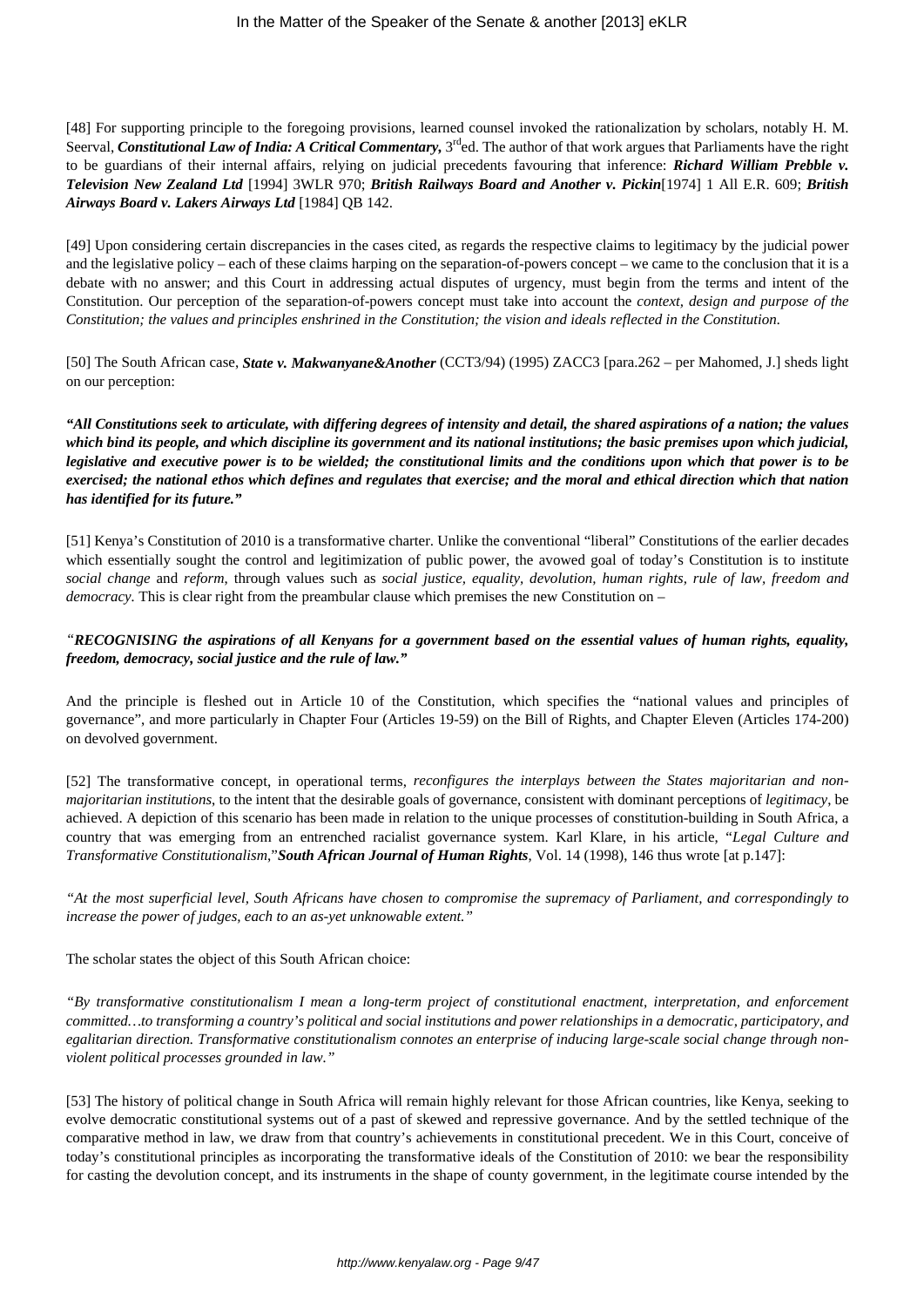people. It devolves upon this Court *to signal directions of compliance by State organs, with the principles, values and prescriptions of the Constitution;* and as regards the functional machinery of governance which expresses those values, such as devolution and its scheme of financing, this Court bears the legitimate charge of showing the proper course.

[54] The context and terms of the new Constitution, this Court believes, vests in us the mandate when called upon, to consider and pronounce ourselves upon the *legality and propriety of all constitutional processes and functions of State organs*. The effect, as we perceive it, is that the Supreme Court's jurisdiction includes resolving any question touching on the *mode of discharge of the legislative mandate.*

[55] The foregoing principle emerges clearly from a logical interpretation, for instance, of **Article 109** of the Constitution:

## *"(1) Parliament shall exercise its legislative power through Bills passed by Parliament and assented to by the President.*

#### *"(2) Any Bill may originate in the National Assembly.*

*"(3) A Bill not concerning county government is considered only in the National Assembly….*

### *"(4) A Bill concerning county government may originate in the National Assembly or the Senate, and is passed in accordance with Articles 110 to 113, 122 and 123 and the Standing Orders of the Houses."*

It is clear to us that it would be illogical to contend that as the Standing Orders are recognized by the Constitution, this Court, which has the mandate to authoritatively interpret the Constitution itself, is precluded from considering their constitutionality merely because the Standing Orders are an element in the "internal procedures" of Parliament. We would state, as a legal and constitutional principle, that Courts have the competence to pronounce on the compliance of a legislative body, with the processes prescribed for the passing of legislation.

[56] Such a perception is vindicated in comparative experience. The Supreme Court of Zimbabwe, in *Biti& Another v. Minister of Justice, Legal and Parliamentary Affairs and Another* (46/02) (2002) ZWSC10, was called upon to determine the constitutional validity of the General Laws Act, 2002 (Act No. 2 of 2002). It had been claimed that the passing of the said statute was characterized by irregularities that constituted a breach of the Standing Orders as well as the Constitution of Zimbabwe and that, consequently, the statute was unconstitutional. The Court thus held:

*"In a constitutional democracy it is the Courts, not Parliament, that determine the lawfulness of actions of bodies, including Parliament….In Smith v. Mutasa it was specifically held that the Judiciary is the guardian of the Constitution and the rights of citizens…."*

[57] The position is not different in the case of Canada, as emerges from *Amax Potash Ltd. v. government of Saskatchewan* [1977] 2 S.C.R. 576 [at p.590]:

"*A state, it is said, is sovereign and it is not for the Courts to pass upon the policy or wisdom of legislative will. As a broad statement of principle that is undoubtedly correct, but the general principle must yield to the requisites of the constitution in a federal state. By it the bounds of sovereignty are defined and supremacy circumscribed. The Courts will not question the wisdom of enactments which, by the terms of the Canadian Constitution are within the competence of the Legislatures, but it is the high duty of this Court to insure that the Legislatures do not transgress the limits of their constitutional mandate and engage in the illegal exercise of power."*

This principle is clearly stated in other Canadian cases as well; for instance, *Re Manitoba Language Rights* (1985) 1 SCR 721.

[58] It is a long-established principle in the United States, by the well-known decision in *Marbury v. Madison,* 5 U.S. 137 (1803), where Marshall, C.J. thus held:

*"So, if a law be in opposition to the Constitution, if both the law and the Constitution apply to a particular case, so that the Court must either decide that case conformably to the law, disregarding the Constitution, or conformably to the Constitution,*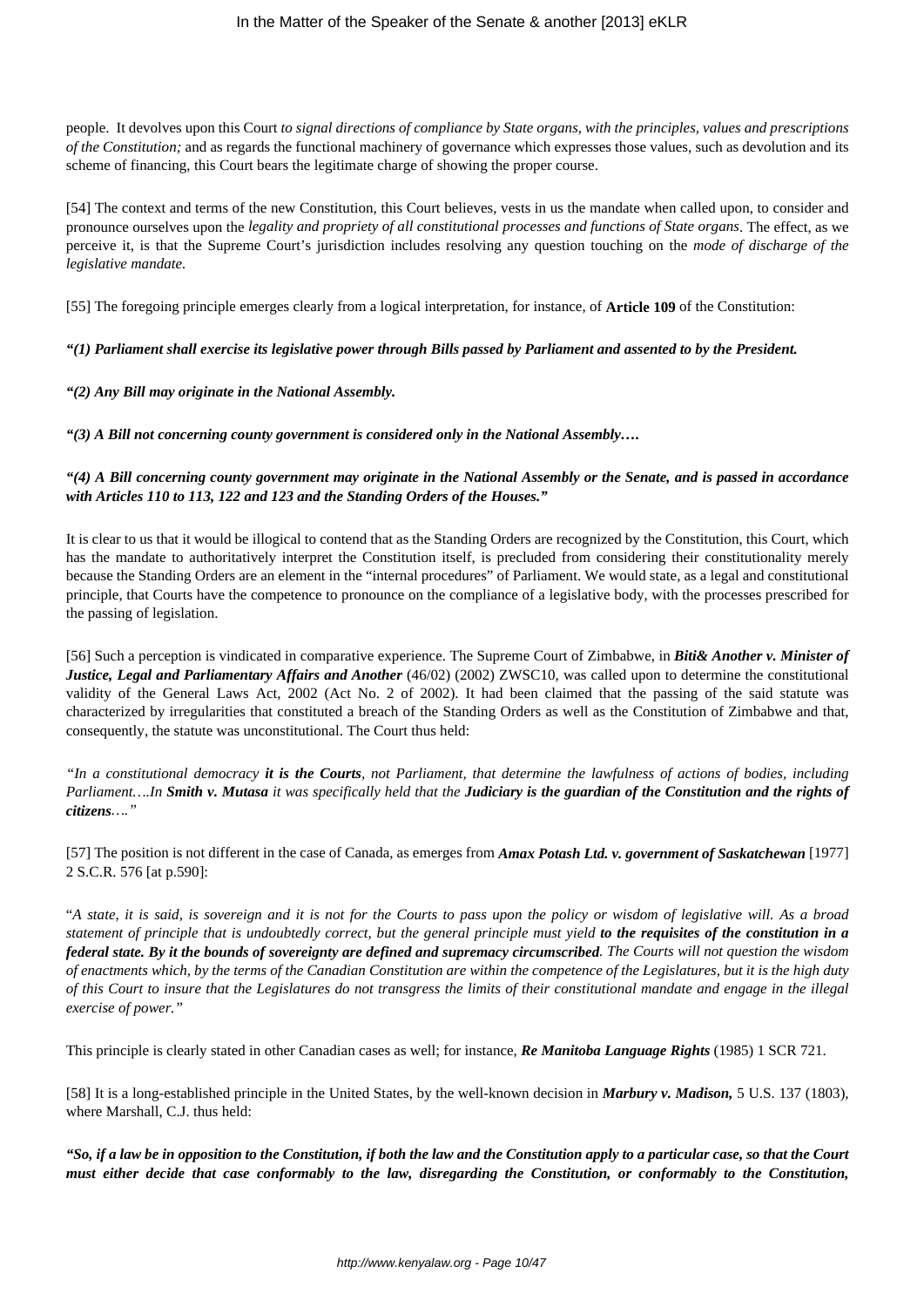*disregarding the law, the Court must determine which of these conflicting rules governs the case. This is of the very essence of judicial duty.*

*"If then, the Courts are to regard the Constitution, and the Constitution is superior to any ordinary act of the Legislatures, the Constitution, and not such ordinary act, must govern the case to which they both apply."*

[59] And in the South African case, *Doctors for Life International v. Speaker of the National Assembly and Others* (CCT 12/05) [2006] ZACC 11, it was held [para.38]:

*"…under our constitutional democracy, the Constitution is the supreme law. It is binding on all branches of government and no less on Parliament. When it exercises its legislative authority, Parliament 'must act in accordance with, and within the limits of, the Constitution', and the supremacy of the Constitution requires that 'the obligations imposed by it must be fulfilled.' Courts are required by the Constitution 'to ensure that all branches of government act within the law' and fulfil their constitutional obligations."*

On the possibility of the Court intervening in the process of legislation at any of its several stages of enactment, the Court in the *Doctors for Life International case*, thus held [para.55]:

*"If Parliament and the President allow an unconstitutional law to pass through, they run the risk of having the law set aside and the law-making process commence afresh at great cost."*

Is it conceivable that the Court may countermand ongoing legislative processes" This question is answered in the *Doctors for Life case* [para.68]:

*"Courts [in the Commonwealth] have traditionally resisted intrusions into the internal procedures of other branches of government. They have done this out of comity and, in particular, out of respect for the principle of separation of powers. But at the same time they have claimed the right as well as the duty to intervene in order to prevent the violation of the Constitution. To reconcile their judicial role to uphold the Constitution, on the one hand, and the need to respect the other branches of government, on the other hand, courts have developed a 'settled practice' or general rule of jurisdiction that governs judicial intervention in the legislative process."*

[60] It makes practical sense that the scope for the Court's intervention in the course of a running legislative process, should be left to the discretion of the Court, exercised on the basis of *the exigency of each case*. The relevant considerations may be factors such as: the likelihood of the resulting statute being valid or invalid; the harm that may be occasioned by an invalid statute; the prospects of securing remedy, where invalidity is the outcome; the risk that may attend a possible violation of the Constitution.

[61] It emerges that Kenya's legislative bodies bear an obligation to discharge their mandate in accordance with the terms of the Constitution, and they cannot plead any internal rule or indeed, any statutory scheme, as a reprieve from that obligation. This Court recognizes the fact that the Constitution vests the legislative authority of the Republic in Parliament. Such authority is derived from the people. This position is embodied in Article 94(1) thereof. The said Article also imposes upon Parliament the duty to protect the Constitution and to promote the democratic governance of the Republic. Article 93(2) provides that the national Assembly and the Senate shall perform their respective functions in accordance with the Constitution. It is therefore clear that while the legislative authority lies with Parliament, the same is to be exercised subject to the dictates of the Constitution. While Parliament is within its general legislative mandate to establish procedures of how it conducts its business, it has always to abide by the prescriptions of the Constitution. It cannot operate besides or outside the four corners of the Constitution. This Court will not question each and every procedural infraction that may occur in either of the Houses of Parliament. The Court cannot supervise the workings of Parliament. The institutional comity between the three arms of government must not be endangered by the unwarranted intrusions into the workings of one arm by another.

[62] However, where a question arises as to the interpretation of the Constitution, this Court, being the apex judicial organ in the land, cannot invoke institutional comity to avoid its constitutional duty. We are persuaded by the reasoning in the cases we have referred to from other jurisdictions to the effect that Parliament must operate under the Constitution which is the supreme law of the land. The English tradition of Parliamentary supremacy does not commend itself to nascent democracies such as ours. Where the Constitution decrees a specific procedure to be followed in the enactment of legislation, both Houses of Parliament are bound to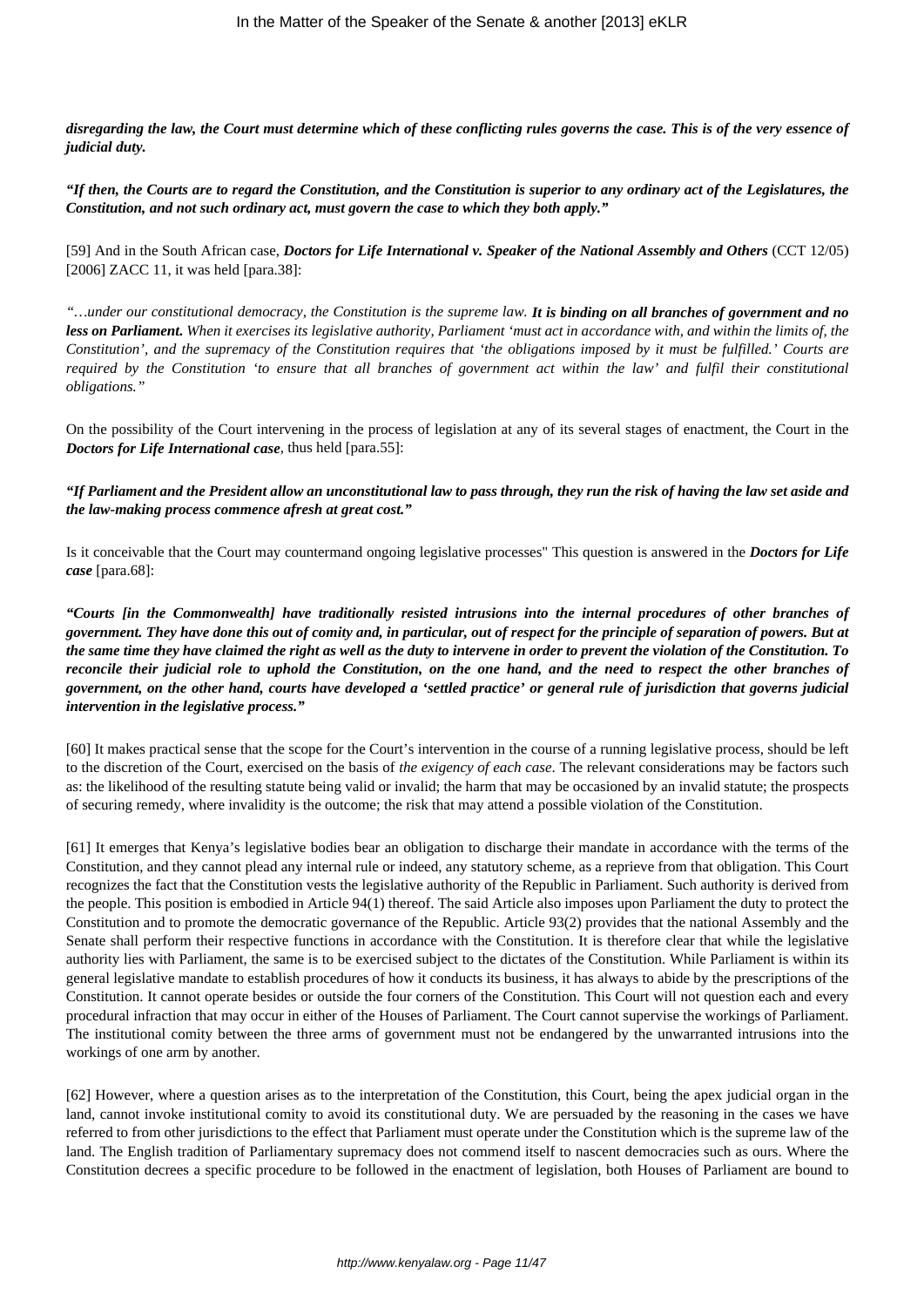follow that procedure. If Parliament violates the procedural requirements of the supreme law of the land, it is for the courts of law, not least the Supreme Court to assert the authority and supremacy of the Constitution. It would be different if the procedure in question were not constitutionally mandated. This Court would be averse to questioning Parliamentary procedures that are formulated by the Houses to regulate their internal workings as long as the same do not breach the Constitution. Where however, as in this case, one of the Houses is alleging that the other has violated the Constitution, and moves the Court to make a determination by way of an Advisory Opinion, it would be remiss of the Court to look the other way. Understood in this context therefore, by rendering this Opinion, the Court does not violate the doctrine of separation of powers. It is simply performing its solemn duty under the Constitution and the Supreme Court Act.

[63] The vital and strategic governance-role of the Supreme Court, under the Constitution of 2010, is all evident, and is perceptible without any strain beyond a basic reflection on the import of Article 2:

## *(i) "This Constitution is the Supreme law of the Republic and binds all persons and all State organs at both levels of government*" [Article 2(1)];

*(ii) "No person may claim or exercise State authority except as authorised under this Constitution*" [Article 2(2)];and

# *(iii)* "The validity or legality of this Constitution is not subject to challenge by or before any court or other State organ" [Article 2(3)].

[64] Whereas all State organs, for instance, the two Chambers of Parliament, are under obligation to discharge their mandates as described or signalled in the Constitution, a time comes such as this, when the prosecution of such mandates raises *conflicts touching on the integrity of the Constitution itself*. It is our perception that all reading of the Constitution indicates that the ultimate judge of "right" and "wrong" in such cases, short of a resolution in plebiscite, is only *the Courts* and, ultimately, *the Supreme Court*. On this account, we now declare that, indeed, the Supreme Court *has* the jurisdiction to hear and determine the dispute which has arisen between the two Chambers of Parliament. And from that threshold, we have considered the appropriateness of an Advisory Opinion. We have come to the conclusion that the Advisory-Opinion jurisdiction is well merited, in all the circumstances prevailing.

[65] By the relatively open texture of an Opinion, the Court is able to lay down *broad constitutional principles*, and to hold out the foundation structures and the reinforcing matter that will sustain the growth of a democratic constitutional tradition.

### **C. PARLIAMENTARY BILLS: THE COMPETENCES OF THE TWO CHAMBERS**

### The third issue for consideration by this Court was framed thus:*What is the role of the National Assembly vis-à-vis the Senate in the origination, consideration and enactment of the division and allocation of revenue bills"*

[66] Learned Senior Counsel, Mr. Nowrojee submitted that one of the functions of the National Assembly was to "[determine] the allocation of national revenue between the levels of government" [Article 95(4)(a)]; but "determine" is the operative word, rather than "enact": and hence the Constitution did not empower that Chamber to assume single-handedly the task of *enacting* the revenuedivision or allocation law. Counsel drew analogy, in this regard, with Article 218 which is concerned with "annual division and allocation of revenue Bills", and which lodges no differentiated responsibility between the two Chambers, only prescribing that:

### *"(1) At least two months before the end of each financial year, there shall be introduced in Parliament –*

# *a. a Division of Revenue Bill, which shall divide revenue raised by the national government among the national and county levels of government in accordance with this Constitution; and*

*b. a County Allocation of Revenue Bill, which shall divide among the counties the revenue allocated to the county level of government…."*

[67] Learned counsel urged that it was necessary to safeguard the place ofbothChambersof Parliament, in the legislation for both revenue *division* and *allocation* – and that this was the spirit and general intent of the Constitution.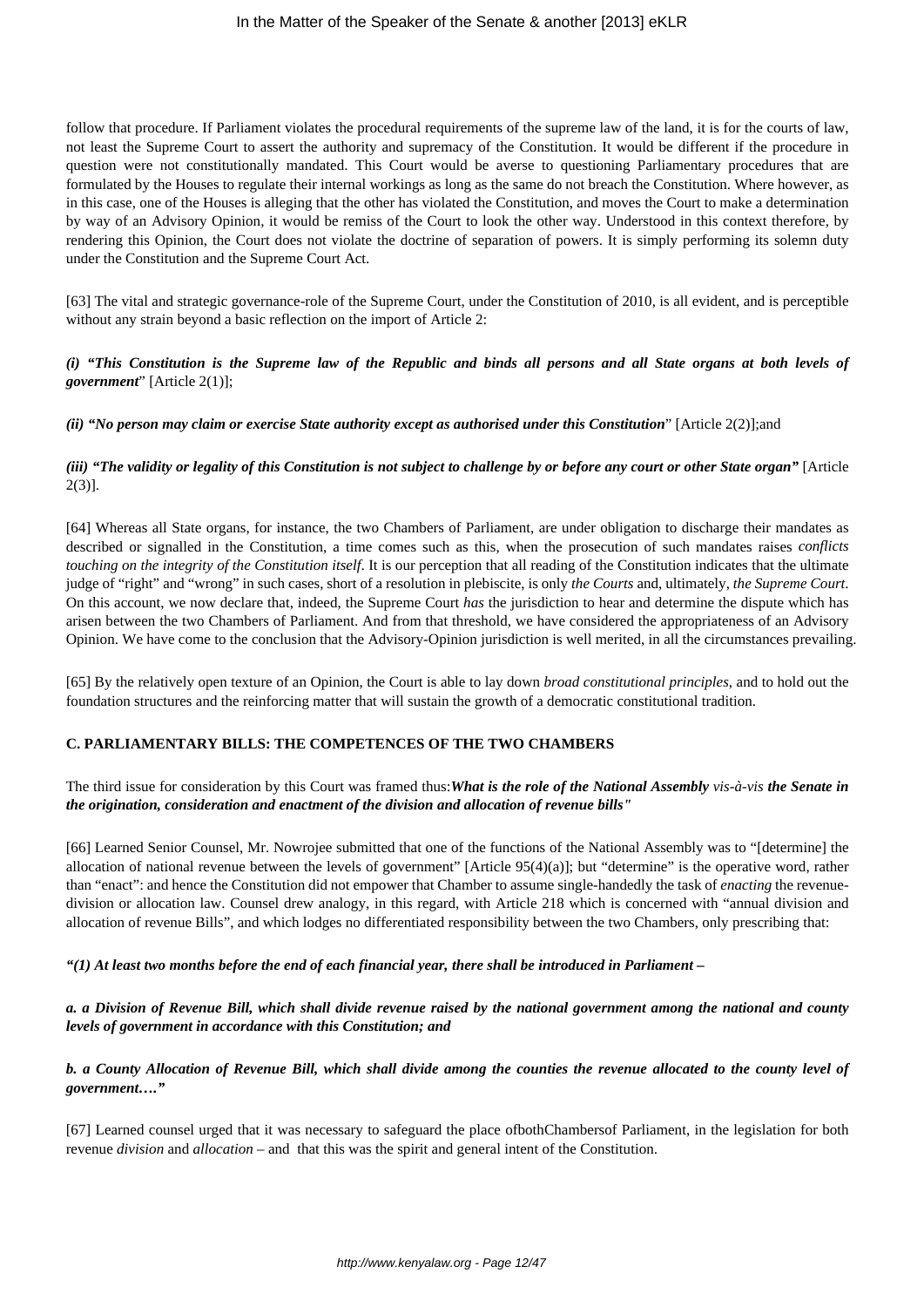[68] Learned counsel anchored the foregoing argument on this Court's Opinion in *In the Matter of the Principle of Gender Representation in the National Assembly and the Senate,* Sup. Ct. Appl. No. 2 of 2012 [para.83]:

*"We would state that the Supreme Court, as a custodian of the integrity of the Constitution as the country's charter of governance, is inclined to interpret the same holistically, taking into account its declared principles, and to ensure that other organs bearing the primary responsibility for effecting operations that crystallize enforceable rights, are enabled to discharge their obligations, as a basis for sustaining the design and purpose of this Constitution."*

[69] Counsel submitted that the division of nationally-collected revenue between the two levels of government has a direct fiscal bearing and impact on the *capacity and the ability of county governments,* in discharging the functions bestowed upon them by the Constitution. He urged that the process of effecting a vertical division of revenue between the two levels of government, bears a *direct correlation to the efficacy of county government;* and that this consideration ought to inform the approach adopted in interpreting the Constitution, so as to sustain the scheme of devolution of governance.

[70] Counsel also urged the Senate's legislative role on the basis of the principle of financial equity, as provided for in Article 201(b)(ii) of the Constitution:

*"The following principles shall guide all aspects of public finance in the Republic –* 

*a. ….*

*b. the public finance system shall promote an equitable society, and in particular –*

*(i) ….*

*(ii) revenue raised nationally shall be shared equitably among national and county governments…."*

He also invoked Article 202(1) which provides that:

### *"Revenue raised nationally shall be shared equitably among the national and county governments."*

[71] Counsel submitted that the Constitution's intent, is that Senate be involved in the equitable division of national resources, between the national government and county governments: and hence the Senate's role in the requisite financial checks-andbalances should be upheld.

[72] The basic relationship in the assignment of legislative roles, as between the two Chambers, is stated in Article 109 of the Constitution, as follows:

*"(1) Parliament shall exercise its legislative power through Bills passed by Parliament and assented to by the President.*

*"(2) Any Bill may originate in the National Assembly.*

*"(3) A Bill not concerning county government is considered only in the National Assembly, and passed in accordance with Article 122 and the Standing Orders of the Assembly.*

*"(4) A Bill concerning county government may originate in the National Assembly or the Senate, and is passed in accordance with Articles 110 to 113, Articles 122 and 123 and the Standing Orders of the Houses.*

*"(5) A Bill may be introduced by any member or committee of the relevant House of Parliament, but a money Bill may be introduced only in the National Assembly in accordance with Article 114."*

[73] Mr. Nowrojee submitted that the provision of Article 109(5) is to be apprehended against the background of history, and in the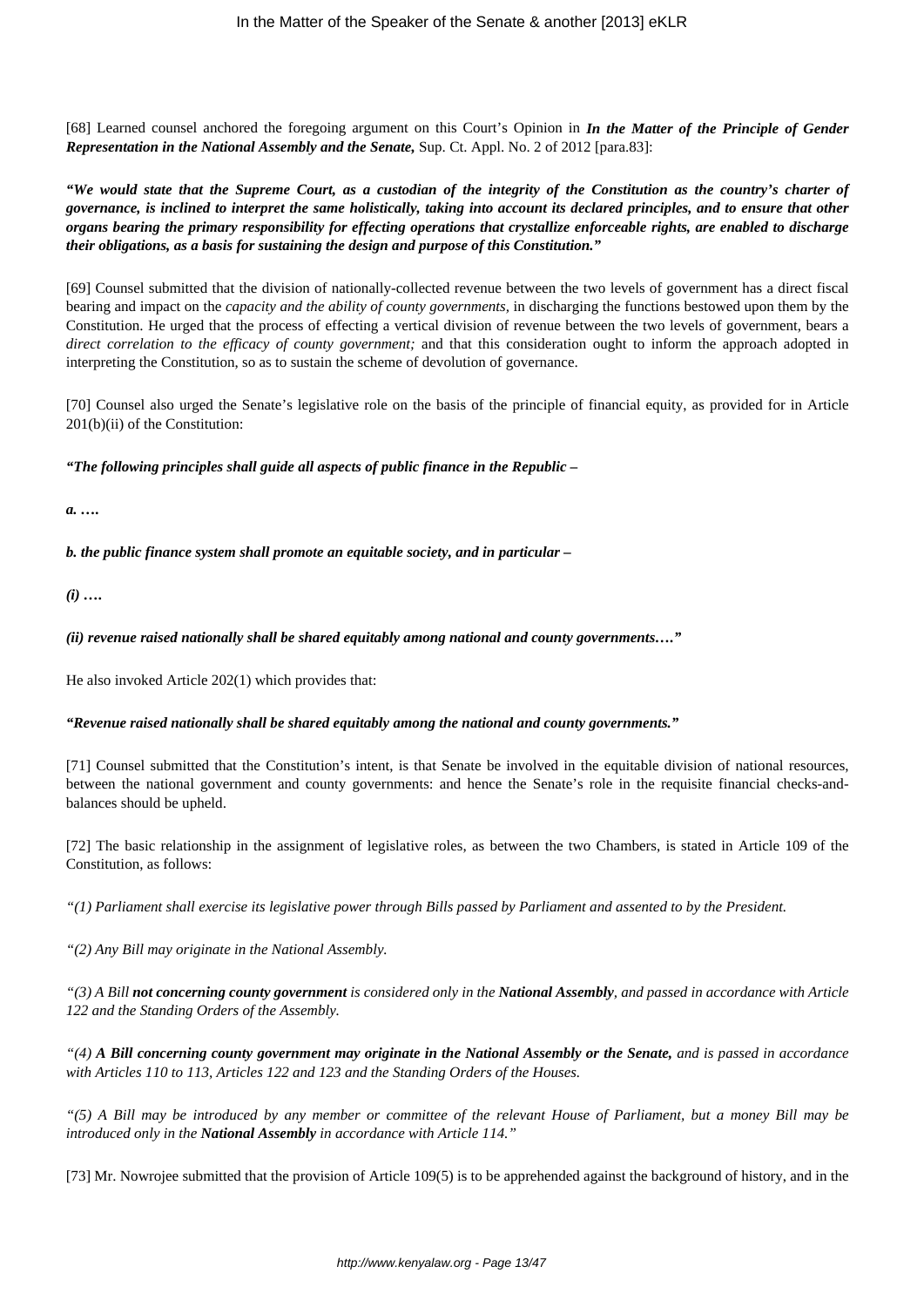context of the clear intent of the Constitution in its safeguard for devolved government. He urged that the provision for the "introduction" of money Bills in the National Assembly is but an unintended reflection of the English legislative experience; the House of Commons had resolved in *1671:*

#### *"That in all aids given to the King by the Commons, the rate of tax ought not to be altered by the Lords."*

That dictate had been affirmed by the House of Commons by a resolution of 3 July 1968:

*"That all in aids and supplies, and aids to His Majesty in Parliament, are the sole gift of the Commons; and all bills for granting any such aids and supplies ought to begin with the Commons; and that it is the undoubted and sole right of the Commons to direct, limit and appoint in such bills the end, purposes, considerations, limitations and qualifications of such grants, which ought not to be changed or altered by the House of Lords."*

[74] But "a Bill concerning county government" certainly entails the Senate's legislative role. Such a Bill is defined in Article 110(1) as:

*"(a) a Bill containing provisions affecting the functions and powers of the county governments set out in the Fourth Schedule;*

*"(b) a Bill relating to the election of members of a county assembly or a county executive; and*

*"(c) a Bill referred to in Chapter Twelve affecting the finances of county governments."*

[75] Bills of such a kind are subject to a prescribed procedure under Article 110(3), (4) and (5), as follows:

*"(3) Before either House considers a Bill, the Speakers of the National Assembly and Senate shall jointly resolve any question as to whether it is a Bill concerning counties and, if it is, whether it is a special or an ordinary Bill.*

*"(4) When any Bill concerning county government has been passed by one House of Parliament, the Speaker of that House shall refer it to the Speaker of the other House.*

*"(5) If both Houses passthe Bill in the same form, the Speaker of the House in which the Bill originated shall, within seven days, refer the Bill to the President for assent."*

[76] Learned counsel submitted that the Speaker of the National Assembly, which had initiated the Bill in question in the matter herein, ought to have referred it to the Speaker of the Senate after it had been passed – as was also required by the Senate's Standing Orders.

[77] Mr. Nowrojee urged that a Division of Revenue Bill is an ordinary Bill concerning county government and which, therefore, should be dealt with as provided under Article 112 of the Constitution:

*"(1) If one House passes an ordinary Bill concerning counties, and the second House –* 

*a. rejects the Bill, it shall be referred to mediation committee appointed under Article 113; or*

*b. passes the Bill in an amended form, it shall be referred back to the originating House for reconsideration.*

 $''(2)$  If, after the originating House has reconsidered a Bill referred back to it under clause  $(1)(b)$ , that House –

*a. passes the Bill as amended, the Speaker of that House shall refer the Bill to the President within seven days for assent; or*

*b. rejects the Bill as amended, the Bill shall be referred to a mediation committee under Article 113."*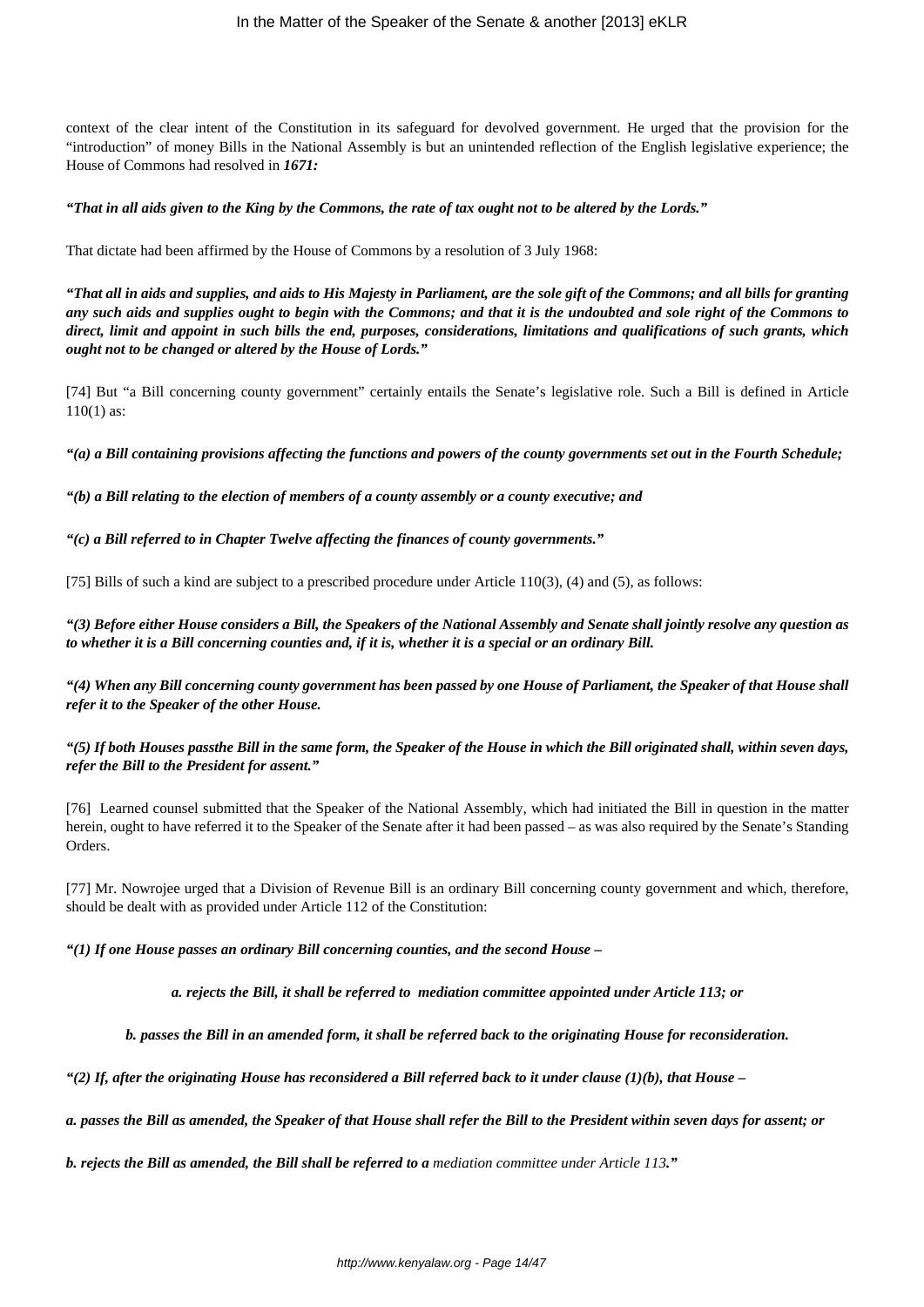[78] The procedure set out in Article 112 (2) (b) had not been followed, and the Senate's voice had been overlooked. The Bill originated in the National Assembly and was then referred to the Senate, which amended it and sent it back to the National Assembly: but the National Assembly refused the Senate version, declined to comply with the resolution procedure under **Article 113**, and dispatched it directly to and secured the assent of the President. The Speaker of the National Assembly, in so acting, had embraced the belated perception that it was an error in the first place, to forward the Bill as passed to the Senate. Counsel urged that such failure to engage the mediation mechanism of Article 113, constituted a breach of the terms of the Constitution.

[79] This was contested by the learned Attorney-General, Prof. GithuMuigai, who submitted that the Bill in question wholly fell within the expansive legislative powers of the National Assembly and that, in this regard, "the Senate had very little legislative competence." Prof. Muigai submitted that the National Assembly "represented the people of Kenya in their full range" in contrast to the Senate, the scope of which was restricted to powers specially donated for named purposes, under the Constitution.

[80] Still advancing the point on Senate's constricted mandate, the Attorney-General submitted that it does not fall within this Chamber's mandate to appropriate funds for expenditure by the national government, nor has Senate any oversight-competence as regards the national revenues. Prof. Muigai submitted that the Senate's competence was limited to participating in law-making and approval of Bills that *concerned county government*: and so it follows that the procedures of the Division of Revenue Bill fell well outside the remit of the Senate.

[81] In further illustration of the argument, the Attorney-General submitted that the real issue herein was one of financial policy touching on the national revenue and the national allocation of funds – and that these issues were the preserve of the National Assembly. The learned Attorney-General urged that the *division of revenue* fell entirely within the legislative remit of the National Assembly, the Senate's proper sphere being only in respect of "county allocation" which in any case, fell to the legislative competence of both Chambers.

[82] The Attorney-General submitted that it was the exclusive responsibility of the National Assembly to allocate national revenue to the two levels of government – by way of the **Division of Revenue Bill** – and that it fell squarely within the mandate of the national government to finance the processes of county government; so that only the task of *dividing finances between the several counties* was shared with the Senate.

[83] To fortify that argument, the Attorney-General cited the role of the State's independent Commission on Revenue Allocation, provided for in Article 215: this Commission functions as a check on the *National Assembly* by making recommendations regarding the equitable sharing of revenues generated by the national government, as between that government and county government.

[84] The Attorney-General submitted that the budgetary process as conceived could not have incorporated the Senate-function as annexed to county government. He submitted that the Public Finance Management Act, 2012 (Act No. 8 of 2012) requires the responsible Cabinet-Secretary to submit to Parliament the Division of Revenue Bill and the County Allocation of Revenue Bill prepared by the National Treasury, at the time of introducing the Budget Policy. And section 42 of that Act provides:

# *"Parliament shall consider the Division of Revenue and County Allocation of Revenue Bills not later than thirty days after the Bills have been introduced, with a view to approving them, with or without amendments."*

The Attorney-General urged that the Division of Revenue Bill transcends conception just by the National Assembly, and incorporates the role of the Commission on Revenue Allocation which operates under specified constitutional prescriptions; the Bill is then expressed in a policy framework by the National Treasury, before taking the form that is laid before the National Assembly for enactment.

[85] The**County Allocation of Revenue Bill** by contrast, the Attorney-General submitted, lies squarely within the control of the two Houses of Parliament – and so does not have the constraints bearing upon the **Division of Revenue Bill**.

[86] For the second interested party, learned counsel, Mr. Ngatia submitted that even though the Constitution repeatedly refers to *Parliament* in relation to the initiation of legislation, this does not always point to both Chambers at the same time; and he gave the example of Article 109(3) which shows that the mandate in the enactment of certain Bills lay with the *National Assembly exclusively* – the Senate being concerned only with matters of *county government*. Arguing on the same lines, learned counsel, Mr. Odera submitted that while the Constitution's reference to "National Assembly" and "Parliament" lacked perfect consistency, there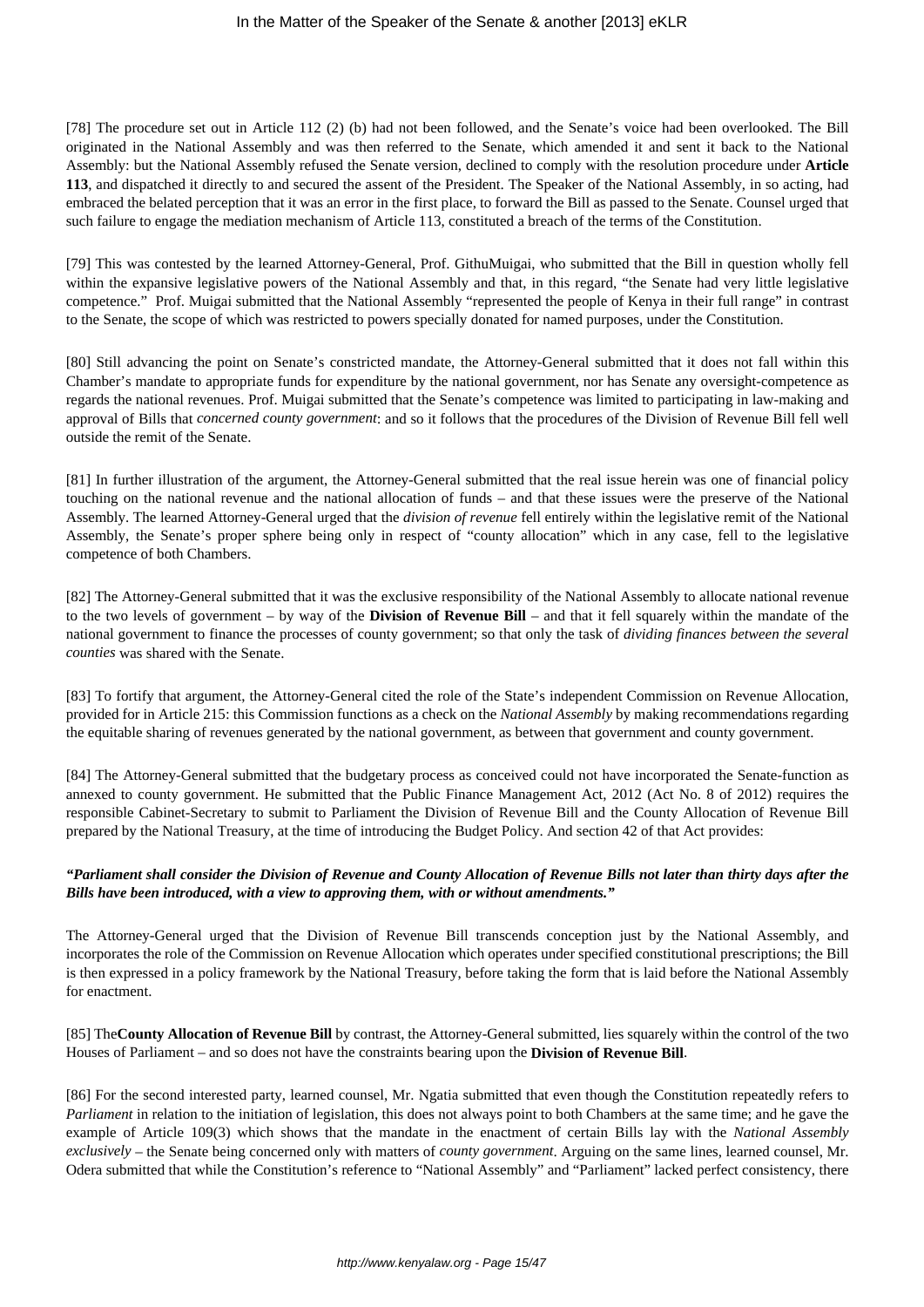were clear instances in which the term "Parliament" as applied, must have been intended to mean "National Assembly" – as will be the case with Article 223(3).

[87] Of Article 217(1) of the Constitution which provides that "*Once every five years the Senate shall, by resolution, determine the basis for allocating among the counties the share of national revenue that is annually allocated to the county level of government,"* Mr. Odera submitted that the relevant Senatorial task was not a *legislative process*; and that the legislative process begins with the introduction of the Bill in the National Assembly, "this being a money Bill."

[88] By contrast, counsel for the first *amicus curiae*, Prof. Ojienda submitted that the enactment of the **Division of Revenue Bill** and the **County Allocation of Revenue Bill** is a *shared mandate* between the two Chambers.

[89] Prof. Ojienda urged that the term "Parliament" wherever used in the Constitution, implied the roles of both Chambers. He urged that the Court should not adopt an interpretation which would imply that the drafters of the Constitution had been ignorant of the tenor and effect of the phraseology they adopted. In aid of this argument, counsel relied on a passage from the Ugandan case, *Tinyefuza v. Attorney-General,* Const. Pet. No. 1 of 1996 (1997 UGCC3), in which the Court of Appeal thus remarked:

### *"[T]he entire Constitution has to be read as an integrated whole and no one particular provision destroying the other but each sustaining the other."*

Counsel urged that the said principle had been pronounced widely, in comparative judicial experience; and he cited the South African example, *Stephen SegopostoTongoane and Three Others v. National Minister for Agriculture and Land Affairs and Others, (CCT100/09)* [2010] ZACC 10.

[90] Learned Senior Counsel, Prof. Ojienda urged that *both* the National Assembly and Senate are constitutionally required to participate in the enactment of *both* the **Division of Revenue Bill** and **the Allocation of Revenue Bill**.

[91] For the second *amicus curiae*, learned counsel, Mr. Nderitu urged that the Constitution incorporated a *political principle* which dictated that *both* Chambers had a role in respect of both the Division of Revenue Bill and the Allocation of Revenue Bill: the Senate serves to protect the devolved system of government – by ensuring the representation of county interest. And there is a common denominator, counsel urged, between the National Assembly and the Senate: both are *representative Chambers*, their membership being derived from direct election for the most part. Counsel submitted that the legislative authority "is derived from the people and, at the national level, is vested in and exercised by Parliament": hence the legislative authority is vested in the National Assembly and the Senate jointly and wholly – these being the constituent organs of Parliament.

[92] The burden of Mr. Nderitu's submission was that both Chambers of Parliament were required to comply with the terms of Articles 109(4) and (5), 110-113, 122 and 123 of the Constitution, as well as Parts IX, XIX and XX of the Senate Standing Orders and Parts IX, XIX and XXIV of the National Assembly Standing Orders – the effect being that the passing by the National Assembly of the Division of Revenue Bill, 2013 and the subsequent assent thereto by the President, was unconstitutional, and consequently, was a nullity.

[93] For the third amicus curiae, learned counsel, Mr. Wanyoike also shared with other *amici* on a level of principle: the two Chambers as members of the legislative branch of government, had an obligation to work in co-operation, in the discharge of their constitutional mandate.

### **D. THE SENATE AND THE LEGISLATIVE PROCESS: "BILL CONCERNING COUNTY GOVERNMENT"**

### **The Court was then to consider the meaning of a Bill concerning County Government as provided for under the Constitution.**

[94] For the applicants, learned counsel, Mr. Kilukumi submitted that, on *prima facie* perception, Article 109 of the Constitution signals that a Bill in Parliament that does not entail issues of county government, steers clear of the Senate's mandate; but that any Bill touching on the scheme or functions of county government, falls squarely within the legislative remit of the Senate. The relevant clauses of Article 109 thus provide: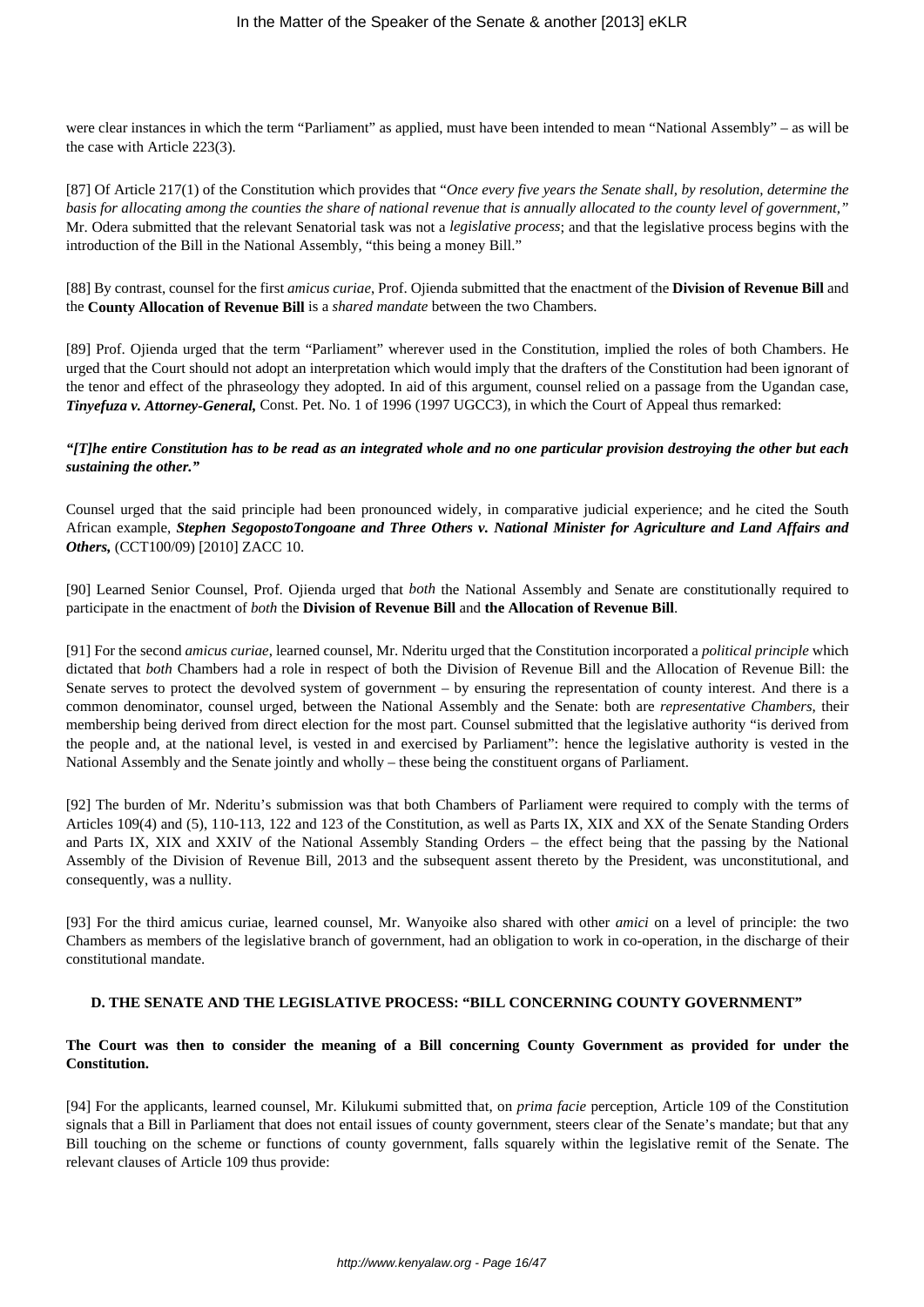*"(3) A Bill not concerning county government is considered only in the National Assembly, and passed in accordance with Article 122 and the Standing Orders of the Assembly.*

*"(4) A Bill concerning county government may originate in the National Assembly or the Senateand is passed in accordance with Articles 110 to 113, Articles 122 and 123 and the Standing Orders of the Houses."*

[95] It was common cause that Article 110 of the Constitution provides the essential definition of the phrase, "Bill concerning county government," as follows:

*"(a) a Bill containing provisions affecting the functions and powers of the county governments set out in the Fourth Schedule;*

*"(b) a Bill relating to the election of members of a county assembly or a county executive; and* 

*"(c) a Bill referred to in Chapter Twelve affecting the finances of a county government."*

[96] Such a Bill may be categorized as "special" or "ordinary". And Article 110(3) provides that prior to a consideration of the Bill, "the Speakers of the National Assembly and Senate shall jointly resolve any question as to whether it is a Bill concerning counties and, if it is, whether it is a special or an ordinary Bill."

[97] In the category of "a Bill concerning county government" are Bills referred to in Chapter Twelve of the Constitution, as affecting the finances of county governments. The said Chapter Twelve deals with *public finance*; but it also deals with certain categories of Bills: Division of Revenue Bill; County Allocation of Revenue Bill; County Appropriation Bill. Such Bills, to qualify as "Bills concerning county government", must relate to the finances of county governments.

[98] Article 110(3), (4) and (5) lays down special procedures to guide the passing of "Bills concerning county government." As regards these Bills, *neither* Chamber of Parliament is to take a unilateral course. By Article 110(3), the two Speakers are *required* to consult between themselves, and jointly resolve any emerging difference.

[99] It emerges from the submissions of learned counsel that on issues of finance, and as regards monetary legislation, the separation of roles between the National Assembly and the Senate is blurred. The effect is to place an obligation on the Court, to consider the facts and circumstances, and to rely on established principle, in determining the situation in each case.

[100] Such uncertainty, and the case for guidance by principle, are foreshadowed in an earlier matter before the Supreme Court: *Re the Matter of the Interim Independent Electoral Commission,* Sup. Ct. Const. Appl. No. 2 of 2011 [para.40]:

*"There is…, in reality, a close connectivity between the functioning of national government and county government ….We consider that the expression 'any matters touching on county government' should be so interpreted as to incorporate any national-level process bearing a significant impact on the conduct of county government. However, interpretation in this category is to be made cautiously, and on a case-by-case basis…."*

[101] It was urged for the *amici curiae* that there does exist a link between the national government and the 47 counties – and that this necessitated a clear definition of what "concerns or affects county government." This is necessary, it was urged, as there is the possibility – or indeed, likelihood – that prospective petitioners will label certain matters as "matters concerning county government", merely on account of trifling connections between the two levels of government.

[102] The Court's observation in *Re the Matterof the Interim Independent Electoral Commission* is borne out in an official publication, *Final Report of the Task Force on Devolved Government* Vol. 1: **A***Report on the Implementation of Devolved Government in Kenya* [page. 18]:

*"The extent of the legislative role of the Senate can only be fully appreciated if the meaning of the phrase 'concerning counties' is examined. Article 110 of the Constitution defines bills concerning counties as being bills which contain provisions that affect the functions and powers of the county governments as set out in the Fourth Schedule; bills which relate to the election of members of the county assembly or county executive; and bills referred to in Chapter Twelve as affecting finances of the county governments.*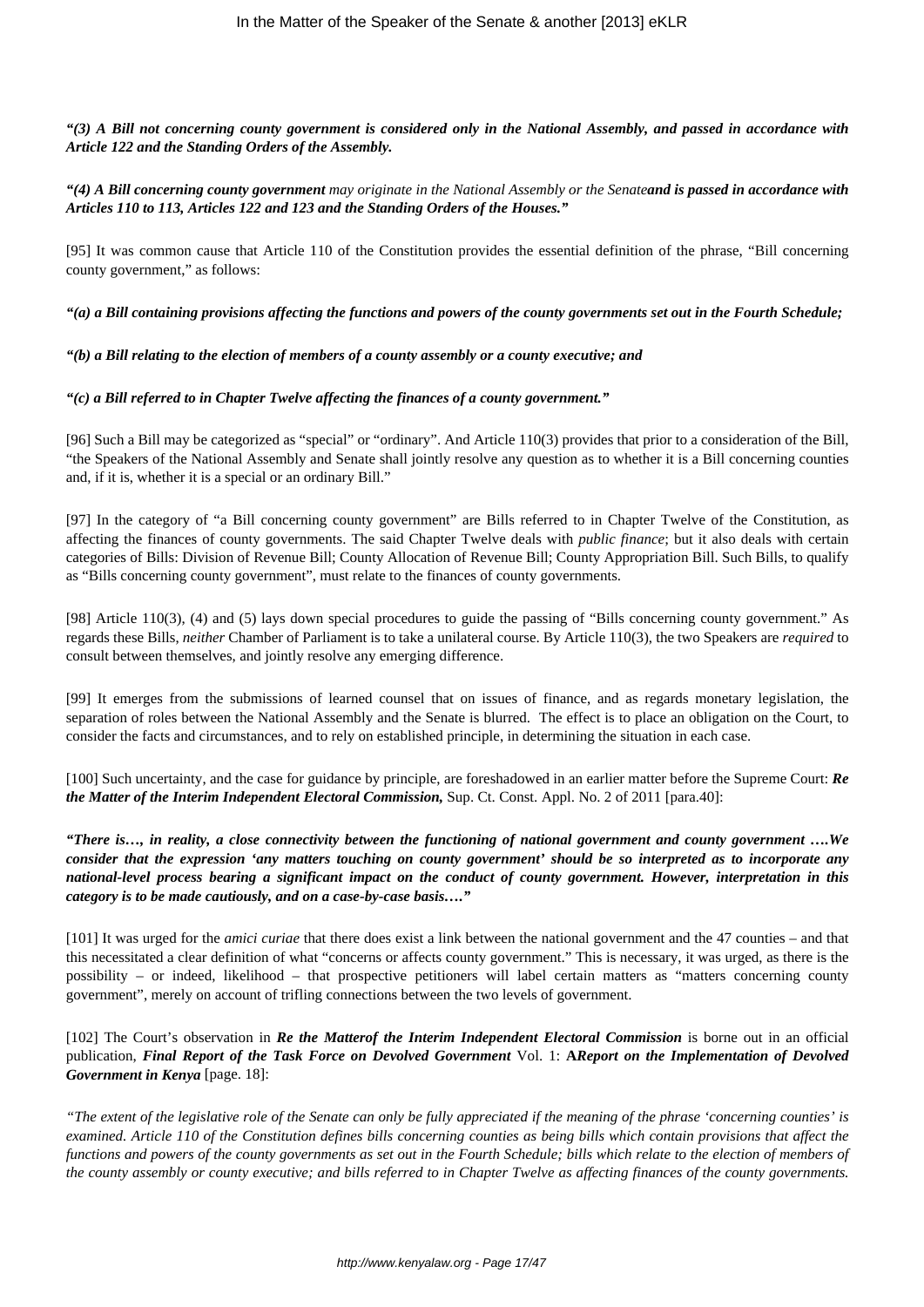*This is a very broad definition which creates room for the Senate to participate in the passing of bills in the exclusive functional areas of the national government, for as long as it can be shown that such bills have provisions affecting the functional areas of the county governments. For instance, it may be argued that although security and policing are national functions, how security and policing services are provided affects how county governments discharge their agricultural functions. As such, a bill on security and policing would be a bill concerning counties….With a good Speaker, the Senate should be able to find something that affects the functions of the counties in almost every bill that comes to Parliament, making it a bill that must be considered and passed by both Houses."*

[103] Caution, therefore, must attend the determination of the status of the Division of Revenue Bill. Certainly, such is an issue of significant public interest, that requires informed deliberations, and that merits an Advisory Opinion from the Supreme Court.

### **E. THE DIVISION OF REVENUE BILL: IS THIS A BILL CONCERNING COUNTY GOVERNMENT"**

[104] Of the nature and effect of the Division of Revenue Bill, the applicants, through learned counsel, Mr. Kilukumi urged that this Bill effects a vertical division of the finances collected on a national scale, from all the 47 counties – as between the two levels of government. It was urged that the Senate, for its safeguard-role over vital county interests in such resources, is the veritable guardianangel of the counties, especially in relation to the principle of devolved government. Accordingly, learned counsel submitted, the Senate *must* be involved in the process of sharing-out of the *national* financial resources.

[105] Even on elementary consideration, Mr. Kilukumi urged, the Division of Revenue Bill bore the masthead-object: a Bill "to finance the functions of county assemblies." It deals with finances as provided under Article 110 of the Constitution; each county's receipt is to be seen as a share of the national revenue that *belongs to county government*; the success of the very constitutional scheme of devolution, and of county government, is crucially dependent on the monetary plans and disbursements; therefore, a Bill that apportions and disburses financial resources to the counties, is indeed "a Bill concerning county government."

[106] This was a case, counsel urged, in which the legislative responsibility, as attributed to Parliament under Article 224 of the Constitution, merits proper interpretation as signifying *Parliament in its two constitutive Chambers,* and not just the National Assembly. Counsel submitted that the Senate's role, in the contemplation of Article 224, admits of no doubt:

## *"On the basis of the Division of Revenue Bill passed by Parliament under Article 218, each county government shall prepare and adopt its own annual budget and appropriation Bill in the form, and according to the procedure prescribed in an Act of Parliament."*

[107] Learned counsel submitted, for greater effect, that the Court should consider whether the Division of Revenue Bill affects the functions and operations of county government. Indications of the appropriate inference, Mr. Kilukumi urged, are embedded in the *Final Report by the Task Force on Devolved Government,* Vol. 1: *A Report on the Implementation of Devolved Government in Kenya* [at page 19]:

"*The role of the Senate in the vertical and horizontal sharing of revenue is provided by Article 218 as read together with Article 96(2). Article 218 provides for both the Division of Revenue Bill and the County Allocation of Revenue Bill, which are required to be introduced in Parliament at least two months before the end of each financial year. It is notable that the Article provides for the introduction of the two Bills in Parliament and not just in one of the two Houses of Parliament. This may mean that the Bills should be introduced and processed in Parliament at a joint sitting of the two Houses or that they should be introduced and processed in each of the two Houses of Parliament separately. Furthermore, these being Bills to be passed into Acts of Parliament, they must be read within the context of the provisions of Article 96(2) which requires that Bills concerning counties be considered, debated and approved by the Senate. Bills which deal with the equitable sharing of revenue both vertically and horizontally within the meaning of Articles 202, 203 and 204 are definitely Bills that affect the functions of county governments and, therefore, Bills concerning counties in whose consideration, debate and approval the Senate has a role to play.*"

[108] The learned Attorney-General, by contrast, maintained that the National Assembly alone has the role of financing county government – by *allocating the national revenue,* through the Division of Revenue Bill. He submitted that the Senate's role is limited to some other regime of law-making, one that *allots to different counties* the finances already disbursed by the National Assembly by virtue of the latter's exclusive law-making competence.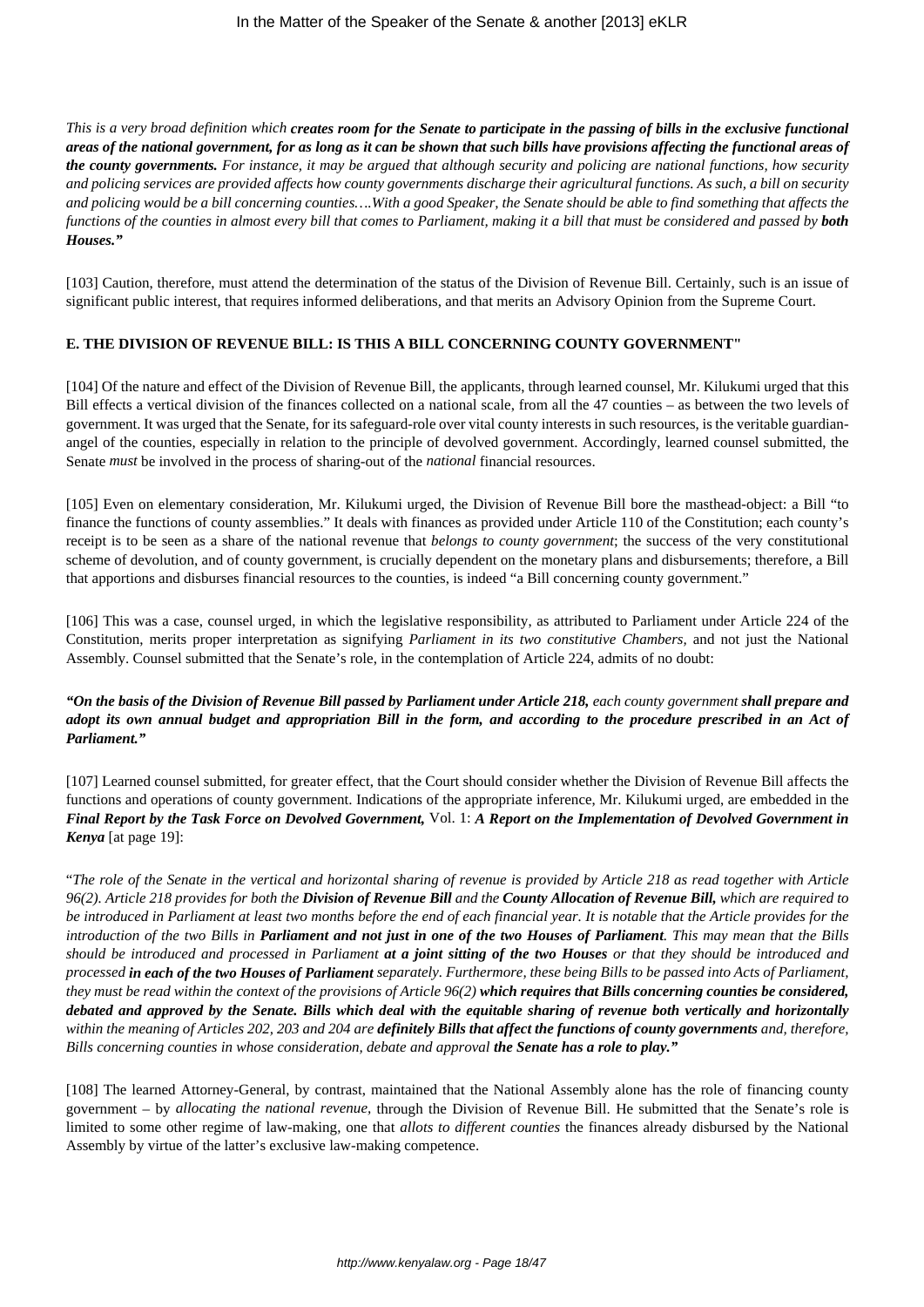[109] The Attorney-General submitted that a perception of the Division of Revenue Bill as a Bill concerning county government, would entail an erroneous outcome: that the Senate, while participating in the disbursement of national revenue to counties, would *also* be taking part in the determination of the revenue-portion going to the national government – and this would entail conflict in the respective legislative powers of the two Parliamentary Chambers.

[110] Learned counsel, Mr. Ngatia concurred in the foregoing perception, urging that in the terms of Article 110 of the Constitution, the Division of Revenue Bill is not "a Bill concerning county government": because it carries no provisions on the functions and powers of county governments as set out in the Fourth Schedule. The controlling factor, Mr. Ngatia urged, was the conduct of national economic policy and planning, under which falls "division of revenue", and which fell outside the remit of county government. Mr. Ngatia submitted that the Division of Revenue Bill fell outside the competence of county government as it did not relate to the election of members of a county assembly or a county executive. This position was supported by learned counsel, Mr. Odera, though not by learned counsel, Mr. Nderitu, who urged that the Division of Revenue Bill, insofar as it entailed the allocation of a share of the national revenue among county-government units, should be viewed as "a Bill concerning county government."

[111] From such perceptions, we have endeavoured to crystallize the points of merit. The Division of Revenue Bill declares in clause 3 that it is to provide for:

## *"(b) additional resources to facilitate the proper functioning of county governments in accordance with Article 202 of the Constitution…."*

The Memorandum to the Bill also states that:

# *"The principle object of the Bill is to provide for the equitable division of revenue raised nationally among the national and county levels of government as required by Article 218 of the Constitution and to provide for resources to facilitate the proper functioning of county governments and to ensure that ongoing services are provided for."*

[112] The learned Attorney-General in his submissions, called for a broad, purposive approach to the interpretation of the Constitution, and conceded that such an unconstrained mode of interpretation may take into account relevant secondary documents. A significant such document is the *Final Report of the Task Force on Devolved Government;* and this states (at p.19) that the Division of Revenue Bill deals with the vertical equal sharing of national revenue and, therefore, it is definitely a Bill affecting the functions of county government and comes within the competence of the Senate. The emerging picture is plain, though unsupported by learned counsel, Mr. Ngatia who contends that the provisions of the Division of Revenue Bill have relevance only for national economic policy and planning, a matter reserved to the national government. Such a position is not free of controversy: for the Division of Revenue Bill provides for the allocation of national revenue to the county-units, for the facilitation of county government.

[113] This Court, in *Re the Matter of the Interim Independent Electoral Commission* (2011), had observed that there are certain functions shared between the national and county governments, that give rise to a *concurrent jurisdiction* between the two levels; and *finance* is one such function [para.39]:

## *"Many offices established by the Constitution are shared by the two levels of government, as is clear from the Fourth Schedule…We have taken note too that the Senate (which brings together county interests at the national level) and the National Assembly (a typical organ of national government) deal expressly with matters affecting county government; and that certain crucial governance functions at both the national and county level – such as finance, budget and planning, public service, land ownership and management, elections, administration of justice – dovetail into each other and operate in unity."*

[114] It is quite clear to us that the Division of Revenue Bill is a Bill bearing provisions that deal with the *equitable sharing of revenue* – which will certainly affect the functioning of county government. We have found no justification in the contention that the Division of Revenue Bill deals strictly with "national economic policy and planning" and so, on this account, it is a measure unrelated to county government. The Bill deals *with equitable allocation of funds to the counties*, and so any improper design in its scheme will certainly occasion inability on the part of the county-units to exercise their powers and to discharge their functions as contemplated under the Constitution.

[115] This is a critical test which will require that the Division of Revenue Bill be perceived as *"a Bill concerning county*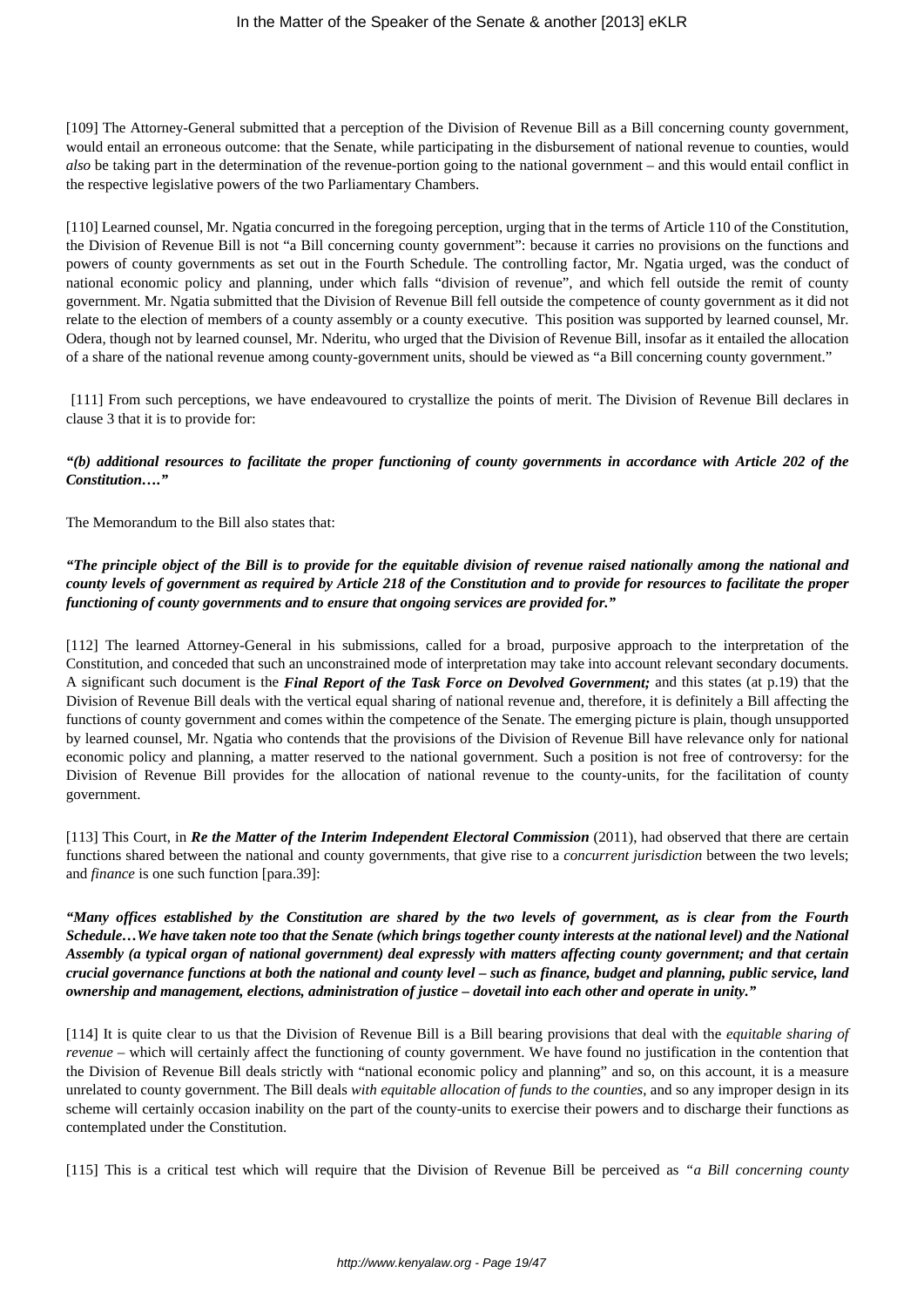*government*" and, therefore, a subject of the legislative competence of *both* the National Assembly and the Senate.

[116] We find merit, therefore, in upholding the stand of the applicants, on this question. It is clear to us that the Senate had a clear role to play, in the processing of the Division of Revenue Bill. The Speaker of the National Assembly should have complied with the terms of Article 112 of the Constitution; and the National Assembly should have considered the deliberations of the Senate on record and, failing concurrence on legislative choices, the matter should have been brought before a *mediation committee*, in accordance with theterms of Article 113 of the Constitution.

#### **IS THE DIVISION OF REVENUE BILL A 'MONEY BILL' UNDER THE CONSTITUTION"**

[117] It had been urged for the interested parties that the said Division of Revenue Bill fell exclusively within the National Assembly's competence on the ground of its proper rubric being "money bill". Counsel for the applicants raised no doubts as to the validity of the legal principle thus raised, but submitted that the Division of Revenue Bill fell under the terms of **Article 218** of the Constitution rather than **Article 114(3)** which provided for "money Bill." And learned *amicus* counsel, Mr. Nderitu weighed in, submitting that the Division of Revenue Bill is *not* a "money Bill", as it does not directly deal with the raising or spending of government revenue: it only deals with the manner in which the revenue once raised, shall be divided between the national and the county governments. Upon reflecting on this question, taking into account the comparative material placed before us by counsel, we came to the conclusion that the Division of Revenue Bill is not a "money Bill," in the terms of Article 114(3) of the Constitution. It has become clear to us that a "money Bill", in a proper case, may only be introduced in the National Assembly, though it is not a settled question whether the Senate may subsequently participate in the relevant legislative deliberations.

[118] The Court's ultimate task, in the circumstances, is to consider the position of the Speakers of the respective Chambers of Parliament, and to render an Advisory Opinion regarding their options.

#### **F. PARLIAMENTARY CONFLICT: THE ROLE OF THE SPEAKERS**

#### **When and how does a question for the consideration of the two Speakers arise under Article 110(3) of the Constitution"**

[119] Of the management function of the Speakers of Parliament, in relation to the process of legislation, Article 110(3) of the Constitution thus provides:

### *"Before either House considers a Bill, the Speakers of the National Assembly and Senate shall jointly resolve any question as to whether it is a Bill concerning counties and, if it is, whether it is a special or an ordinary Bill."*

[120] Was this preliminary condition complied with, before the National Assembly proceeded to deliberate upon and to pass the Division of Revenue Act, 2013 which has occasioned the conflict in question"

[121] The common course on fact is that the National Assembly published the Division of Revenue Bill on 29 April 2013, and the Speaker of that Chamber then wrote a letter to the Speaker of Senate on 3 May 2013, "seeking the latter's concurrence to the effect that the Division of Revenue Bill was a Bill concerning County Government". The Senate Speaker concurred, by his letter of 9 May 2013; and on that very day the Bill was debated and passed by the National Assembly, with several amendments being effected. The Clerk of the National Assembly, on 13 May 2013, forwarded the Bill as passed, to the Speaker of the Senate, for debate. The Senate deliberated upon the Bill fully, and passed it with amendments, on 23 May 2013; and it was forwarded to the National Assembly for consideration of the amendments on 24 May 2013. Indeed, the National Assembly entered upon a second round of deliberations on the Bill; but the Speaker then had a change of mind, taking the position that it was an error of judgment to have involved the Senate in the process of legislation. He had taken into account the objections of members of the National Assembly raised during the second round of debate. The essence of the objections was that the Division of Revenue Bill was not "a Bill concerning county government".

[122] Not only did the National Assembly reject Senate's amendments and exclude Senate's legislative participation entirely, but the Speaker forwarded the National Assembly's earlier-approved version of the Bill to, and obtained the assent of, the President on 10 June 2013.

[123] The emerging constitutional crisis occasioned genuine anxiety to the Speaker and members of Senate, and they moved this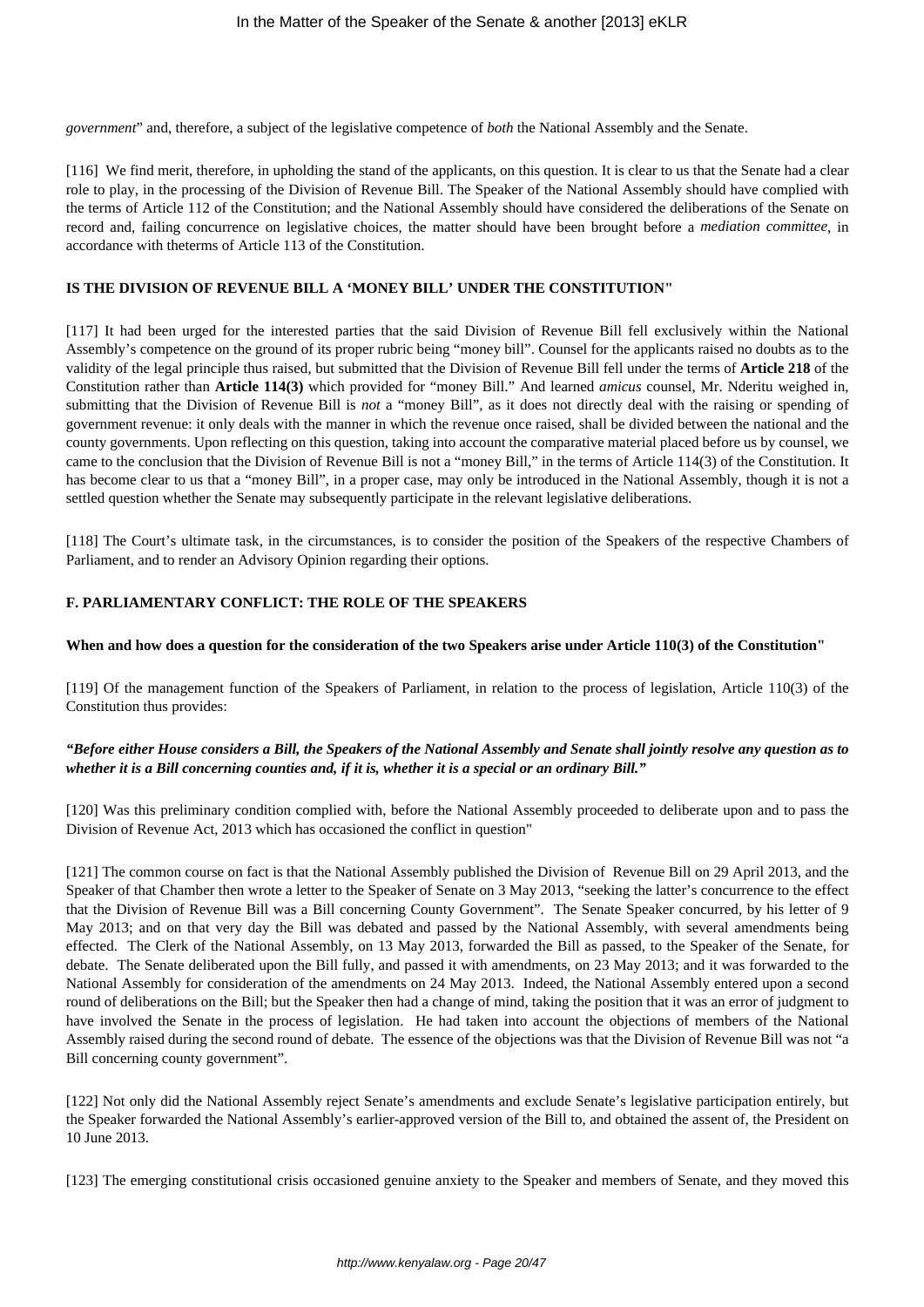Court to find a solution in the form of an authoritative Advisory opinion.

[124] Although the Constitution has special provisions in Articles 110(3) and 113 for orderly, internal conflict resolution in the lawmaking process, these had not been resorted to; and it became clear the two Chambers and their respective Speakers were at odds, in a mode incompatible with the spirit of harmony required for the due discharge of State functions under the Constitution.

[125] The internal parliamentary mechanism for consultation, co-ordination and harmony, though a constitutional prescription and a device of the democratic dispensation, must be engaged in the first place by individual persons, in the shape of *the two Speakers* who, however, in this case, have disempowered the institutional design, by simply showing a disinclination to reach out to each other. We are touching on a mischief to the due functioning of Kenya's chosen constitutional mechanisms: and it becomes clear that such is nota question justiciable by the scheme of litigation, as was proposed by counsel for the interested parties. It is quite clear that this is a matter for the authoritative Advisory Opinion of this Court, as it fulfils the intent expressed in the Supreme Court Act, 2011 ( Act No.7 of 2011, to [section 3(a)] "assert the supremacy of the Constitution and the sovereignty of the people of Kenya".

[126] This fundamental point is implicitly recognised by the Speaker of the National Assembly, who is one of the interested parties. In his deposition responding to the Senate's Reference, the National Assembly's Speaker avers:

*"I now request the Supreme Court to also provide an Advisory Opinion with regard to when and how the question shall arise under Article 110 of the Constitution together with the Opinion sought by the applicants herein.'*

[127] Learned Senior Counsel, Mr. Nowrojee, on the requirement of consultation between the two Chambers, submitted that the critical starting point is Article

### 110(3) of the Constitution:

## *"Before either House considers a Bill, the Speakers of the National Assembly and the Senate shall jointly resolve any question as to whether it is a Bill concerning counties and, if it is, whether it is a special or an ordinary Bill".*

This provision, Mr. Nowrojee submitted, is the very fulcrum of the Constitution's scheme of devolution: it seeks to *guarantee the participation of Senate* in the origination, determination and enactment of laws that affect the operations of the counties, which are the basic units of devolved government. Learned counsel notes that Article 110 (3) is buttressed by operational Standing Orders *of both the National Assembly and the Senate:* in the case of the former, Standing Order Nos.121,122and 123; in the case of the latter, Standing Order No. 116.

[128] Standing Order No.122 of the National Assembly thus provides:

"(1) *Upon publication of a Bill, and before the First Reading, the Speaker shall determine whether:* 

*a. It is a Bill concerning county governments and if it is, whether it is a special or an ordinary Bill or,*

*b. It is not a Bill …. concerning county governments.*

*"(2)The Speaker shall communicate the determination under paragraph (1) to the Speaker of the Senate for concurrence.*

*"(3) Where the Speaker of the Senate does not concur with the determination of the Speaker under paragraph (1), the Speaker shall, jointly with the Speaker of the Senate, resolve any question whether it is a Bill concerning counties and, if it is, whether it is a special or an ordinary Bill".*

[129] Prescriptions in similar terms are found too in the Senate's Standing Order No.116:

*"(1) Upon publication of a Bill, and before the first reading of the Bill, the Speaker shall, jointly with the Speaker of the National Assembly, resolve any question as to whether it is a Bill concerning counties and, if it is , whether it is a special or an*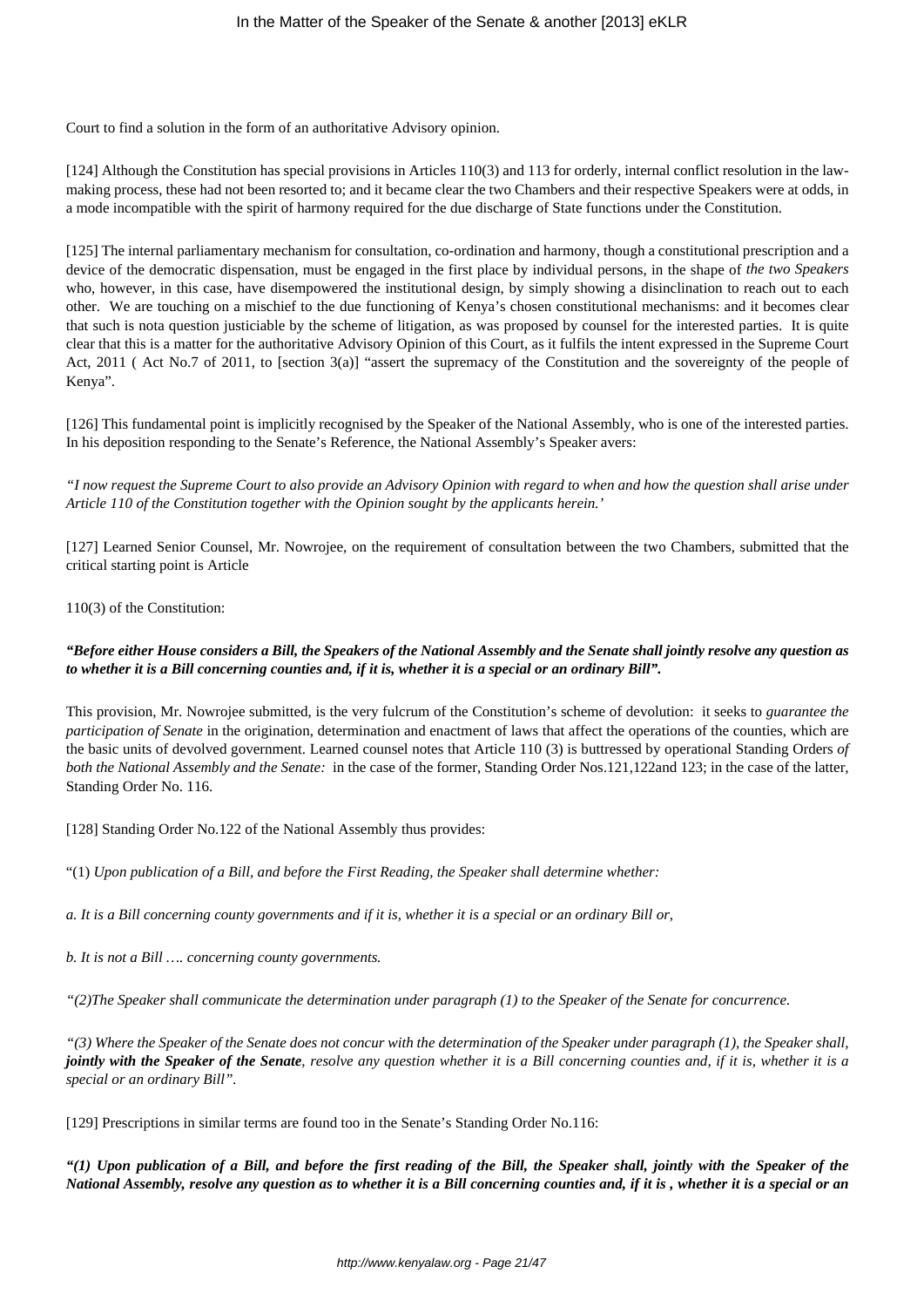#### *ordinary Bill.*

## *(2) For the purposes of paragraph (1), upon publication of a Bill, and before the First Reading, the Speaker shall, by way of communication, seek the concurrence of the Speaker of the National Assembly whether it is a Bill concerning counties and, if it is, whether it is a special or an ordinary Bill".*

[130] Is it in doubt, in view of the formal provisions of the law, when and how a question for the consideration of the two Speakers arises under Article 110(3) of the Constitution" We do not think so. As Mr. Nowrojee submitted, the requirement for a joint resolution of the question whether a Bill is one concerning counties, is a mandatory one; and the legislative path is well laid out: it starts with a determination of the question *by either Speaker* – depending on the origin of the Bill; such a determination is communicated *to the other Speaker*, with a view to obtaining *concurrence;* failing a concurrence, *the two Speakers are to jointly resolve the question.*Both sets of Standing Orders are crystal clear on this scenario, and both, on this point, as we find, faithfully reflect the terms of the Constitution itself.

[131] Mr. Nowrojee submitted, for eminently good cause, that the legislative path thus laid out should apply to each and every Bill coming up before either Chamber of Parliament; and it is the constitutional task of the two Speakers to*jointly* determine the route to be followed by legislative proposals. Wherethe *Speakers* determine that a Bill is not one "concerning county government", such a Bill is then rightly considered and passed exclusively by the National Assembly, and then transmitted to the President for assent. The emerging, broader principle is that both Chambers have been entrusted with the people's public task, and the Senate, even when it has not deliberated upon a Bill at all the relevant stages, has spoken through its Speaker at the beginning, and recorded its perception that a particular Bill rightly falls in one category, rather than the other. In such a case, the Senate's initial filtering role, in our opinion, falls well within the design and purpose of the Constitution, and expresses the sovereign intent of the people: this cannot be taken away by either Chamber or either Speaker thereof.

[132] Learned counsel for the *amici curiae,*Prof. Ojienda, Mr. Nderitu and Mr. Wanyoike expressed concurrence in the main lines of argument canvassed by Mr. Nowrojee, while the interested parties, through learned counsel Mr. Ngatia and Mr. Odera, expressed disagreement. The two counsel submitted that all Bills in the legislative process are not required to follow the path laid out in Article 110(3) of the Constitution, as reflected in the Standing Orders of the two Chambers. Rather than elaborate the fundamentals of this argument, both counsel focused attention on a perception that the Senate's legislative role is greatly limited, as compared to the National Assembly; it was urged that the National Assembly's unlimited competence rests in its ability to originate and consider any Bill at all, whether it concerns county government or not – whereas the Senate's legislative role is limited to matters "concerning county government".

[133] On the basis of the submissions of counsel, and upon a broad view of the question which led to this Court being moved, it has become clear that the proper functioning of the legislative process is one of the teething problems attending the consolidation and operationalisation of the democratic concept of the new Constitution. The question coming up before us, therefore, is one of great public importance. Not only have we determined that this, indeed, is a proper question for an Advisory Opinion, but we have reexamined the broader scope of the Supreme Court's place in the constitutional order, when complex challenges to the functioning of governance institutions arise.

[134] Reflecting on the role of the Courts, and *in particular of the Supreme Court,* and in relation to the long-established American governance system, Prof. Archibald Cox [in *The Warren Court: Constitutional Decision as an Instrument of Reform(*Cambridge, Mass: Harvard University Press, 1968), at p.118] thus observed:

**"[G]overnment is more pragmatic than ideal. In a practical world there is, and I suspect had to be, a good deal of play at the joints***. If one arm of government cannot or will not solve an insistent problem, the pressure falls upon another. Constitutional adjudication must recognize that the peculiar nature of the Court's business gives it a governmental function which cannot be wholly discharged without the simple inquiry, 'which decision will be the best for the country"'*

### **"…[T]he Court can seldom be wholly neutral upon the social, political, or philosophical questions underlying constitutional litigation.** *Its opinions shape as well as express our national ideals."*

[135] We are in a similar position. By a Constitution achieved after many false starts, the people have declared that "*All sovereign power belongs to the people of Kenya"* [Article 1(1)]; and they have established institutions of governance committed to named functions: the Executive; the National Assembly; the Senate; and numbers of others.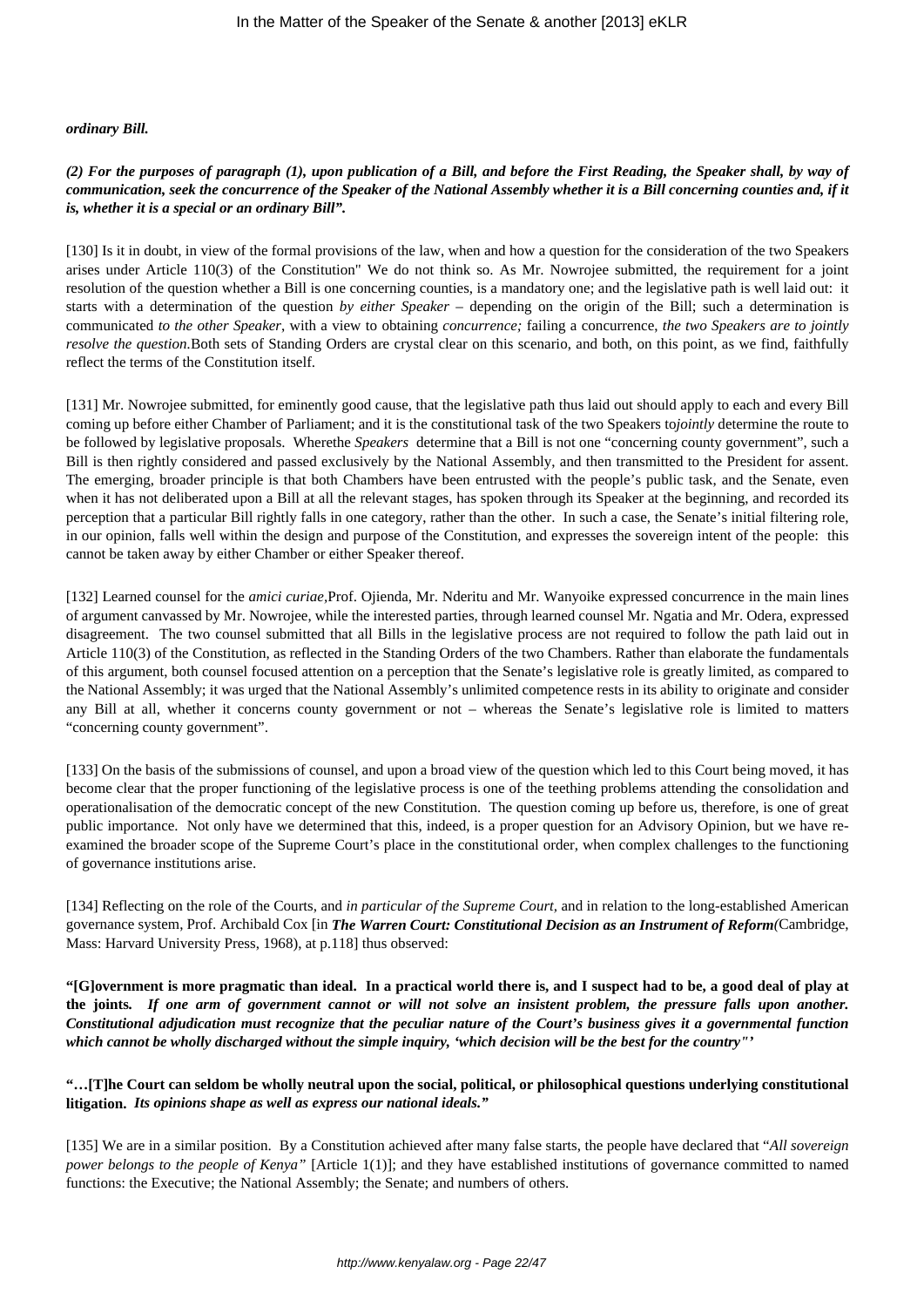[136] The mandate of governance established by the people is defined by particular concepts, principles and values. One of these is *devolution,* which is defined in *Black's Law Dictionary*,  $8<sup>th</sup>$ ed (2004) [p.484] as:

### *"The act or an instance of transferring … rights, duties, or powers to another; the passing of such rights, duties, or powers by transfer or succession ..."*

The Kenyan people, by the Constitution of Kenya, 2010 chose to de-concentrate State power, rights, duties, competences – shifting substantial aspects to county government, to be exercised in the county units, for better and more equitable delivery of the goods of the political order. The dominant perception at the time of constitution-making was that such a deconcentration of powers would not only give greater access to the social goods previously regulated centrally, but would also open up the scope for political selffulfilment, through an enlarged scheme of actual participation in governance mechanisms by the people – thus giving more fulfilment to the concept of *democracy.*

[137] By Article 1 of the Constitution, the people's sovereign power is delegated to Parliament and the legislative assemblies in the county units, the national and county executives, the judiciary and independent tribunals.

[138] Devolution as a required constitutional practice runs in parallel with an attendant set of values, declared in Article 10 of the Constitution: the rule of law, democracy, participation of the people, human dignity, equity, social justice, inclusiveness, equality, human rights, non-discrimination, the protection of the marginalized.

[139] A fundamental element in the scaffolding structure for the said constitutional principles and values, is the institutional scheme of *bicameralism* in the legislative arrangement; and this is the dual-Chamber set-up in the institutions of law-making. The Constitution provides for a bicameral system, with each unit playing its role as prescribed. Article 93 stipulates:

### *"(1) There is established a Parliament of Kenya, which shall consist of the National Assembly and the Senate.*

# *"(2) The National Assembly and the Senate shall perform their respective functions in accordance with this Constitution."*

[140] In the operations of each of the Chambers of Parliament, the role of the presiding officer, namely the *Speaker*, is critical. In respect of this office, the Constitution [Article 106 (1)] thus provides:

### *"(1) There shall be –*

### *a. A Speaker for each House of Parliament, who shall be*

# *elected by that House in accordance with the Standing Orders, from among persons who are qualified to be elected as members of Parliament but are not such members .…"*

[141] It is quite clear, though some of the counsel appearing before us appeared to overlook this, that the business of considering and passing of any Bill is *not* to be embarked upon and concluded before the two Chambers, acting through their Speakers, address and find an answer for a certain particular question:*What is the nature of the Bill in question"* The two Speakers, in answering that question, *must* settle *three* sub-questions – before a Bill that has been published, goes through the motions of *debate*, *passage*, and *final assent* by the President. The sub-questions are:

*a. is this a Bill concerning county government" And if it is, is it a specialor an ordinary bill"*

*b. is this a bill not concerning county government"*

### *c. is this a money Bill"*

[142] How do the two Speakers proceed, in answering those questions or sub-questions" They must consider the content of the Bill. They must reflect upon the objectives of the Bill. This, by the Constitution, is not a *unilateral exercise.* And on this principle, it is obvious that the Speaker of the National Assembly by abandoning all engagement or consultation with the Speaker of the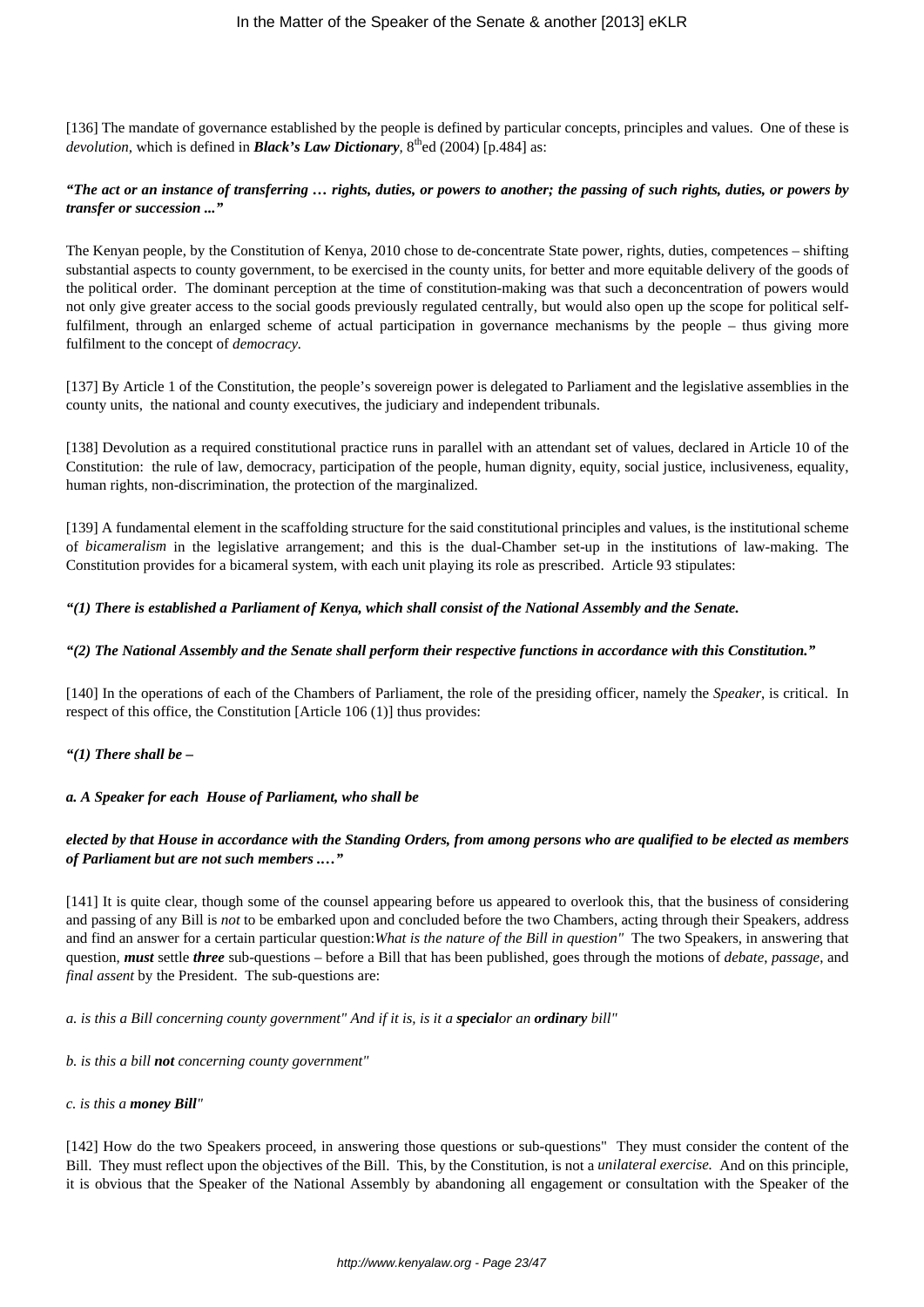Senate, and proceeding as he did in the matter before this Court, had acted contrary to the Constitution and its fundamental principles regarding the *harmonious motion of State institutions.*

[143] Neither Speaker may, to the exclusion of the other, *"determine the nature of a Bill"*: for that would inevitably result in usurpations of jurisdiction, to the prejudice of the constitutional principle of the harmonious interplay of State institutions.

[144] It is evident that the Senate, though entrusted with a less expansive legislative role than the National Assembly, stands as the Constitution's safeguard for the principle of *devolved government*. This purpose would be negated if the Senate were not to participate in the enactment of legislation pertaining to the devolved units, the counties [Article 96(1), (2) and (3)].

[145] It is clear to us, from a broad purposive view of the Constitution, that the intent of the drafters, as regards the exercise of legislative powers, was that any disagreement as to the nature of a Bill should be harmoniously settled through *mediation.* An *obligation* is thus placed on the two Speakers, where they cannot agree between themselves, to engage the mediation mechanism. They would each be required each to appoint an equal number of members, who would deliberate upon the question, and file their report within a specified period of time. It is also possible for the two Chambers to establish a *standing mediation committee*, to deliberate upon and to resolve any disputes regarding the path of legislation to be adopted for different subject-matter.

[146] Had such an approach to the dispute been adopted, it is our opinion, this Court would probably not have been asked to give an Advisory Opinion, as a fitting solution would most likely have been found. What precipitated the current situation, as is clear from the facts, is the National Assembly Speaker's non-recourse to the provisions of Articles 110(3), 12 and 113 of the Constitution, thus improperly excluding the prospects of consultation and mediation. Such a course of action is precisely what Archibald Cox had in mind: "*If one arm of government cannot or will not solve an insistent problem, the pressure falls upon another".* The pressure now falls on the Supreme Court. As we hereby render an Advisory Opinion, we categorically affirm that lawful public-agency conduct under Kenya's Constitution, *requires* every State agent to grapple, in good faith, with assigned obligations, and with a clear commitment to inter-agency harmony and co-operation. No State agency, especially where it is represented by *one person,* should overlook the historical trajectory of the Constitution, which is clearly marked by transition from narrow platforms of ideosyncrasy or sheer might, to a scheme of progressive, accountable institutional interplays.

## **G. CONCLUSION**

[147] In this Advisory Opinion, we have re-visited the conditions under which the Supreme Court will exercise the jurisdiction to render such an Opinion, and we have reviewed on merit the submissions of counsel, on the important question of the functioning of the legislative mechanisms instituted under the new constitutional dispensation. In all such issues, our inclinations, and the grounds therefore, emerge, and may serve as reference-points in future matters of a constitutional nature.

[148] But our specific Advisory Opinion, which culminates from the detailed review, is as follows:

*(a) The Division of Revenue Bill, 2013 was an instrument essential to the due operations of county governments, as contemplated under the Constitution, and so was a matter requiring the Senate's legislative contribution. Consequently, the Speaker of the National Assembly was under duty to comply with the terms of Articles 110(3), 112 and 113 of the Constitution, and should have co-operated with the speaker of the Senate, as necessary, to engage the mediation forum for resolution of the disagreement.*

*(b) With regard to any future lack of accord of a similar nature, between the two Chambers of Parliament, there shall be an obligation resting on the State organs in question to resort to mediation, as a basis for harmonious functioning, as contemplated by the Constitution.*

[149] Although this was not a litigious matter and, thus, is not an occasion for an order or decree in the conventional sense, we must revert to the submissions made by two *amici*-counsel, Prof. Ojienda and Mr. Wanyoike, that if the Court were to find that the National Assembly acted in violation of Articles 112 and 113 of the Constitution, then the outcome of its legislative process, in the shape of the Division of Revenue Act, 2013 should be declared unconstitutional.

[150] Earlier in this Advisory Opinion we have considered the proper scope of judicial discretion, where a failing is attributed to the internal procedures of Parliament during legislation; and our position is that while the Court has all the powers when such a course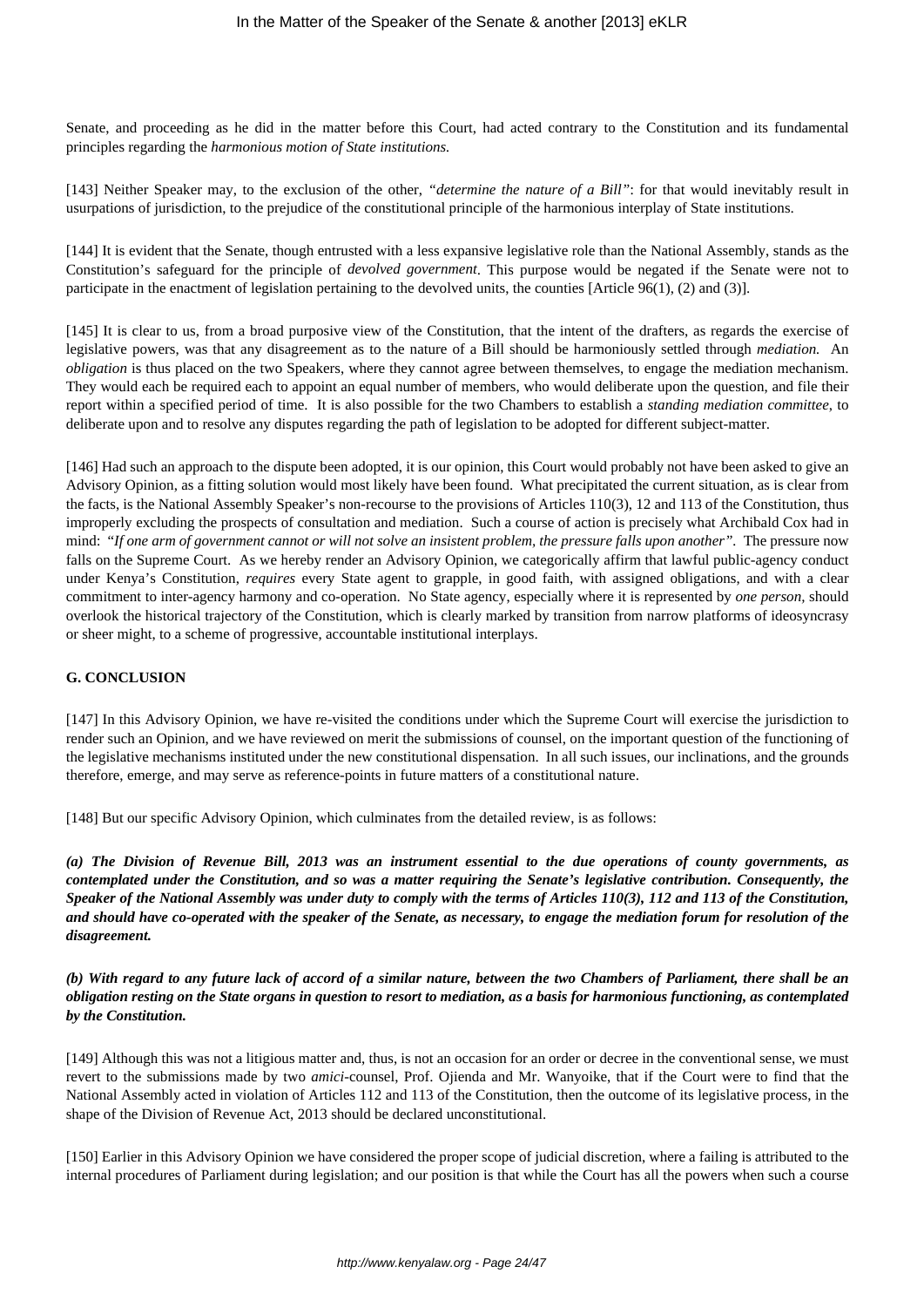of conduct is set against the terms of the Constitution, it is necessary for the Court to have a sense of the prevailing *state of fact*; thus, the Court has a *discretion in appraising each instance*, and taking a decision as may be appropriate. Now guided by this principle, would the instant case be one in which the Court should make orders as urged by counsel"

[151] We do not think so, for several reasons. The judicial process, essentially, is the Constitution's answer to any controversial question arising, and is initiated and stoked by proper invocation, with the relevant gravamina plainly laid out. In the instant case, only the Court's *guidance* on critical constitutional questions was sought; but the Court was not asked to make a conventional *judicial order* annulling the Division of Revenue Act, 2013. So it is our sense that the applicants' options in the rectification of a problematic statute, such, for instance, as regular amendment procedures, remain uncompromised.

[152] Learned counsel, Mr. Nowrojee submitted before the Court that what was sought was an authoritative opinion, in answer to the several issues agreed between the parties. The object, as it emerges from his submissions, is a clarification of the proper course of legislation, where county matters safeguarded by the Senate are concerned.

[153] We take cognizance of certain practical situations in the legislative process: in particular, of the fact that since the misunderstanding between the two Chambers came to light, yet another Bill, namely the County Allocation of Revenue Bill, has been deliberated upon and passed by the Senate, culminating in the Presidential assent. In the light of that development, it is our perception that the object of efficacy in law-making, as a constitutional task, stands in favour of sustaining the legislation already achieved. The Court's inclination in this respect, however, would not compromise its options in the future, in any matter akin to the instant one.

# **THE CONCURRING OPINION OF MUTUNGA, CJ & PRESIDENT**

### **A. PRINCIPLE AND CONTEXT**

[154] I concur with the majority Advisory Opinion, but write separately to give a historical background that clarifies the central goals and the significance of devolution in Kenya's Constitution.

[155] In both my respective dissenting and concurring opinions, *In the Matter of the Principle of Gender Representation in the National Assembly and Senate,* Sup. Ct. Appl. No. 2 of 2012; and *Jasbir Singh Rai and 3 Others v. Tarlochan Singh Rai and 4 Others* Sup. Ct. Petition No. 4 of 2012, I argued that both the Constitution, 2010 and the *Supreme Court Act,* 2011 provide comprehensive interpretive frameworks upon which fundamental hooks, pillars, and solid foundations for interpreting our Constitution should be based. In both opinions, I provided the interpretive coordinates that should guide our jurisprudential journey, as we identify the core provisions of our Constitution, understand its content, and determine its intended effect.

[156] The Supreme Court of Kenya, in the exercise of the powers vested in it by the Constitution, has a solemn duty and a clear obligation to provide firm and recognizable reference-points that lower courts and other institutions can rely on, when they are called upon to interpret the Constitution. Each matter that comes before the Court must be seized upon as an opportunity to provide high-yielding interpretive guidance on the Constitution; and this must be done in a manner that advances its purposes, gives effect to its intents, and illuminates its contents. The Court must also remain conscious of the fact that constitution-making requires compromise, which can occasionally lead to contradictions; and that the political and social demands of compromise that mark constitutional moments, fertilize vagueness in phraseology and draftsmanship. It is to the Courts that the country turns, in order to resolve these contradictions; clarify draftsmanship-gaps; and settle constitutional disputes. In other words, constitution-making does not end with its *promulgation;* it continues with its *interpretation*. It is the duty of the Court to illuminate legal penumbras that constitutions borne out of long drawn compromises, such as ours, tend to create. The constitutional text and letter may not properly express the minds of the framers, and the minds and hands of the framers may also fail to properly mine the aspirations of the people. The limitations of mind and hand should not defeat the aspirations of the people. It is in this context that the spirit of the Constitution has to be invoked by the Court as the searchlight for the illumination and elimination of these legal penumbras.

### [157]Section 3 of the *Supreme Court Act* provides:

*"The object of this Act is to make further provision with respect to the operation of the Supreme Court as a court of final authority to, among other things –*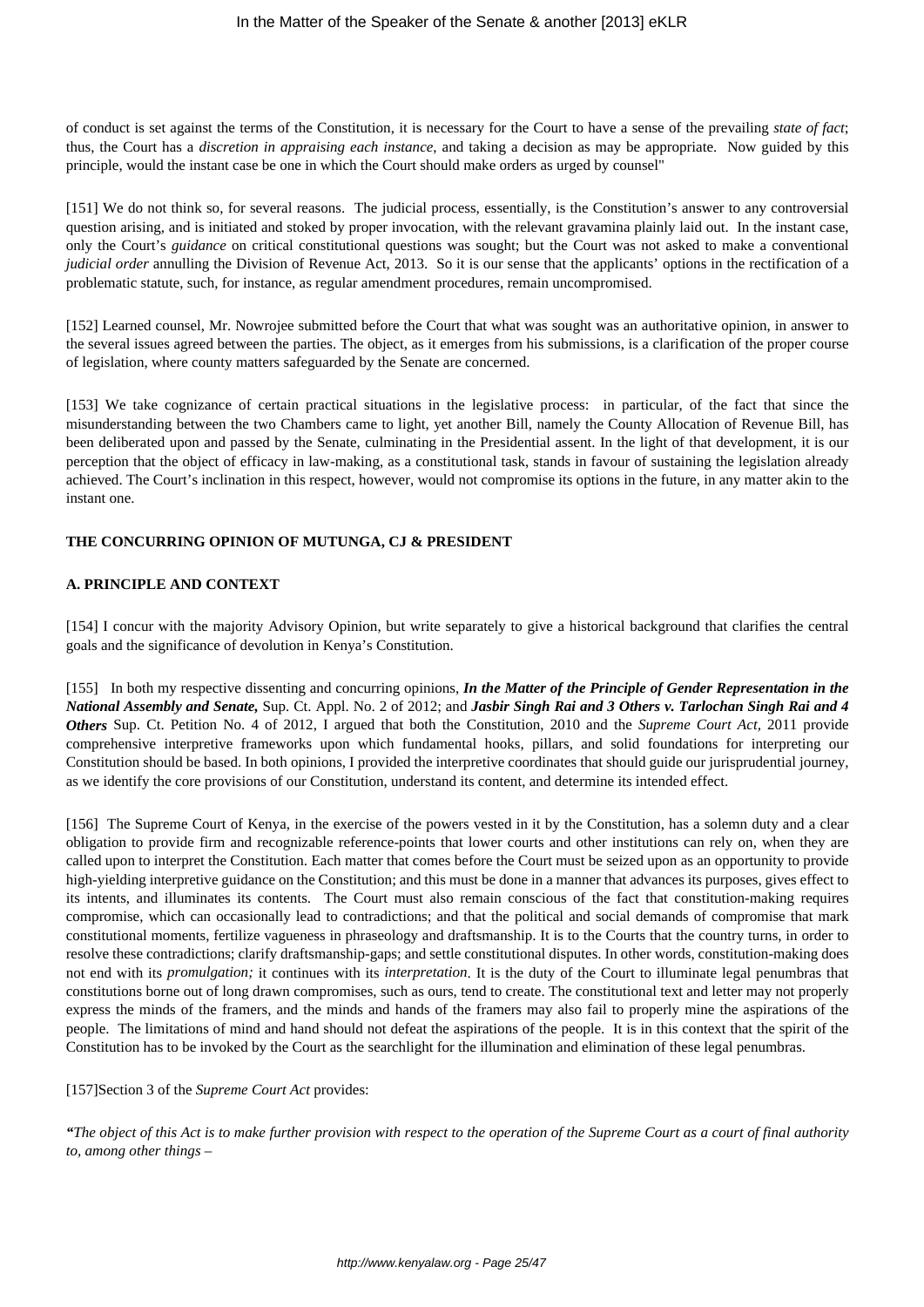**(a)** *….*

*(b) ….*

*(c) develop rich jurisprudence that respectsKenya's history and traditions and facilitates its social, economic and political growth;*

*(d) enable important constitutional and other legal matters, including matters relating to the transition from the former to the present constitutional dispensation, to be determined having due regard to the circumstances, history and cultures of the people of Kenya."*

In my opinion, this provision grants the Supreme Court a near-limitless, and substantially-elastic interpretive power. It allows the Court to explore interpretive space in the country's history and memory that, in my view, goes even beyond the minds of the framers whose product, and appreciation of the history and circumstance of the people of Kenya, may have been constrained by the politics of the moment.

[158] The provisions of the Act are reinforced by the Preamble to the Constitution,*"*[*PROUD of our ethnic, cultural and religious diversity, and determined to live in peace and unity as one indivisible sovereign nation; and COMMITTED to nurturing and protecting the well-being of the individual, the family, communities and the nation*]", and by Articles 1(4), 174, 175 (b), 189, 202, 203 (2) and (3), 204, 215, 217 and 218. I will consider the provisions of Article 174 in more detail later.

[159] Devolution falls neatly within the ambit of 'important constitutional and other legal matters,' by the meaning of Section 3(d) of the *Supreme Court Act*. That is why Advisory Opinions under Article 163 (6) are one of the two matters in which the Supreme Court is entrusted with exclusive jurisdiction. The other matter is the determination of disputes relating to election to the office of the President (Article 163 (3) (a)). Both the determination of Presidential election disputes, and the rendering of Advisory Opinions on devolution by the Supreme Court, are given the same jurisdictional status in Kenya's constitutional design.*In my opinion, this speaks quite eloquently as to the order of importance of devolution*.

[160] The Constitution of 2010 was a bold attempt to restructure the Kenyan State. It was a radical revision of the terms of a social contract whose vitality had long expired and which, for the most part, was dysfunctional, unresponsive, and unrepresentative of the peoples' future aspirations. The success of this initiative to fundamentally restructure and reorder the Kenyan State is not guaranteed. It must be nurtured, aided, assisted and supported by citizens and institutions. This is why the *Supreme Court Act* imposes a *transitional burden and duty on the Supreme Court.* Indeed, constitutional relapses occur in moments of social transition, when individual or institutional vigilance slackens.

[161] The Supreme Court has a restorative role, in this respect, assisting the transition process through interpretive vigilance. The Courts must patrol Kenya's constitutional boundaries with vigor, and affirm new institutions, as they exercise their constitutional mandates, being conscious that their very infancy exposes them not only to the vagaries and fragilities inherent in all transitions, but also to the proclivities of the old order. This principle is well depicted in the words of Mahomed, AJ in the Namibian case, *S v. Acheson,* 1991 (2) SA 805 (NM):

*"The law requires me to exercise a proper discretion having regard, not only to all the circumstances of the case and the relevant statutory provisions, but against the backdrop of the constitutional values now articulated and enshrined by the Namibian Constitution of 1990.* 

*The constitution of a nation is not simply a statute which mechanically defines the structures of government and the relations between the government and the governed. It is a 'mirror reflecting the national soul', the identification of ideals and aspirations of a nation; the articulation of the values bonding its people and disciplining its government. The spirit and the tenor of the constitution must therefore preside and permeate the processes of judicial interpretation…"*

[162] It is in recognition of this duty to nurture Kenya's new order, that the *Supreme Court Act,* in Section 3(d), has extended an open invitation to the Supreme Court to pronounce itself in constitutional and legal *'matters relating to the transition from the former to the present constitutional dispensation…having due regard to the circumstances, history and cultures of the people of Kenya'.* The creation of the Supreme Court as the apex Court in the new Constitution was itself informed by a desire and a need to have a fresh Court oversee the constitutional birth of a new order, and also respond to the risks that our judicial history posed to this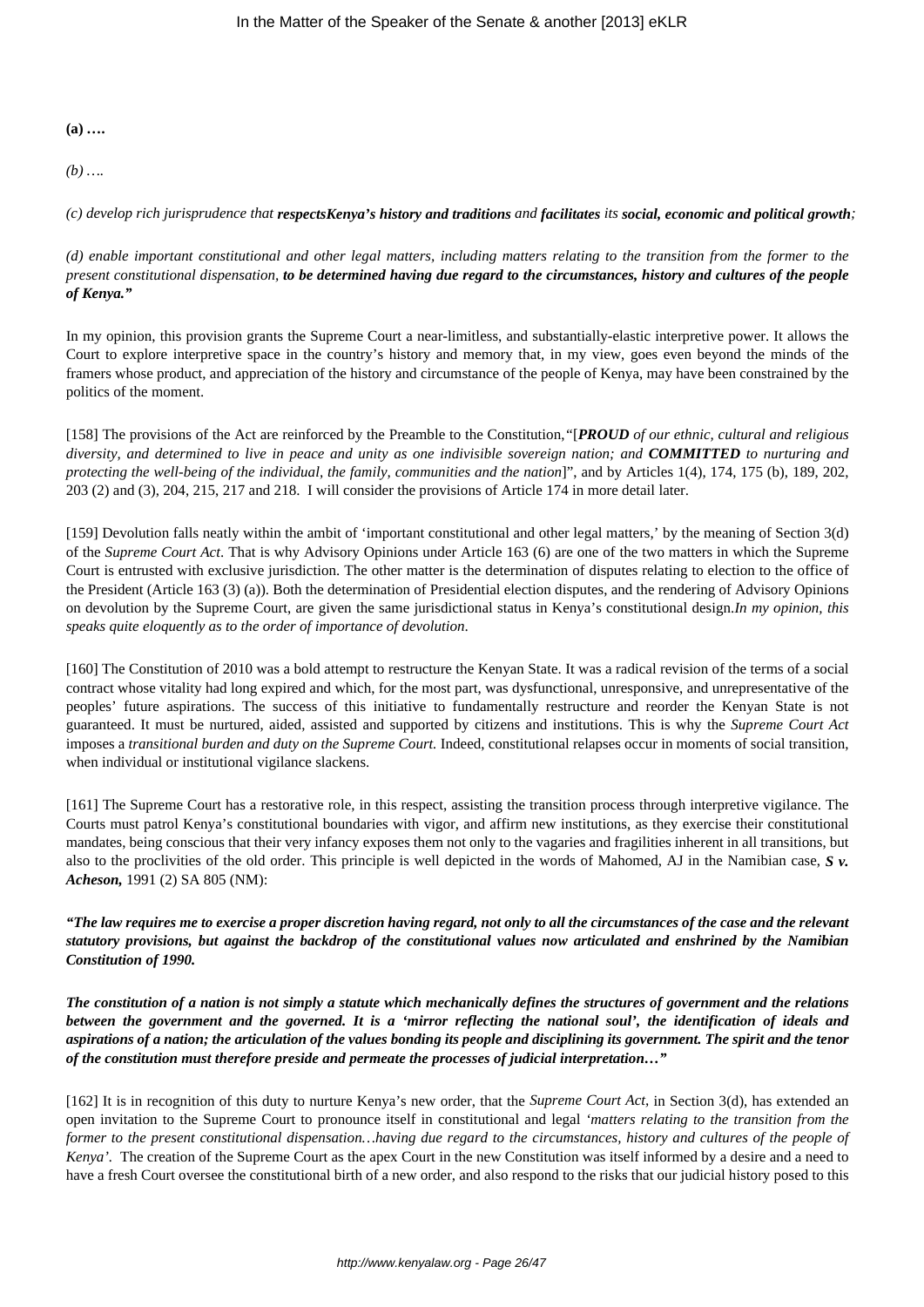new Constitution.

[163] In executing its mandate the Court must, therefore, be appreciative of its unique constitutional mission as a substantive rather than a decorative device, deliberately created to oversee Kenya's successful constitutional and institutional transition.

[164] *Devolution* is one of the main fulcrums on which Kenya's newly renegotiated social contracts turns. The Court's operative statute invites it to take judicial notice of Kenya's history, in order to develop rich jurisprudence on the issue of devolution. Therefore, it is essential that I paint a historical canvas that helps to illuminate the discourse, and the resultant determination of the question at hand.

# **B. HISTORICAL BACKGROUND: INEQUALITY AND CENTRALISM**

[165] The Kenyan state was founded on a partisan, sectarian, and exclusionary logic. It is this logic that the Constitution of Kenya, 2010 sought to deconstruct. There is no doubt that Kenya is a diverse and unequal country.[1] The inequalities within groups and between regions are manifested in the class structure of society, ethno-regional differences, rural-urban divides, and gender biases.

[166] When one examines the development-indicators that are periodically produced by the Ministry of Planning*,* one sees sharp disparities in development outcomes.[2] There are large differentials in development-indicators between regions: life expectancy (at times, of over 15 years between two regions in the country) $[3]$ ; infant and maternal mortality rates; under-five mortality; literacy rates; number of hospitals; doctor-patient ratios; and household incomes, among others.

[167] Kenya has been a highly centralized political and economic entity. The fusion of political and economic power has led to the emergence of *state-made*rather than *market-created*economic elites. Indeed, Kenya's socio-economic character is a product of public-policy choices made and pursued by the government. State behaviour, flowing from this politico-economic fusion, and expressed mainly through official policy, markedly shape the specific character of Kenya's development outlook. Additionally, the colossal ethnic mobilization in the acquisition and retention of state power has led to an illiberal and undemocratic practice, whereby the allocation of development resources tends to favour the ethnic base, to the exclusion of other factors of merit. Thus, the *burden* of taxation is shared and remains political-choice-neutral, but the *benefit* of public expenditure is skewed, and remains politically partisan.

[168] It is, therefore, rightly argued that the country's developmental imbalance is a product of what policy researchers, Duncan Okello and Kwame Owino, have termed a "rigged-development" approach. The two researchers observe that the "rigging" character and orientation of the state, especially in the development arena, was inherent in the colonial bearings of the state. Its constitutive values were partisan, divisive and sectarian.[4]

[169] The Independence Constitution attempted to correct these inherited defects through an elaborate devolution design, but these were soon frustrated by the central government. Having constitutionally dismantled the devolved system of government, the immediate post-independence government quickly moved to consolidate its political-constitutional 'gains' in the policy realms, and in a manner that re-validated the sectarian, partisan and exclusionary nature of the colonial state itself. In Kenya's founding policy paper, *Sessional Paper No 10 of 1965 on African Socialism and its Application to Planning in Kenya*, the government gave official state approval to developmental segregation, discrimination, and exclusion. Under the section titled "*Provincial Balance and Social Inertia"*, the Paper proclaimed this policy bias [in paragraph 133] thus:

*One of our problems is to decide how much priority we should give in investing in less developed provinces. To make the economy as a whole grow as fast as possible, development money should be invested where it will yield the largest increase in net output. This approach clearly favours the development of areas having abundant natural resources, good land and rainfall, transport and power facilities and people receptive to and active in development.*

[170] Premised on the colonial divisions of the country into agro-ecological zones, the Paper privileged investments in highpotential areas, while neglecting low and middle-endowment lands, most of which were used for livestock farming.

[171] Before and after independence, policy and practice positioned the government as the engine of development. Centralized planning was in vogue. The state was seen as capable of mobilizing capital for major investments, and as holding the wisdom and entitlement to allocate developmental resources. Not only did this state-led development model fail, leading to the introduction of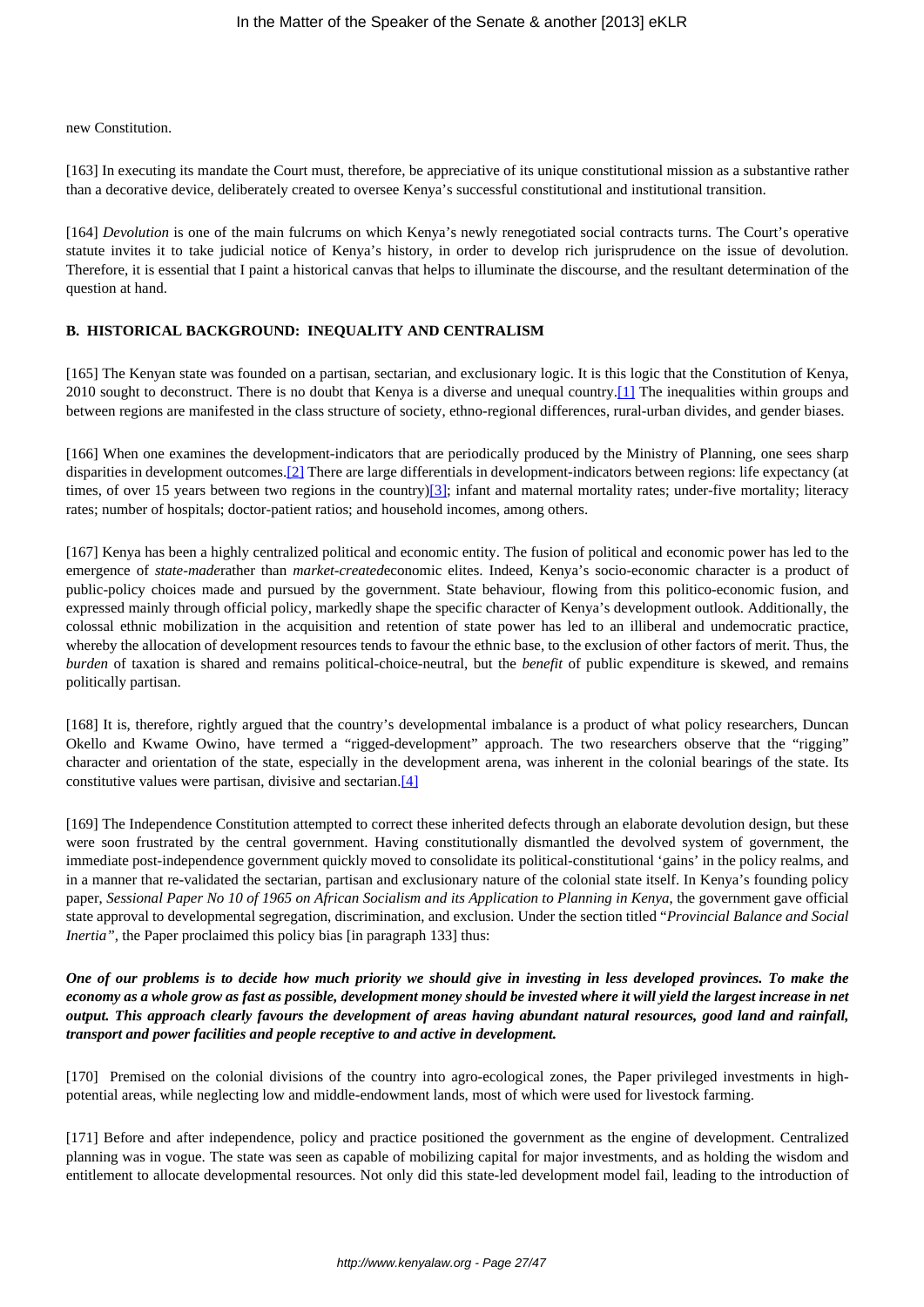Structural Adjustment Programmes (SAPs) in the late 1980s, but it also occasioned distinct political costs. Centralized state power, and the fusion of economic and political power, led to the discriminatory investment and decision-making, in public policy.

[172] Thus, in 1986, *Sessional Paper No 1 of 1986 on Economic Management for Renewed Growth* was introduced. It made the private sector, rather than the state, the engine of development. However, in spite of the privatization programme, the influential power of the state in determining the destination of private capital flows and investment, still remained considerably strong. In other words, whether it remains 'the engine' (pre-SAPs model), or is in retreat (SAPs model), the state remains animmensely important player in the development arena.

[173] The Constitution's provisions on *Devolution* were key pillars in the deconstruction process. Indeed, a reading of the *Final Report of the Constitution of Kenya Review Commission* (CKRC) shows that, vast segments of the Kenyan population felt that they were victims of the state, either in terms of *political repression,* or in terms of *developmental exclusion*. Thus, the Constitution of Kenya, 2010 was attractive to a large number of Kenyans for many reasons. In particular, *devolution* was instrumental in mobilizing support for the Constitution in the referendum, because many people perceived its dispersal of economic and political power as an act of *liberation*. There is a large section of our society for whom the new Constitution is coterminous with *devolution.* It denotes *self-empowerment, freedom, opportunity, self-respect, dignity* and *recognition*. This perception is captured succinctly in the principles and objects of devolution, in Article 174.[5] *Devolution* is thus a positively emotive capsule, in the political dispensation.

[174] Devolution was predicated on the understanding that even though equality of opportunity may not necessarily lead to equality in development outcomes inevitably, inequality of opportunity (which is Kenya's historical experience) would necessarily result in inequality in outcomes. This is the logic behind giving every Kenyan and every region a fair and equal chance, to succeed or fail.

[175] The centralized politicaland economic model that we have experimented with for 50 years has not elevated Kenyafrom its status at independence, as a third-world country, into a first or second-world power – an achievement realized by many other countries during the same period. Instead, we have witnessed significantly high poverty levels, asymmetrical development patterns, and highly ethnicised politics – basically a failed political culture, and a failed development paradigm.

## **C. DECENTRALISATION IN KENYA: HISTORICAL NOTE**

[176] Kenya has had a long but chequered history with decentralisation. The country has experienced all three main aspects of decentralisation: *deconcentration, delegation* and now,*devolution*. These have had political, administrative, and fiscal dimensions. Most of these efforts have been inspired by the fear of domination and discomfort with rising horizontal inequalities, on the one hand, and on the other, a desire to take resources and services closer to the people. In this respect, decentralisation has been a product of both *fear* and *aspiration* – an emotionally mixed venture; and this fact has been a major element in the country's political tribulations.

[177]At independence, Kenya adopted the most radical form of decentralisation, which had Regional Assemblies, Regional Governors, and a Senate, to protect the process at the national level – the so-called *majimbo* system of government. However, this was soon undermined and subsequently abolished in the mid-60s, by the first post-independence regime whose antipathy for this system was all manifest. Its abolition coincided with the expansion of the power and influence of the Provincial Administration (PA), a staunch colonial-era law-and-order institution. The collapse of the initiatives of political decentralisation was followed in subsequent years by attempts at administrative decentralisation, and various gradations of delegation and deconcentration.[6]

[178]The Special Rural Development Programme (SRDP) of 1971 was the first attempt at administrative decentralisation. Another attemptwas the failed effort to reorient the Provincial Administration into an instrument of *development.* The establishment of the Local Authorities (LAs) through the *Local Government Act*(Cap. 265, the Laws of Kenya), was an attempt at delegation, as was the establishment of several state-owned enterprises through legislation, or administrative action.

[179] In 1983, an ambitious, though poorly designed decentralization programme, was launched, through the creation of the District Focus for Rural Development Strategy (DFRS), which sought to make the district 'the hub of development'. This failed for a number of reasons, including the dominance of the Provincial Administration and the Central Government in its operations; poor setting of priorities; delays in disbursement; low absorptive capacity; and lack of a governing legal framework.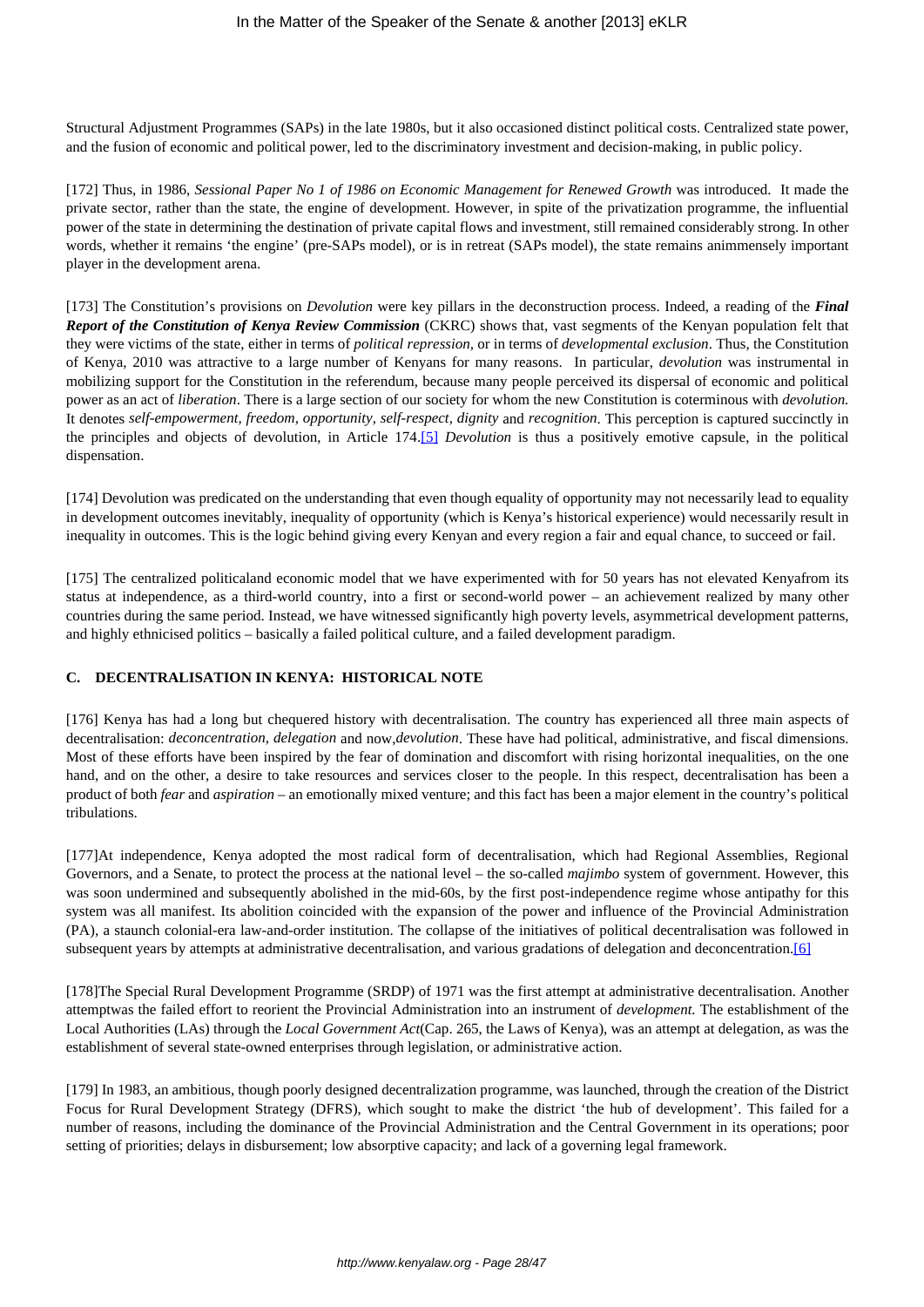[180]After a long history of failure with initiatives of a*dministrative and political decentralisation*, the country refocused its attention on '*fiscal decentralisation'*. In 1994, the Road Maintenance Fuel Levy (RMFL) was established and, soon thereafter, the Rural Electrification Programme Levy, (REPLE) in 1998. In 1999, the Local Authorities Transfer Fund (LATF) was created by an Act of Parliament, to transfer 5% of the income tax to the 175 local authorities. This was followed by the establishment of the Constituency Development Fund (CDF), through an Act of Parliament in 2004. Many other local-level funds have been established, such as the Community Development Trust Funds (CDTF), Constituency Bursary Fund, and the Constituency HIV/AIDS Fund.

[181]This avalanche of initiatives is evidence that, historically, the national demand and popular craving for *decentralization* has been outstanding, in spite of the unrelenting centralising instincts of the state, and despite the problems of design that have characterized the various initiatives. No wonder that when Kenya reached what may be described as its *secondconstitutional moment on devolution*(that is, from the forum of the Constitution of Kenya Review Commission (CKRC), to that of the Committee of Experts (CoE)), *it became one of the most contentious issues, an important fibre in defining our new nationhood.*Such contention was not unexpected; and that is why the Constitution, in **Article 163(6),** provided for *Supreme Court intervention*. We are, therefore, not surprised that this matter is now before us for determination and issuance of constitutional guidance.

[182]The current devolution provisions in Chapter 11 of the new Constitution are a *major shift from the fiscal and administrative decentralisation initiatives* that preceded it. *It encompasses elements of political, administrative and fiscal devolution.* There is a *vertical and horizontal dispersal of power that puts the exercise of State powerin check*. Importantly, the Constitution has created a *Senate, an institution that enjoys direct legitimacy and a popular mandate*, commanding it to be the *protector of devolution*.

# **D. DEVOLUTION: CONSTITUTIONAL SIGNIFICANCE**

[183]*Devolution* is the *core promise of the new Constitution*. *It reverses the system of control and authority established by the colonial powers and continued by successive Presidents.* The large panoply of institutions that play a role in devolution-matters, evidences the *central place of devolution* in the deconstruction-reconstruction of the Kenyan state. Thus, a "*Chapter 11-Only*" approach would wrongly obscure the *interlocking nature of devolution with other aspects and institutions of the Constitution,*an element which is critical to its success. These other elements include *Treasury*, which plays a significant role in public finance matters; *Parliament*, which requires a functional Senate to provide sufficient protection to the devolved governments, and ensure that there is no gridlock in the budgetary or legislative processes; *Judiciary, particularly the Supreme Court,* whose mandate under Article 163(6) is to give *'advisory opinion… on any matter concerning county government',*and which is an arena for arbitrating conflicts between the National Government and County Governments; *Independent Commissions and Offices,* such as *Controller of Budget* and *Auditor General,* which are crucial in ensuring *probity and accountability.* 

[184]If an interpretive framework were required to buttress this position, it would be the one reflected in the Ugandan case, *Tinyefuza v Attorney-General* Const. Pet. No 1 of 1996 (1997 UGCC 3). The Court of Appeal thus stated:

## *"[T]he entire Constitution has to be read as an integrated whole, and no one particular provision destroying the other but each sustaining the other. This is the rule of harmony, rule of completeness and exhaustiveness and the rule of paramountcy of the written Constitution."*[7]

[185] This is the same rule of interpretation that I previously alluded to in the Advisory Opinion on *Gender*, in stating that a Constitution does not subvert itself. I therefore reiterate what the majority opinion has stated – that *it would be completely out of order for the Speaker of the National Assembly to interpret the powers of the National Assembly by only looking at Article 95 of the Constitution, without paying regard to Articles 96 and 110 of the Constitution which unequivocally incorporate the role of the Senate and of its Speaker.*

[186] Given Kenya's history, which shows the central government to have previously starved decentralized units of resources, the extent to which the Constitution endeavours to guarantee a financial lifeline for the devolved units is a reflection of this experience and, more specifically, an insurance against recurrence. Indeed, in practically all its eighteen Chapters, only in Chapter Twelve (*on public finance with respect to devolution*)does the Constitution express itself in the most precise mathematical language. This is not in vain. It affirms the "*constitutional commitment to protect*"; and it acknowledges an inherent need to assure sufficient resources for the devolved units.

### **E. "CONSTITUTIONAL COMMITMENT TO PROTECT"**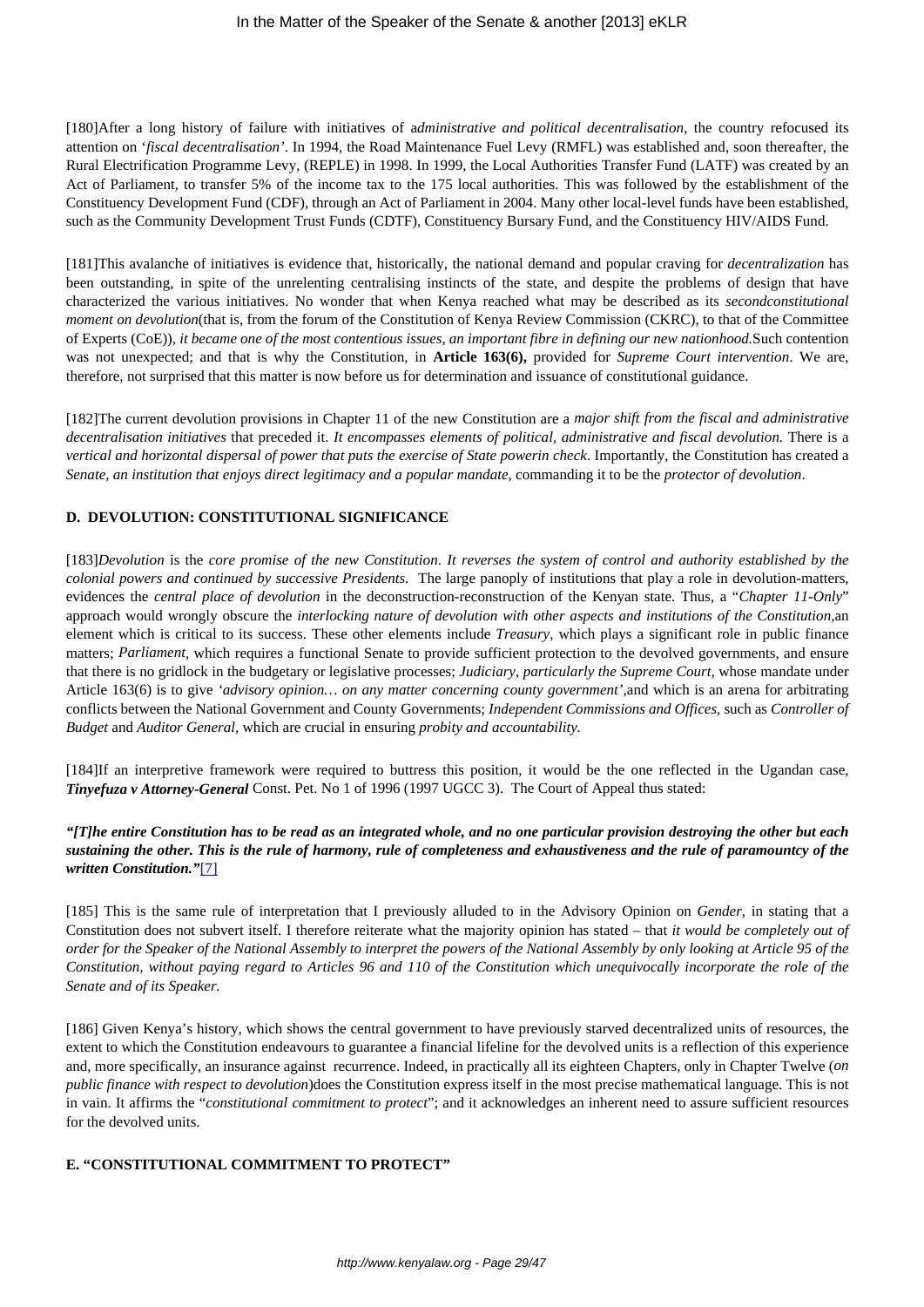[187]The "constitutional commitment to protect", and its signal of the search for a more perfect devolution, implies that, in interpreting the devolution provisions, where contestations regarding power and resources arise, the Supreme Court should take a generous approach. Fixing the full meaning of devolution, especially in this operational phase, will continue to be characterised by contestation, as is normal with political issues. The competing claims should not, however, descend into institutional anarchy or dysfunctionality, as that would compromise the developmental aspirations invested by the people, in devolution. The Supreme Court will not hesitate to pronounce itself with final authority, by laying down the proper juridical structures consolidating the devolutionconcept where they are required, and stabilizing our Constitution, as is expected.

[188]The Supreme Court, in this reference, bears a duty of care to ensure that the Senate shall realize its constitutional "duty to protect" the devolution process.Kenya's history and heritage rings with a consistent demand for decentralization;but the power-elite has been unable to agree on the character, design and mechanics of devolution.<sup>[8]</sup>

[189] The fact that the constitutional clauses on devolution were founded on political compromise by the elite, is not sufficient reason to compromise the popular desire for a devolved system of government, that *empowers communities,* and *unlocks the developmental potential of this country*. The unity, development and security of this country are unlikely to be preserved by the old political logic of exclusion, discrimination and sectarianism; the country is set to flower only if we respect its *diversity* and pursue policies of *inclusivity* and *belonging.*[9]*Devolution is one important constitutional instrument for achieving this objective.*

[190] Article 96 of the Constitution represents the *raison d'être* of the Senate as "to protect"*devolution.* Therefore, when there is even a scintilla of a threat to devolution, and the Senate approaches the Court to exercise its advisory jurisdiction under Article 163 (6) of the Constitution, the Court has a duty to ward off the threat. The Court's inclination would not be any different if some other State organ approached it. Thus, if the process of devolution is threatened,whether by Parliamentary or other institutional acts,a basis emerges for remedial action by the Courts in general, and by the Supreme Court in particular.

[191]The real issue regarding the passing of the Division of Revenue Act, 2013 was:*what amount* of revenue would be given to the counties" In providing [Article 203 (2)] that the revenue allocated to counties *'shall be not less than fifteen per cent of all revenue collected by the national government'*, the framers of the Constitution were making an important statement, namely: "we are aware that this is not enough, and as we work towards a more perfect devolution, the fifteen per cent will constitute the *minimum* bundle of financial goods for counties even though certainly, more is desirable". The array of functions of county governments, as listed in the Fourth Schedule in the Constitution, wouldconfirm this.

[192]The"politics of formulae"yielded the minimum allocation-provision *of not less than fifteen per cent*, a plain indication that *more* was anticipated. If there was no expectation for more, the framers would have prescribed not a floor, but an upper ceiling or, in the alternative, a specific and static percentage. However, the "justice of formulae", which is the arena of the Supreme Court, moves the Court's interpretative indicatorin the direction of the Senate's application,which stands for more resources to the counties, in the future.

[193]It is relevant to consider the range of responsibilities shouldered by these nascent county governments. The Bill of Rights (Chapter 4 of the Constitution) is one of the most progressive and most modern in the world. It not only contains political and civil rights, but also expands the canvas of rights to include cultural, social, and economic rights. Significantly, some of these secondgeneration rights, such as food, health, environment, and education,[10] fall under the mandate of the county governments, and will thus have to be realized at that level. This means that county governments will require substantial resources, to enable them to deliver on these rights, and fulfil their own constitutional responsibilities.

[194] Kenya's renowned constitutional law Professors, Yash Ghai and Jill Cottrell Ghai, commenting on the provisions of Article 174, observe that:

*"These objectives are elaborations of the national values and principles and show the importance of devolution to the new system of government. An essential purpose of devolution is to spread the power of the state throughout the country; and reduce the centralisation of power which is the root of our problemsof authoritarianism, marginalization of various communities, disregard of minority cultures, lack of accountability, failure to provide services to people outside urban areas and even within them."***[11]**

[195] National values and principles are important anchors of interpretive frameworks of the Constitution, under Article 259 (a). *Devolution* is a fundamental principle of the Constitution. It is pivotal to the facilitation of Kenya's social, economic and political growth, as the historical account clearly indicates.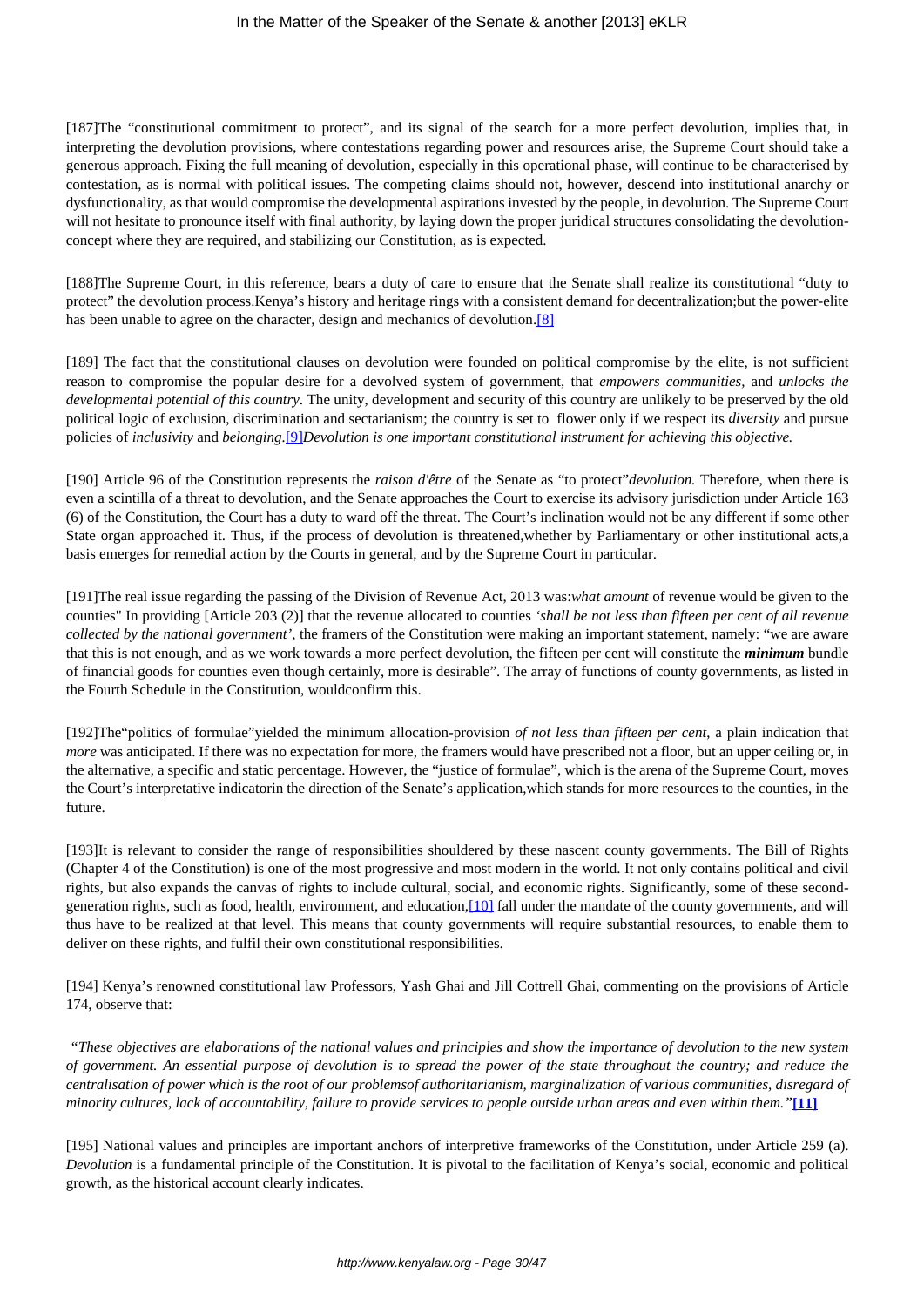[196] In my view, the constitutional duty imposed on the Supreme Court to promote devolution is not in doubt. The basis of *developing rich jurisprudence on devolution* could not have been more clearly reflected than in the provisions of the Constitution and the *Supreme Court Act.*

## **F. CONCLUSION**

[197]One of the cardinal principles of the Constitution that can be gleaned from its architecture and wording is,*"the more checks and balances, the better"* for good governance. The relationship between the two Parliamentary Chambers should be reinforced by this principle. After all, legislative authority is derived *from the people*. Both Houses of Parliament represent the same*people,*and the resources at the core of this dispute, are *owned by the people of Kenya*. In the equitable distribution of resources *owned* by the people of Kenya,*the principles of checks and balances, mediation, dialogue, collaboration, consultation, and interdependence are not necessarily conflictual,* granted that they are all invoked in the interests of *the people* of Kenya. Since *judicial authority is also derived from the people of Kenya*, the constitutional duty of the Supreme Court in this Reference is to reinforce these principles, so as to ensure that the *rights and interests* (economic, social, political, and cultural) *of the people of Kenya trump once and for all, the narrative of which of the two Houses is superior.*

### **THE CONCURRING OPINION OF K.H.RAWAL, DCJ & VICE-PRESIDENT**

[198] I concur with the opinion of the majority in this matter and must express my commendation of the meticulous, dexterous, and incisive scholarship expressed therein.

[199] In addition to the reasons articulated by the Court, I wish to put forth certain points to complement the emerging picture of the legislative process, as provided under the Constitution, and to propose further paths such as may advance the growth of our indigenous jurisprudence.

[200] I will begin by addressing the question of jurisdiction, which has already received detailed consideration in the majority opinion. To that analysis, I wish only to append further concepts and thoughts, as follows:

*Firstly* the jurisdiction of this Court to give Advisory Opinions is declared in Article 163 (6) of the Constitution, which states that:

# *"The Supreme Court may give an advisory opinion at the request of the national government, any State organ or any county government with respect to any matter concerning county government*."

Thus, such an Opinion *would not ordinarily flow from any contest of rightsor claims disposed of by regular process*, but would, instead, involve *providing advice on serious issues on governance* at two levels, i.e., national and county government. It is trite essence that the term "government" includes the legislative arm of governance;this is apposite in the instant matter. It is also expected that the matters brought under the said constitutional provision may have *political dimensions*, which this apex Court is well placed to consider, as part of its remit in the elaboration of *constitutional principles.*

[201] In comparative judicial experience, the South African case, *The President of the Republic of South Africa & Others v. South African Rugby Football Union & Others* (CCT 16/98) 1998 ZACC 21, gives a fitting example. The court accepted the submissions of counsel which stated:

## *"To preserve the comity between the judicial branch of government, on the one hand, and the legislative and executive branches of government, on the other hand, …ensuring that only the highest Court in constitutional matters intrudes into the domain of the principal legislative and executive organs of State" [para.29].*

Further, the court in *Doctors for Life International* referred to in the majority opinion above stated that since the Constitutional Court bears 'the responsibility of being the ultimate guardian of the Constitution and its values', sec. 167(4) vests it with exclusive jurisdiction in 'crucial political areas', and it bears the duty 'to adjudicate finally in respect of issues which would inevitably have important political consequences. [paras. 22-23]

[202] It is for certain, as this emerges from Article 163 of our Constitution, that this Court is the apex Court, and has authority to interpret the Constitution conclusively. It may be stated, in line with a broader interpretation to the said Article, that this Court also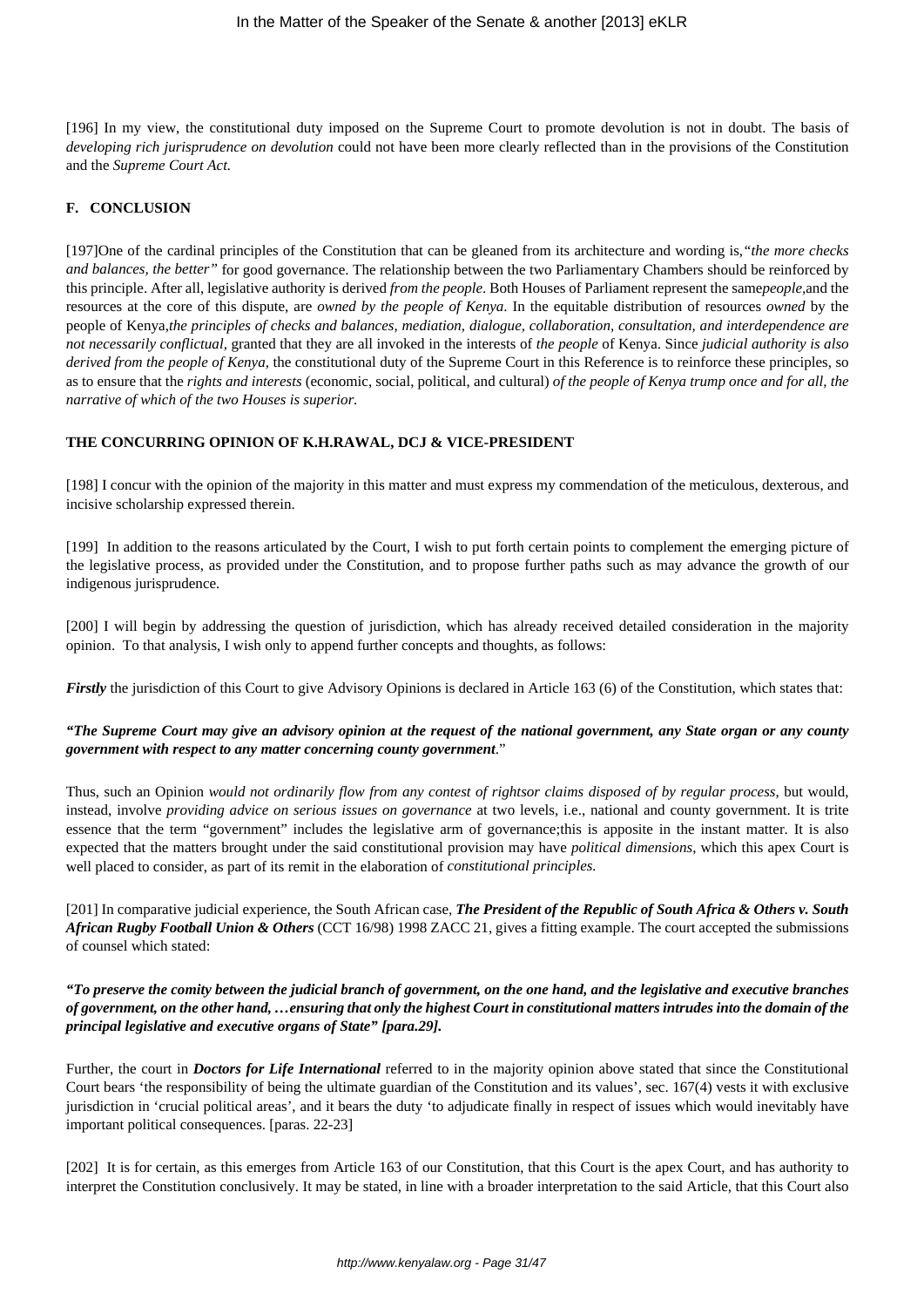has the exclusive power to decide on the "application" of the Constitution (see Article 163(4)(a)). This is because the High Court, under Article 165(3)(d), only has the powers "of interpretation" of the Constitution. By virtue of the broader powers, this Court is entitled to deploy its full capacity, and to consider the *values and principles of the Constitution*, at all times.

[203] *Secondly,* I advert to the separate issue of the *supremacy of the Constitution,* as admirably reflected in the majority opinion. I would add thereto the observations made by Justice Kanyeihamba (JSC) in his judgment on appeal, in the case of *Paul Ssemogerere and Another v. Attorney-General* [2004] 2 E.A. noted that counsel for the Attorney-General relied heavily on authorities derived from English Courts while applying and interpreting the unwritten English Constitution which operates under a sovereign parliament. He further noted that in Uganda, it is not Parliament but the Constitution which is Supreme.

The learned Judge further stated:

*"[t]hat if Parliament is to claim and protect its powers and internal procedures, it must act in accordance with constitutional provisions which determine its composition and the manner in which it must perform its functions."*

[204]In my view, the above observations are echoed under Article 2 (1) and (3) of our Constitution, which provides thus:

*"(1) This Constitution is the supreme law of the Republic and binds all persons and all State organs at both levels of government.*

*"(2)…*

# *"(3) The validity or legality of this Constitution is not subject to challenge by or before any court or other State organ."*

[205] Against this background, what processes should have been undertaken, leading to the enactment of the Division of Revenue Act, 2013"

[206] The item before us is *not an adversarial matter,* and the Court has a broad-based obligation to consider all relevant provisions of the Constitution, even though these are not specifically referred to by the parties.

[207] In my view, the relevant provisions in the Constitution touching on the issues at hand are:Articles 95 (*role of the National Assembly*); 96 (*role of the Senate*); 109 (*exercise of legislative powers*); 110 (*Bills concerning county government* [specifically 110 (2) (a) (ii) and (b)]; 111(*special Bills concerning county governments*); 112 (*ordinary Bills concerning county governments); 114 (Money Bills* [particularly the definition of Money Bill in 114 (3)); 175 (*principles of devolved government*); 186 (*4 th Schedule* –respective powers and functions of national and county governments); 189 (*co-operation between national and county governments*); 202 (*equitable sharing of national revenue*); and Chapter 12, Part 4 (*revenue allocation*).

[208] The Court was not informed whether the Senate's county division of revenue resolution, contemplated under Article 217 (division of revenue) had been made; but in relation to the process of legislation, it is necessary to consider this provision, along with Article 218 (annual division and allocation of revenue Bills).

[209] Due for first-place consideration are Articles 110 and 218 of the Constitution. Under Article 110 (2)(a)(ii), the annual County Allocation of Revenue Bill mentioned in Article 218 is described as a *special Bill,* meaning that it must follow *the processes*established *under Article 111.*Article 111 *limits the powers of the National Assembly to amend or veto a special Bill;* it requires at least a two-thirds majority, to amend. Failing this, the Bill as passed *by Senate* must be forwarded to the President for assent.

[210] The *Division of Revenue Bill*, on the other hand, is neither classified as an ordinary Bill nor a special Bill, in clear contrast to the *County Allocation of Revenue Bill.*

[211] Article 218 distinguishes the purposes of the two Bills. Article 218(1)(a) provides that the Division of Revenue Bill shall *divide revenue raised by national government amongst the two levels of government,* in accordance with the Constitution. On the other hand, the County Revenue Allocation Bill shall *divide among the counties the revenue allocated to the county level of government,* on a basis determined by Senate resolution in force under Article 217.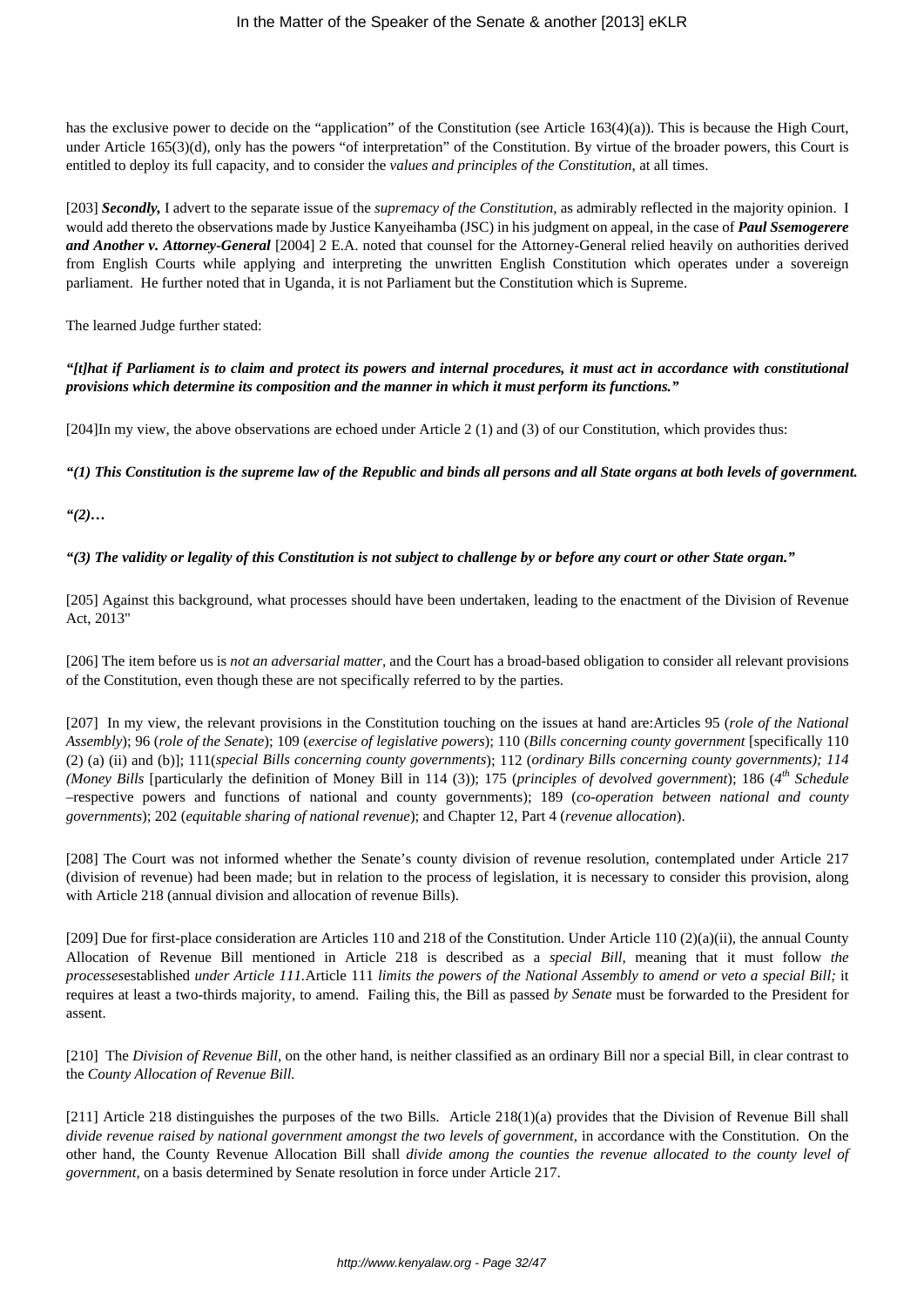[212] It is to be recalled that Article 95 (4) (a), provides that the *National Assembly* "determines" the *allocation of revenue between the two levels of government,* as provided in Part 4 of Chapter Twelve of the Constitution.

[213] Chapter Twelve of the Constitution contains provisions relating to *Public Finance.* Article 202 provides that the National Revenue shall be shared equitably among the national and county governments. Article 203 prescribes the criteria to be taken into account while determining *equitable sharing.*

[214] Article 205 has an important bearing on the process of financial legislation. It stipulates:

*"(1) When a Bill that includes provisions dealing with the sharing of revenue, or any financial matter concerning county governments is published, the Commission on revenue Allocation shall consider those provisions and may make recommendations to the National Assembly and the Senate.*

*"(2) Any recommendations made by the Commission shall be tabledin Parliament, and each House shall consider the recommendations before voting on the Bill."*

[215] Thus, the process of financial legislation begins with recommendations from the Commission on Revenue Allocation, which are to be *considered by both Houses,* before voting takes place on those Bills. Article 216 provides for recommendations on the allocation process, being made by the said Commission.

[216)This process is further provided for in Article 218(2), which lays down the required content of the memorandum to accompany the Division of Revenue Bill and the County Allocation of Revenue Bill.

[217] The Constitution, upto this stage, has made clear provisions on the legislative process, as well as on the functions of the National Assembly and theSenate in that process.

[218] It is necessary to consider the budget process, as provided for in Articles 220, 221 and 224. Article 221 stipulates that it is the *National Assembly* which is to be presented with *estimates of revenue and expenditure,* and it is the *National Assembly* which prepares the *Appropriation Bill***.**

[219] Article 220(2) specifies what national legislation shall prescribe, including the form and manner of consultation required between the national government and county governments in relation to the preparation of their budgets. And Article 224 stipulates that each county shall prepare and adopt its own annual budget and Appropriation Bill, in the form prescribed by an Act of Parliament, on the basis of the *Division of Revenue Bill passed by Parliament under Article 218.*

[220] The crucial nature of Article 218(1) is to be remarked: in view of the observations made in respect of the County Allocation Bill; considering that it is a *special Bill;* and in view of the limitation on the National Assembly's veto power as regards a special Bill, it does appear that the *Allocation of Revenue Bill* stands to be introduced *by the Senate.*

[221] Both these Bills are required to be introduced "*at least two months before the end of each financial year".*Submissions before the National Assembly of the estimate by the Finance Cabinet Secretary, in accordance with Article 221, is also required to take place "*at least two months before the end of each financial year."*

[222] A critical view of Article 223 suggests that clauses (2) and (3) should not have used the word *"Parliament"*, especially when Article 223(4) refers to only *National Assembly.*

[223] An overview of the foregoing provisions raises a question as to the practicability of finalizing the budgetary process in time, for the presentation of the two Bills before the Parliamentary Chambers including the time-allowance for mediation as stipulated under the Constitution.

[224] Upon a careful reflection on these provisions, I am of the opinion that they fall short of giving a clear and comprehensive picture of the requirements for the legislative process for the two Bills, as provided under the Constitution.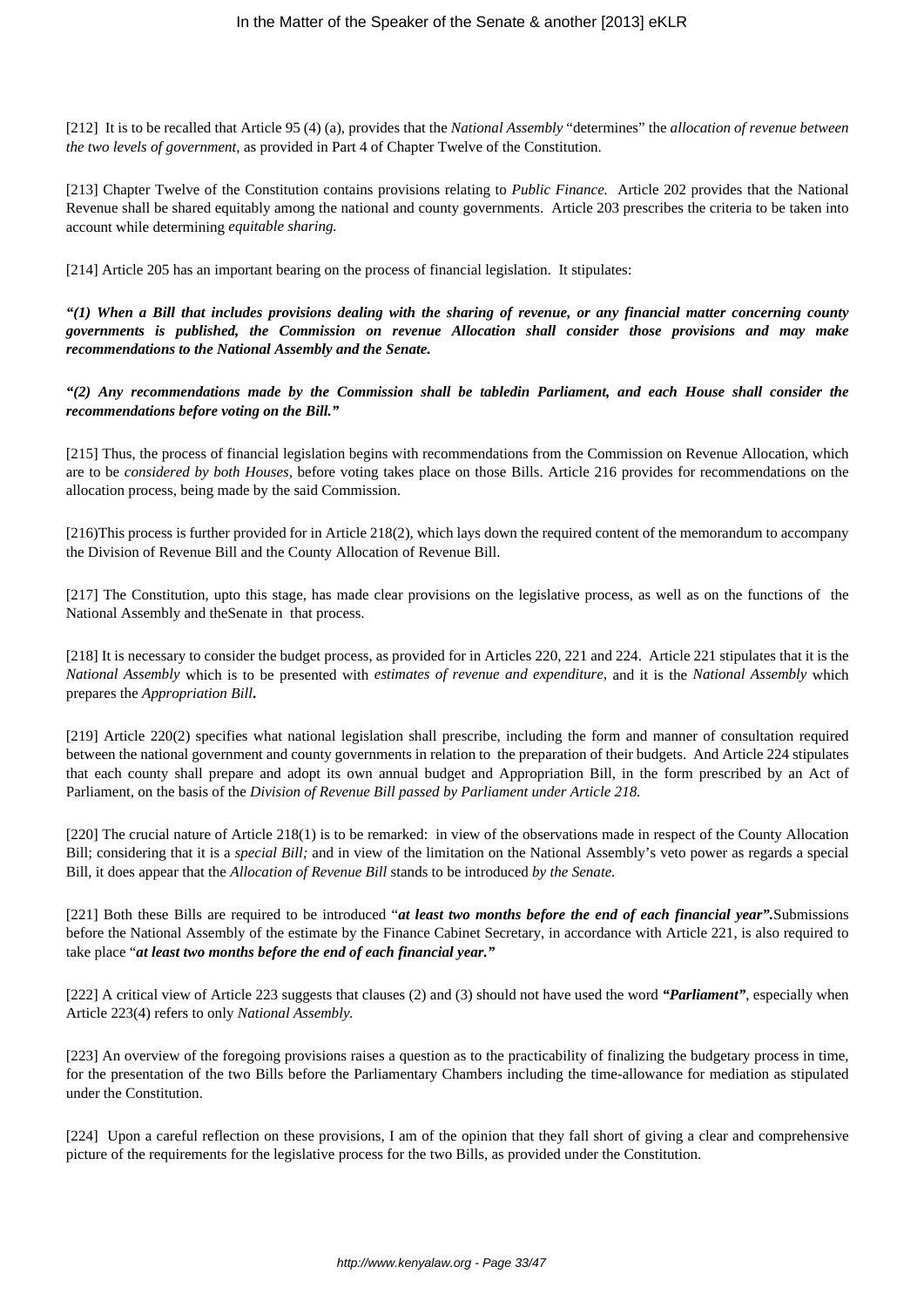[225] In the circumstances, I would suggest that the process be reviewed by the legislative arm of government, with a view to achieving clarity and harmony, in keeping with the *spirit of devolution*; actionon these lines may help to stave off the prospect of a financial crisis such as would undermine the functioning ofestablished governance mechanisms.

[226] The Court, in the circumstances, should adopt a *holistic approach to interpretation, with a view to protecting and promoting the purpose, effect, intent and principles of the Constitution.*

[227] The majority opinion has fully dealt with the provisions of Articles 10 and 174 of the Constitution, regarding the values, purposes and objectives of the system of devolved government. Article 175, in particular, deals with the principles of devolved government; and Article 189 enshrines the principle *of co-operation between the national and county governments.*

[228] I wish to add, in light of the foregoing provisions, that the *core value of devolution* is hinged upon the twin principles of *cooperation and interdependence.* The beads in a chain may have different appearances; however, when joined by a thread, they all become part of one ring; one cannot stand without the other. It is clearly articulated in Article 6(2) of our Constitution: *"The governments at the national and county levels are distinct and inter-dependent and shall conduct their mutual relations on the basis of consultation and co-operation".*

[229] It is well to remember that the revenue collected is from and for *the people,* for whose benefit the three arms of the government have been entrusted with power and authority, under the Constitution. Further, the wisdom of our Constitution is its *categorical rejection of exclusionary claims to powers of governance:* its letter and spirit is suffused with the call for *accountability, co-operation, responsiveness and openness.*

[230] I reiterate the vitality of appropriate remedial action by making coherent and decisive provisions on the process of enactment of the two Bills which have a special operational role, in the conduct of two levels of government.

# **DISSENTING OPINION OF NDUNGU NJOKI, SCJ**

[231] This Court has been asked to exercise its jurisdiction in giving an advisory opinion with respect to seven issues, agreed upon by the parties, and which revolve around the substance and process of enactment of the Division of Revenue Act, No. 31 of 2013. I have read the majority decision and, with respect, concur with it on only one of the issues to be determined.

[232] I agree with my fellow brothers and sister judges, that Article 163 (6) of the Constitution confers jurisdiction upon the Supreme Court to give an advisory opinion in matters concerning county government and that this provision requires the Supreme Court to exercise its advisory-opinion jurisdiction within certain guidelines that were outlined in *Re the Matter of the Interim Independent Electoral Commission, Sup. Ct. Const. Appl. No 2 of 2011* [at para.83] [2011] eKLR as follows:

*"(i) For a reference to qualify for the Supreme Court's Advisory-Opinion discretion, it must fall within the four corners of Article 163(6): it must be "a matter concerning county government." The question as to whether a matter is one "concerning county government", will be determined by the Court on a case-by-case basis.*

*(ii) The only parties that can make a request for an Advisory Opinion are the national government, a State organ, or county government. Any other person or institution may only be enjoined in the proceedings with leave of the Court, either as an intervener (interested party) or as amicus curiae.*

*(iii) …*

*(iv) …"*

[233] Within the ruling of the same Advisory Opinion the Court had, with regard to the expression "county government", observed that (at para.40):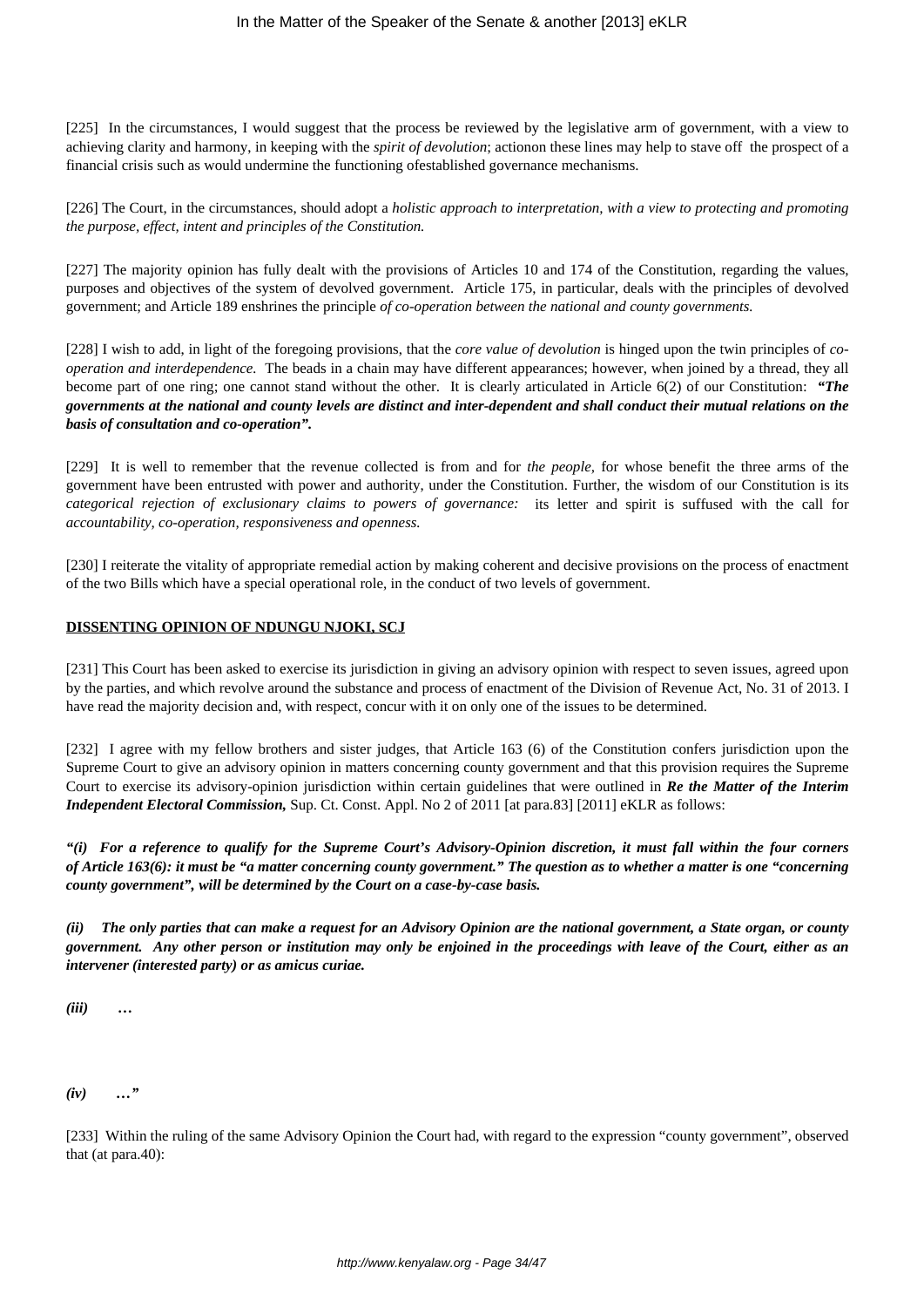*"There is, therefore, in reality, a close connectivity between the functioning of national government and county government: even though the amicus curiae Professor Ghai urged that the term "county government" is not defined in the Constitution; and that the expression "county government" should not be too broadly interpreted. We consider that the expression "any matters touching on county government" should be so interpreted as to incorporate any national-level process bearing a significant impact on the conduct of county government. However, interpretation in this category is to be made cautiously, and on a case-bycase basis, so as to exclude matters such as fall outside this Court's Advisory-Opinion jurisdiction. (emphasis added).*

[234] The matter at hand is an application for an advisory opinion by the Senate, which is a State organ, and whose primary role as articulated in Article 96(1) of the Constitution is to **"represent the counties, and serves to protect the interests of the counties and their governments"**. The overall key issue in question before us is whether the process of enactment of the Division of Revenue Act principally impacts the conduct of county government. In this regard, the application, in terms of the standing of parties, and the nature of the question involved, qualifies *prima facie*, within the advisory jurisdiction of this Court.

### *The Exercise of Jurisdiction.*

[235] However, upon hearing the submission of the parties and a clear reading of the provisions of the Constitution, it is my conclusion that the matter before us is not one where this court's advisory jurisdiction is exercisable. My departure from the majority decision on the exercise of advisory opinion jurisdiction stands on four key broad policy questions that I shall endeavor to address below though not sequentially.

*1. Is the advisory opinion jurisdiction of the Supreme Court discretionary and if so when is it applicable"*

*2. Should this court exercise its advisory jurisdiction where an established dispute already exists"*

*3. Should the Supreme Court exercise judicial restraint in a matter where the applicability of the doctrine of separation of powers is apparent"*

*4. Should the Court invoke the 'political question' doctrine in recognition of the limits of judicial intervention in specific cases"*

### *Is the Supreme Court's advisory opinion jurisdiction discretionary"*

[236] Article 163(6) of the Constitution in conferring jurisdiction to the Supreme Court to render an advisory opinionprovides as follows:

### **"163(6) The Supreme Court may give an advisory opinion at the request of the national government, any State organ, or any county government with respect to any matter concerning county government".**

The drafters of the Constitution no doubt knowingly used the term "may", implying that the exercise of this jurisdiction is discretionary. This Court observed as much in *Re the Matter of the Interim Independent Electoral Commission* where the Court stated; (paragraphs 34 and 82):

*"In so far as the jurisdiction reposed in the Supreme Court, under Article 163(6) of the Constitution, employs the directory term "may", it is, in our opinion, purely discretionary, at the instance of this Court…"*

*"…It must be emphasized that the advisory jurisdiction of the Supreme Court under Article 163(6) is discretionary in nature. This being the case, and further, given the fact that the advisory jurisdiction is a novel phenomenon in Kenya, it is expedient that this Court should progressively develop guidelines for the exercise of this discretion."*

This discretion, to my mind, then is to be exercised in a manner that ascribes to the institutional architecture of the Constitution while protecting the authority of this Court and, effectively utilizing the principle of judicial restraint whenever necessary.

### *Judicial Restraint and the doctrine of Separation of Powers.*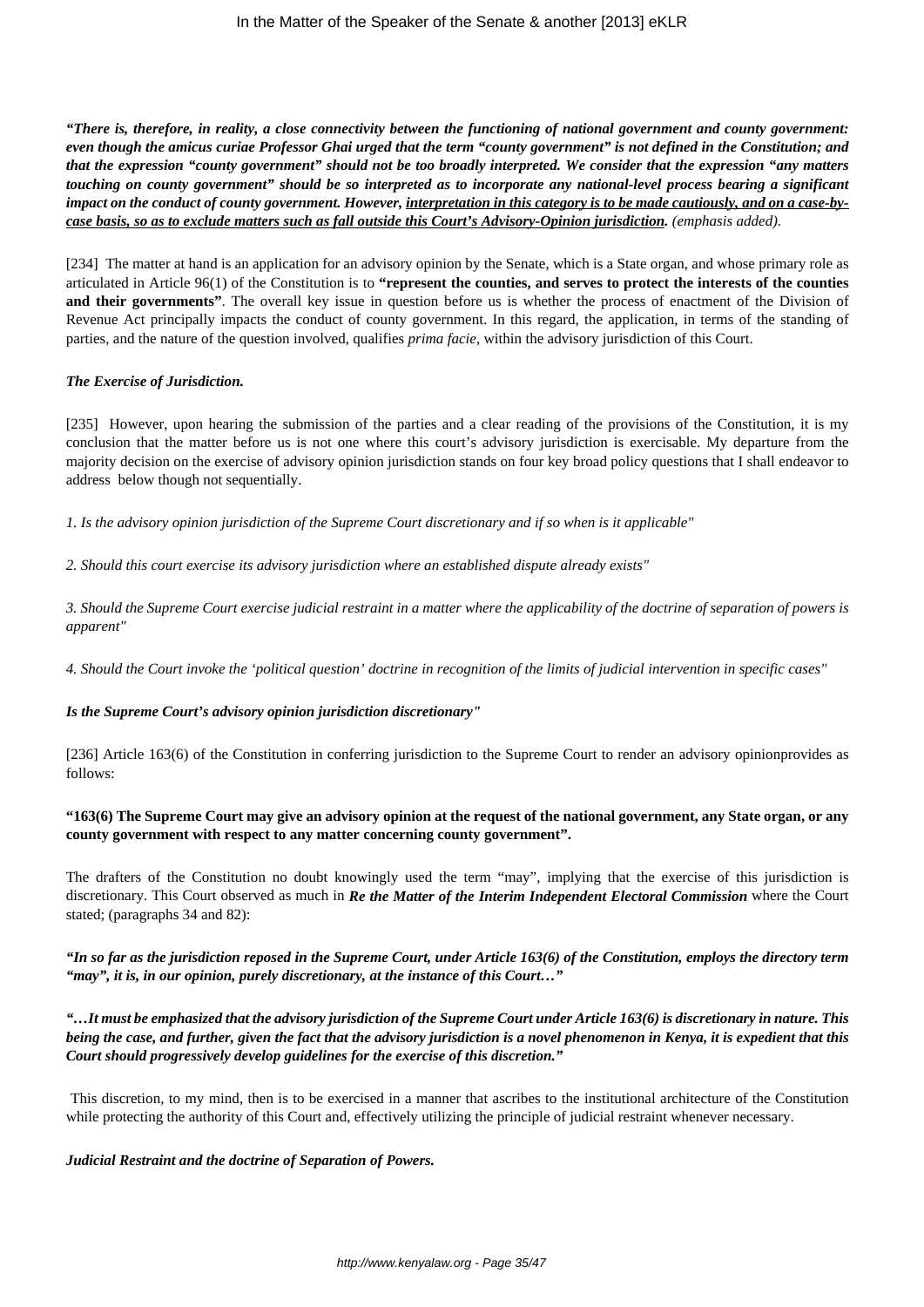[237] Indeed, this Court in *Re the Matter of the Interim Independent Electoral Commission* cautioned on the need to exercise restraint in exercising its Advisory-Opinion jurisdiction. At paragraph71 it outlined:

## *"… the Court's preference for judicial restraint: if judges decide only those cases that meet certain justiciability requirements, they respect the spheres of their co-equal branches, and minimise the troubling aspects of countermajoritarian judicial review, in a democratic society, by maintaining a duly limited place in government."*

In the same ruling, at paragraphs 76 and 84, this Court opined, that it would exercise its advisory-opinion jurisdiction with appropriate restraint and in reference to the exercise of the advisory-opinion jurisdiction by the Supreme Court of Canada it observed:

*"… it is noteworthy that the Judicial Committee signaled a warning against excessive use of Advisory Opinions:*

*'…No one who has experience of judicial duties can doubt that if an act of this kind were abused, manifold evils might follow, including undeserved suspicion of the course of justice and much embarrassment and anxiety to the judges themselves…'"*

[238] Cesare Pinelli in his article, "The Concept and Practice of Judicial Activism in the Experience of Some Western *Constitutional Democracies,"* Juridica International XIII 2007, explains judicial restraint as the approach taken by judges to the text that they are expected to interpret when the meaning or the words used or the intention of the drafters is deemed insufficient. He describes it as follows (at p.31):

*"The more a judge feels himself free, in such circumstances, to give the text further meanings, the more he is considered 'activist'. Conversely, the more a judge prevents himself from giving the text those meanings, the more he is deemed to be following a 'restraint-based' approach."* 

He further opines that given a broader approach "restraint" covers other activities of judges such as applying strictly the rules of standing, declining to consider a case until the applicant has exhausted other remedies, and*avoidance of determinations on 'political questions'*.

[239] The Supreme Court of India in *Asif Hameed & Others v. State of Jammu & Kashmir & Others (1989)* AIR 1899, 1989 SCR (3) 19 observed that the exercise of powers by the Legislature and the Executive is subject to judicial restraint. However, the court's exercise of such power can only be subject to the self-imposed discipline of judicial restraint. The court further observed that (at paragraphs 3 and 4):

*"When a State action is challenged, the function of the court is to examine the action in accordance with law and to determine whether the legislature or the executive has acted within the powers and functions assigned under the Constitution and if not, the court must strike down the action. While doing so the court must remain within its self-imposed limits.*

*"…The Constitution does not permit the court to direct or advise the executive in matters of policy or to sermonize qua any matter which under the Constitution lies within the sphere of legislature or executive, provided these authorities do not transgress their constitutional limits or statutory powers."*

[240] The court proceeded to hold that the Legislature was supreme in its own sphere under the Constitution and it was solely upon the Legislature to determine when and in respect of what matter the laws were to be enacted.

[241] Accordingly, it is my considered opinion that to render an advisory opinion in this reference will inevitably interfere with the principle of separation of powers between the Judicial and the Legislative arms of government. Whereas, I agree with the submissions of counsel for the 1st*amicus curiae*, Prof. Ojienda, that Kenya is a constitutional democracy where courts have both the power and duty to determine whether legislation has been enacted as required by the Constitution, I am of the view that the Judiciary is only obliged to consider the constitutionality of the substance of the impugned statute butnot the legislative process. It is noted that this present matter only raises issues of *process* of arriving at, and not the constitutionality of the *content* of the subject statute - the Division of Revenue Bill.

[242] As this Court pursues the development of indigenous jurisprudence, particularly on the delicatebalance with regard to the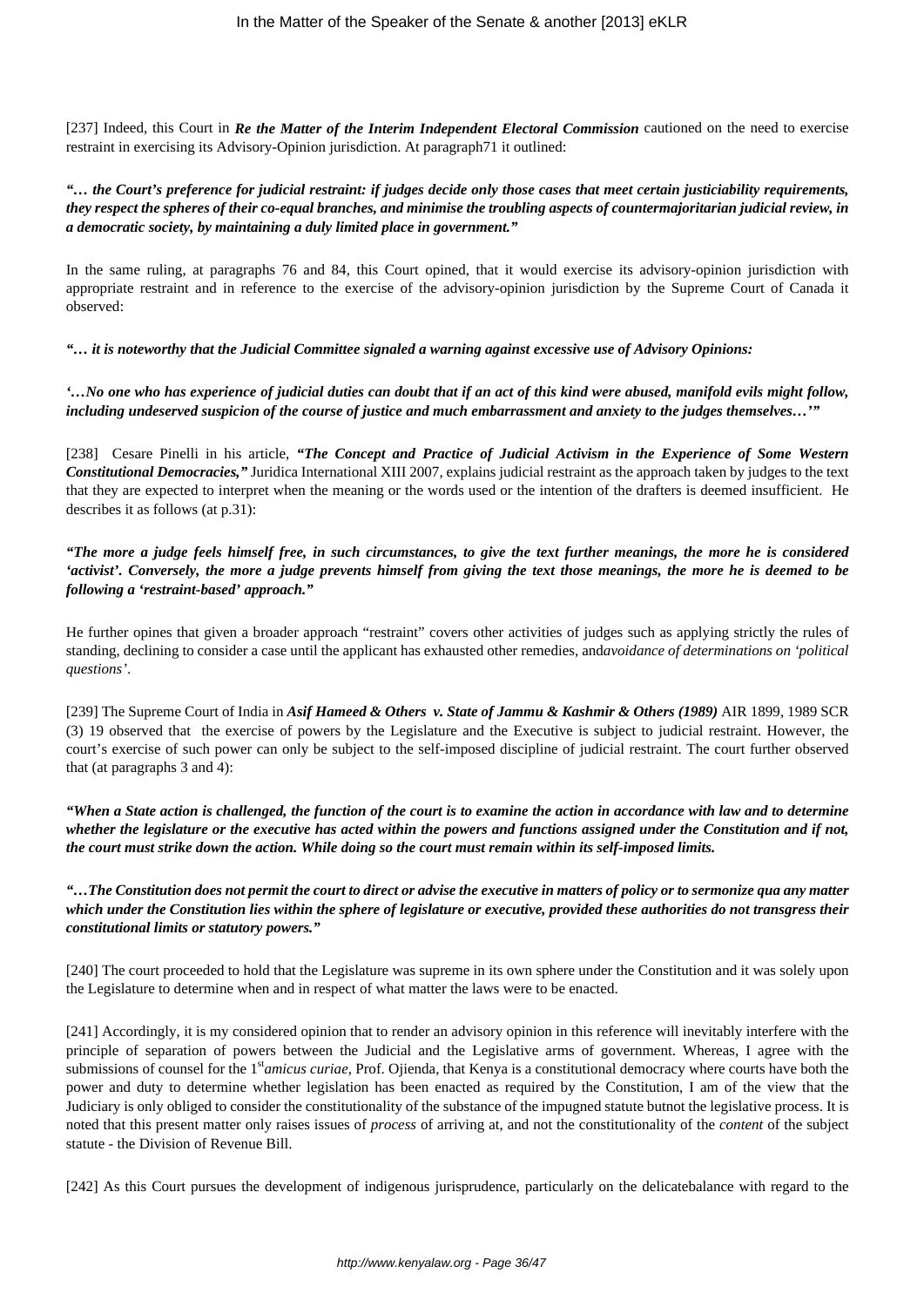doctrine of separation of powers, much can be learned from the experiences of foreign apex courts that have existed much longer than ours. Mr. Ngatia, Learned Counsel for the 1<sup>st</sup> interested party, cited several decisions from foreign courts, which are persuasive in nature, including *US v. Butler* **297** U.S. 1 (1936) in which the U.S. Supreme Court observed that:

*"When an act of Congress is appropriately challenged in the courts as not conforming to the constitutional mandate, the judicial branch of the government has only one duty: to lay the article of the Constitution which is invoked beside the statue which is challenged and to decide whether the latter squares with the former. All the court does, or can do, is to announce its considered judgment upon the question. The only power it has, if such it may be called, is the power of judgment. This court neither approves nor condemns any legislative policy. Its delicate and difficult office is to ascertain and declare whether the legislation is in accordance with, or in contravention of, the provisions of the Constitution; and having done that, its duty ends."*

[243] The majority decision of this Court in this present matter cites the Supreme Court of Canada case of *Amax Potash Ltd. vs Government of Saskatchewan* [1977] 2 SCR in support of the argument that the courts may question the legislative processes of Parliament. It is my opinion that this decision actually *supports* the view that courts will not question the legitimacy of a statute whose substance is constitutional. The observation of the Canadian court clearly indicates that the court's role is to check that the legislature does not overstep its mandate and legislate on matters it is not mandated to legislate on, but the court does not delve into the legislative process to find out whether the Parliamentary proceedings were carried on as required. This, for the obvious reason, that the separation of powers between the legislative and judicial arm of government must be preserved.

[244]Again, the decision of the Supreme Court of Canada in *Re Manitoba Language Rights* [1985] 1 SCR also cited in the majority decision in this matter,speaks only to the substance of the statute impugned since it did not contain both the English and French version as constitutionally required. This was properly within the jurisdiction of the courts to determine. Similarly, with regard to the decision of the United States of America Supreme Court in *Marbury v. Madison* 5 U.S. 137 (1803), my observation is that the statements of Marshall C.J., distinguish between the superior nature of constitutional provisions to the subordinate nature of statutory provisions when a court is called upon to interpret the law. This authority does not apply in the current circumstance where the issue is whether the court should advice on the legislative process.

[245] My Learned brother and sister Judges in their majority decision also refer to the decision of the Constitutional Court of South Africa in *Doctors for Life International v Speaker of the National Assembly and Others* (CCT 12/05) [2006] ZACC 11 in support of their opinion that this Court should exercise jurisdiction in this present matter. I however, with respect, believe that this is a narrow interpretation of the findings of that case. That would result in an invalid statute. This reiterates my view that what this Court may question is the substance of the disputed statute but not the legislative process.

[246] On the contrary, the South African case clearly indicates that courts must strive to strike a balance between their duty as the custodians of the Constitution and respect for the doctrine of separation of powers. Indeed that ruling unequivocally states at paragraph 37 that the judicial arm of government should not interfere in the processes of other arms of government except as mandated by the Constitution.

[247] This is a clear indication that the courts ought not to indiscriminately take up all matters that come before them but must exercise caution to avoid interfering with the operations of the other arms of government save for where they are constitutionally mandated. In line with this reasoning, it is my considered view that this Court is not mandated by any provision in the Constitution, other than, on the face of it, under Article 261(6) and (7) of the Constitution, to direct, query or interfere with alegislative process by Parliament.

[248] It is true and I do agree with the majority opinion of my learned brothers and sister judges and their reference to the observations of the South African court in *Speaker of the National Assembly and others v De Lille MP& Another* (297/98) [1999] ZASCA that Parliament is subject to the supremacy of the Constitution. I am in no way suggesting that the Legislature can disregard constitutional provisions.The Constitution however does not oust the doctrine of separation of powers between the three arms of government.

[249] Just as Parliament is expected to operate within its constitutional powers as an arm of government so must the Judiciary. The system of checks and balances that prevents autocracy, restrains institutional excesses and prevents abuse of power apply equally to the Executive, the Legislature and the Judiciary. Noone arm of government is infallible and all are equally vulnerable to the dangers of acting *ultra vires* the Constitution. Whereas, the Executive and the Legislature are regularly tempered and safeguarded through the process of regular direct elections by the people, the discipline of an appointed and unelected Judicial arm of Government is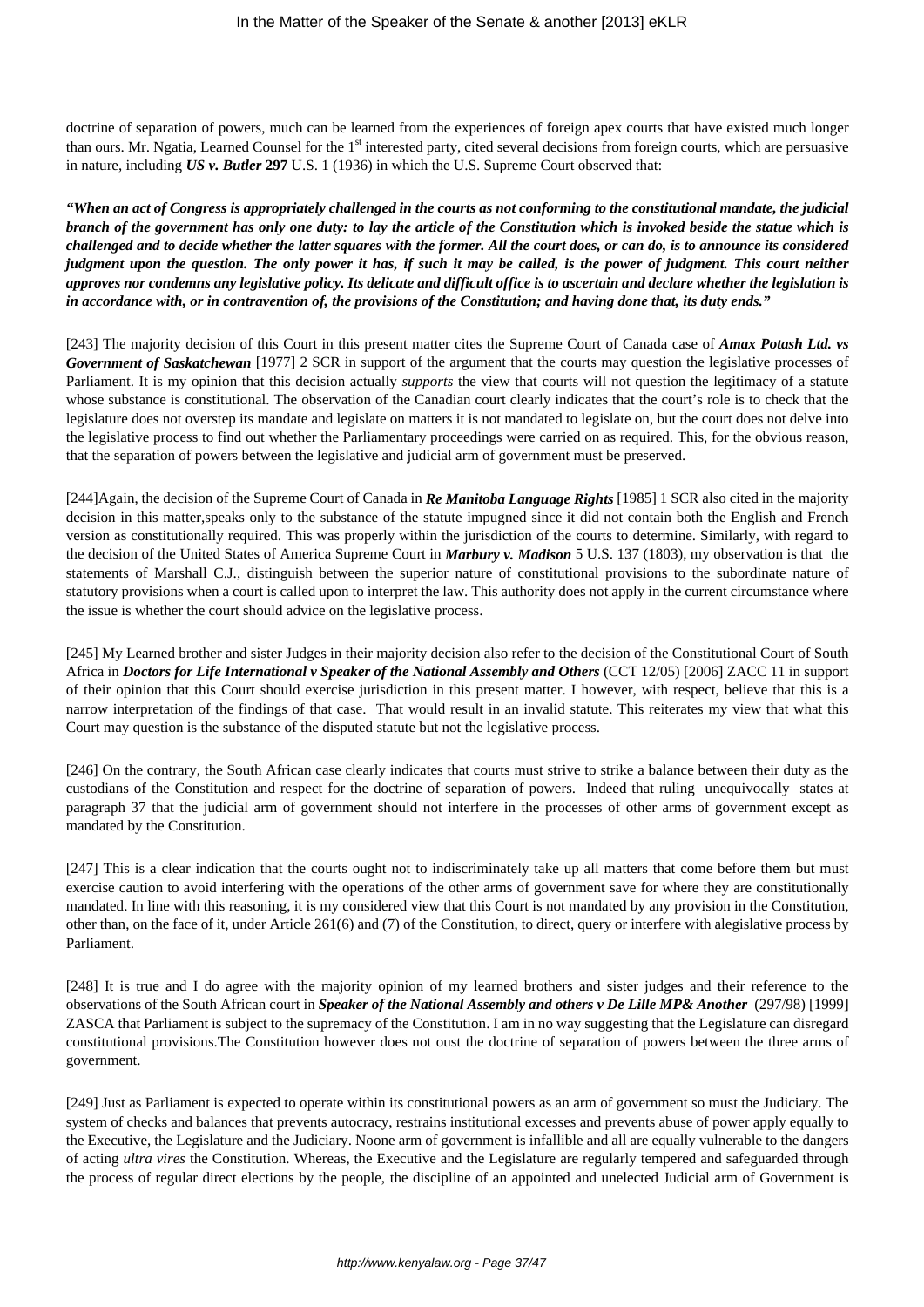largely self-regulatory. The parameters of encroachment on the powers of other arms of government must be therefore clearly delineated, limits acknowledged and restraint fully exercised. It is only through practice of such cautionary measures that the remotest possibility of judicial tyranny can be avoided.

[250] I am persuaded that the Court's jurisdiction to render an advisory opinion in a reference of this nature that directly questions internal workings of the legislature, in the current instance a legislative process, should not be exercised as it will encroach on separation of powers between the legislative and judicial arm of government. Moreover, even if the courts were to intervene, which I do not think they should in the current instance, they ought to satisfy themselves that formal and informal dispute resolution mechanisms have first been fully exhausted.

#### *Does an established unresolved dispute already exist"*

[251] This Court has severally in past decisions, stated that as the court of last resort, it will not entertain a matter that is in dispute, if that matter has not followed the hierarchy of the courts in the determination of its resolution. *In the Matter of the Principle of Gender Representation in the National Assembly and the Senate*, Sup. Ct. Appl. No. 2 of 2012 [at p. 9para.17] this Court advised that:

*"Only a truly deserving case will justify the Court's Advisory Opinion, as questions amenable to ordinary litigation must be prosecuted in the normal manner; and the Supreme Court ought not to entertain matters which properly belong to first instance-Court litigation. Only by due deference to the assigned jurisdiction of the different Courts, will the Supreme Court rightly hold its mandate prescribed in section 3 (c) of the Supreme Court Act, 2011 of developing "rich jurisprudence" that respects Kenya's history and traditions and facilitates its social, economic and political growth."*

This point was further emphasized in *The Kenya Section of the International Commission of Jurists v Attorney General,* Crim. Appeal 1 of 2012, [at p. 4, paras.24-26]where this Court pronounced:

*"We recognize that generally, the entry into the sphere of emerging jurisprudence is located at the High Court which bears original jurisdiction to interpret the Constitution and which has an appellate jurisdiction from lower Courts that address the basic scenarios of fact that spawn issues of jural character.*

*The Supreme Court all by itself and without the benefit of such other Courts would be insufficiently resourced and empowered to develop rich jurisprudence as provided for. The law-making chain indeed goes back to the Subordinate Courts, which constitute the "grassroots" entry-point into the varied intellectual dimensions of law that will guide the process of construction of legal ideas.*

*It follows that the Supreme Court, to best situate itself so as to address the complexity of the construction of law, must safeguard the proper jurisdiction of the Courts below it."*

[252] It is evident from both oral and written submissions of the partiesin the present case and it is a matter of public knowledge that a dispute exists between the two Houses of Parliament. It is also apparent that, other than an exchange of letters between the two Speakers, there has been no attempt to use any structured formal or informal mechanism to resolve the disagreement either internally with the institution of the Legislature or, if deemed appropriate for judicial resolution, through the judicial system at the correct point of entry for interpretation of the constitution, which is at the High Court. The High Court under the terms of **Article 165(3)(d)** of the Constitution has:

*"(d) jurisdiction to hear any question respecting the interpretation of this constitution including the determination of –*

*i. the question whether any law is inconsistent with or in contravention of the Constitution;*

*ii. The question whether anything said to be done under the authority of this constitution or of any law is inconsistent with, or in contravention of this constitution;*

*iii. Any matter relating to constitutional powers of State organs in respect of country governments and any matter relating to the constitutional relationshipbetween levels of government*..,"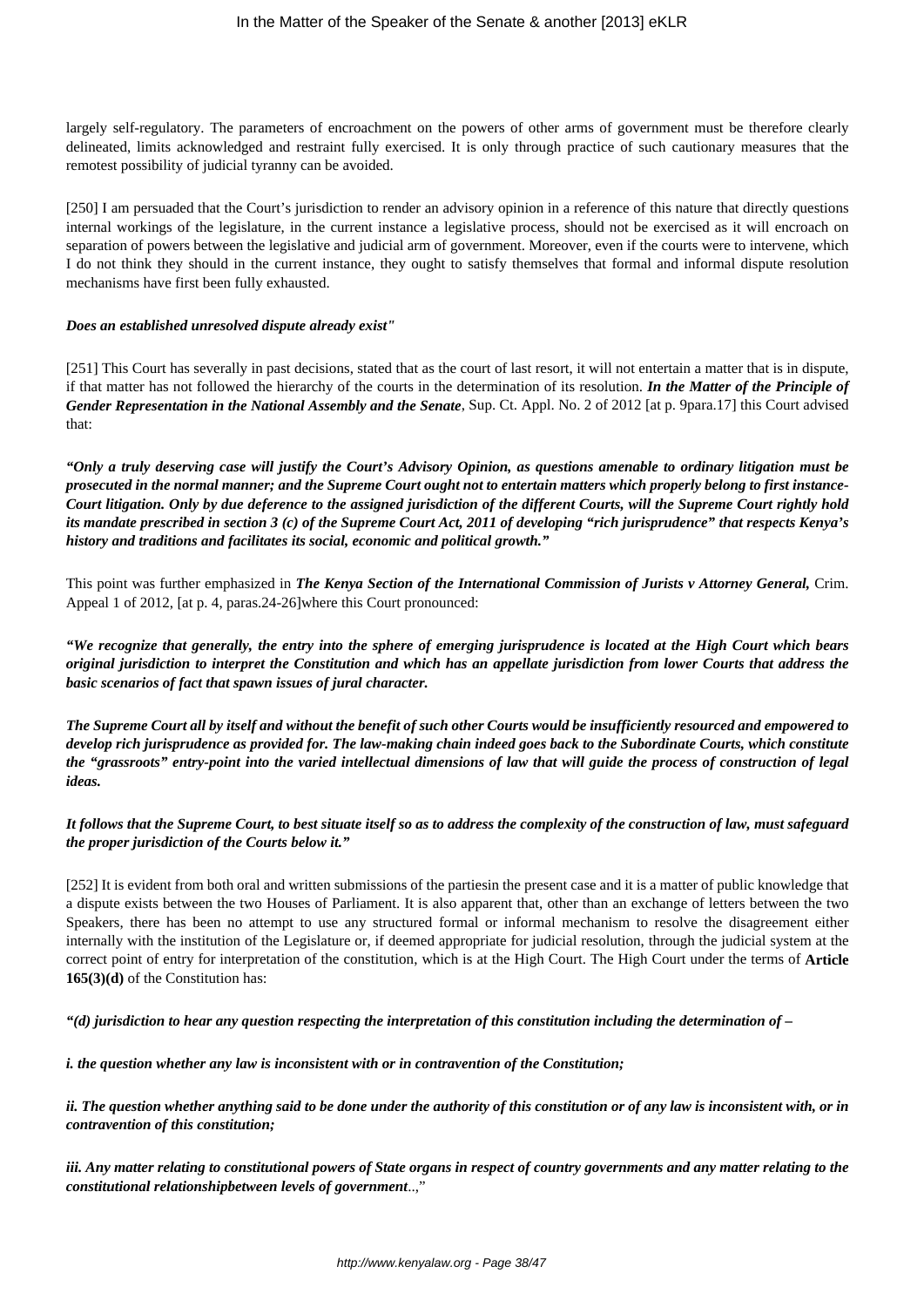[253] The decision to seek an advisory opinion of this Court, as the first recourse, by the Speaker of the Senate therefore appears to be misguided. I agree with Mr. Ngatia, Counsel for the 2nd interested party, in his submission citing *Re The Matter of the Interim Independent Electoral Commission* that this is a matter in which the Court should decline to render an advisory opinion due to the nature of the matter. In that advisory opinion this Court observed as follows [at para.46]:

*"Although the applicant, in this instance, avowedly seeks an Advisory Opinion, the application amounts to a request for an interpretation of Articles 101(1), 136(2)(a), 177 (1)(a) and 180(1) of the Constitution, and clause 9 of the Sixth Schedule to the Constitution. As the applicant apprehends conflict in the said provisions, it is to be taken to be seeking the "correct" interpretation of the said provisions: it is not seeking a plain opinion-statement on the date of the next election. We find, therefore, that the question placed before us is not a normal one, within the Advisory-Opinion jurisdiction as envisaged under Article 163(6) of the Constitution."*

[254] I am in no doubt that what is before us is a dispute requiring an interpretation of the Constitution, and which has been either erroneously or deliberately disguised as a matter for an advisory opinion, in order to come before the Supreme Court. The Applicants request for an advisory opinion, on a matter which is (1) clearly adversarial and which (2) should have followed a number of political or, (if appropriate), judicial processes before reaching the apex court, is clearly misplaced. It leaves no room for any appeal or review, and in my opinion places this Court in the difficult and inappropriate position of being arbiter in a dispute in the first and not last instance. This is a clearly a situation in which this Court should exercise its discretion *not* to give an advisory opinion.

### *If the existence of a dispute is established, is it a political or judicial question"*

[255] It is my considered view that judicial resolution is not appropriate where it is clear in a matter such as this that the *political question doctrine* will apply. This doctrine was well established by, and has been in practice since, the decision of *Marbury v. Madison* 5 U.S. 137 (1803), in which the US Supreme Court deemed a question of law inappropriate for judicial review because it should be resolved by the political and not judicial process. Under this doctrine, the interpretation of the Constitution is left to the politically accountable branches of government. Although it may be argued in some quarters, that it is the Judiciary's sole responsibility to interpret the Constitution, this is a misapprehension of legal provisions that must be contextualized within all corners and provisions of the Constitution. Indeed, Article 10 of the Constitution on national values and principles of governance states as follows:

# *"10. (1) The national values and principles of governance in this Article bind all State organs, State officers, public officers and all persons whenever any of them––*

*(a) applies or interprets this Constitution;*

*(b) enacts, applies or interprets any law; or*

*(c) makes or implements public policy decisions."…*

[256] The interpretation of the Constitution, therefore, is not an exclusive duty and preserve of the Courts but applies to all State organs including Parliament. What is exclusive to the Courts is interpretation of the Constitution within a legal dispute brought in the normal manner before a superior court and which is afforded the necessary processes of appeals, right up to the Supreme Court. Disputes, however,do exist in other forms that require not judicial intervention and determination, but rather resolution of a *political* nature.

[257] Political disputes are formally resolved in Parliament, which is the national arbitration forum for resolving such disagreements. Politics is a primary tool for squaring out many issues within society but outside of formal judicial channels. Courts should never become arbiters of political differences as the boundaries between what is law and what is politics must be faithfully observed. The matter before this Court raises issues regarding the process of enactment of the Division of Revenue Bill 2013. Before this Court proceeds to address itself on it, it is my opinion, that it must first answer the fundamental enquiry as to whether the division of revenue in itself, is a political or a judicial question" If the answer is to the latter, then by all means the relevant courts may proceed to deal with the issue. If, however, the former is true, then the Supreme Court or any other court for that matter, should not concern itself with this case any further.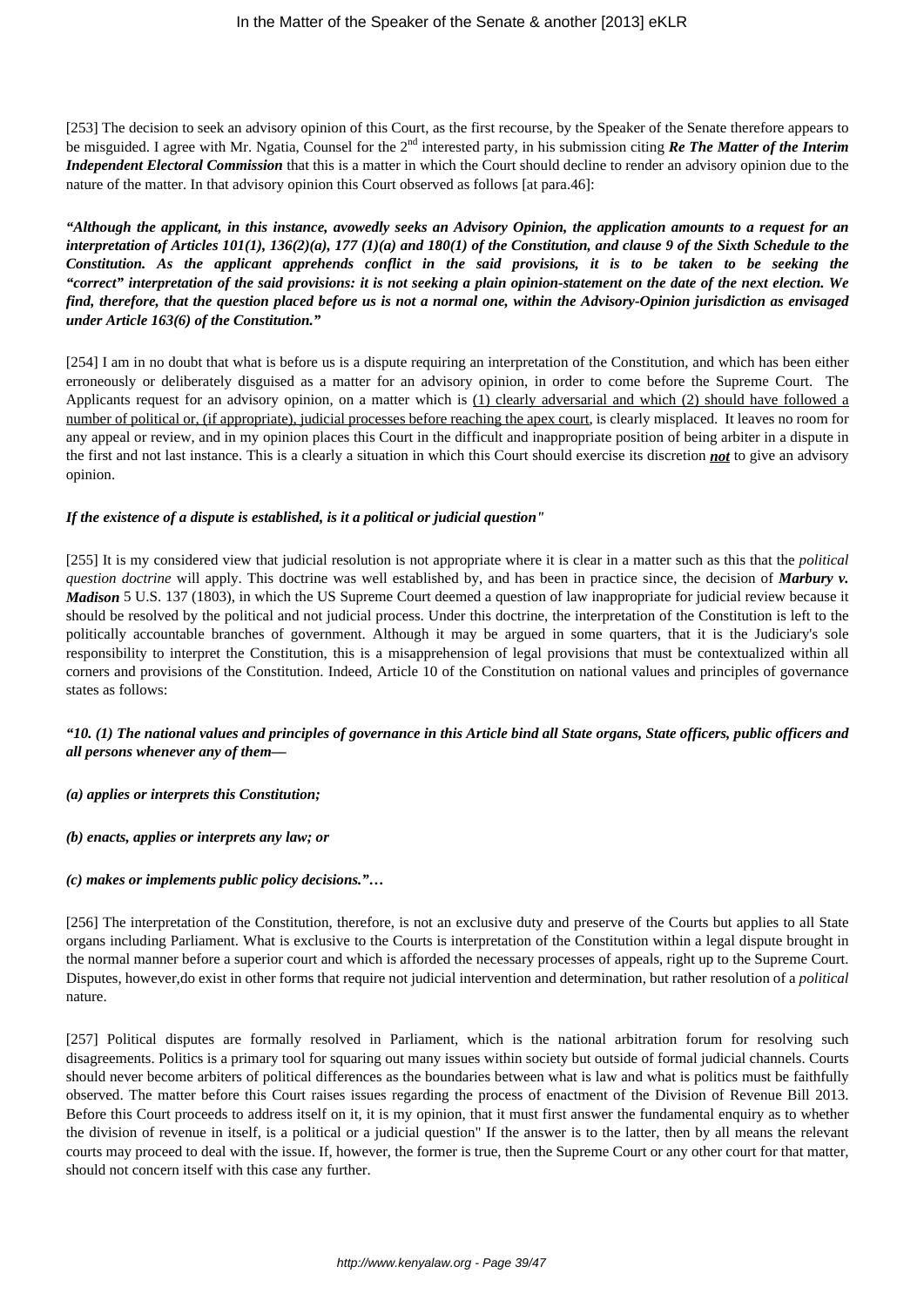### In the Matter of the Speaker of the Senate & another [2013] eKLR

[258] To my mind, the division of revenue is a process that concerns the application of national resources to development and indeed how the resources will be allocated. The nature of the question is one of perennial debate and argumentative character. It requires a combination of several political processes of demands, negotiations, debates, stand-offs, retreats and finally resolution. These disputes will also be multi-layered; inter-party, intra-party, inter-regional and even as in this case before us inter-chamber or internal institutional disagreements.

[259] The subject matter of disputes will also be varied and not limited to power sharing, resource sharing, issues of inclusion and exclusion, a plethora of diverse commercial and public/private interests and equitable political representation. Should the courts be involved in these disputes at a policy level" From where I sit, the only response is a *resounding negative.*

[260]Nevertheless, since it is the majority decision, that this court should exercise its advisory opinion jurisdiction in this matter, I will then proceed to expound my opinion on the substantive questions in the present matter.

Article 95 of the Constitution provides for the role of the National Assembly as follows:

### *" (1) The National Assembly enacts legislation in accordance with Part 4 of this Chapter.*

### *(2) The National Assembly –*

### *a. determines the allocation of national revenue between the levels of government as provided for in Part 4 of Chapter Twelve;*

#### *b. appropriates funds for expenditure by the national government and other national State organs; and*

#### *c exercises oversight over national revenue and its expenditure."*

Senior counsel, Pheroze Nowrojee suggests that the word *"determine"* does not mean the same as *"enact"*and therefore does not give the National Assembly the sole responsibility of enacting the revenue division law. I disagree. In fact, the definition of the word *"determine"* according to the **Legal Thesaurus "The Lawyers Roget's" edited by William C. Burton. Macmillan. 1980,** includes the meanings, *"adjudge, arrive at a conclusion, bring to an end, conclude, decide, declare, decree,make a resolution, pronounce, seal"* and so forth. The use of the word *"determine*" in Article 95, therefore, denotes a much wider scope of powers than the word *"enact"* which merely signifies a singular action. This, to me, confirms the sole command and authority of the functions given to the National Assembly therein.

A clear articulation of the role of the Senate is also to be found under the provisions ofArticle 96 of the Constitution which states:

*"(1) The Senate represents the counties, and serves to protect the interests of the counties and their governments.*

*(2) The Senate participates in the law-making function of Parliament by considering, debating and approving Bills concerning counties, as provided in Articles 109 to 113.*

### *(3) The Senate determines the allocation of national revenue among counties, as provided in Article 217, and exercises oversight over national revenue allocated to the county governments.*

### *(4) …"*

[261] The plain meaning of the two above-mentioned Articles is unambiguous and clear. It is the National Assembly that determines the appropriation and allocation of revenue at the national level and between the levels of government; conversely it is the Senate that allocates revenue among counties. There is certainly no doubt in my mind that the drafters of the Constitution intended on drawing a clear distinction between the functions of the National Assembly and the functions of the Senate with regard to division of revenue between the national government and the county government.

[262] I do agree with the submissions of the Attorney General that the Constitution recognizes that there are two levels of government which are distinct as well as inter-dependent and that they are not expected to duplicate functions, as doing so would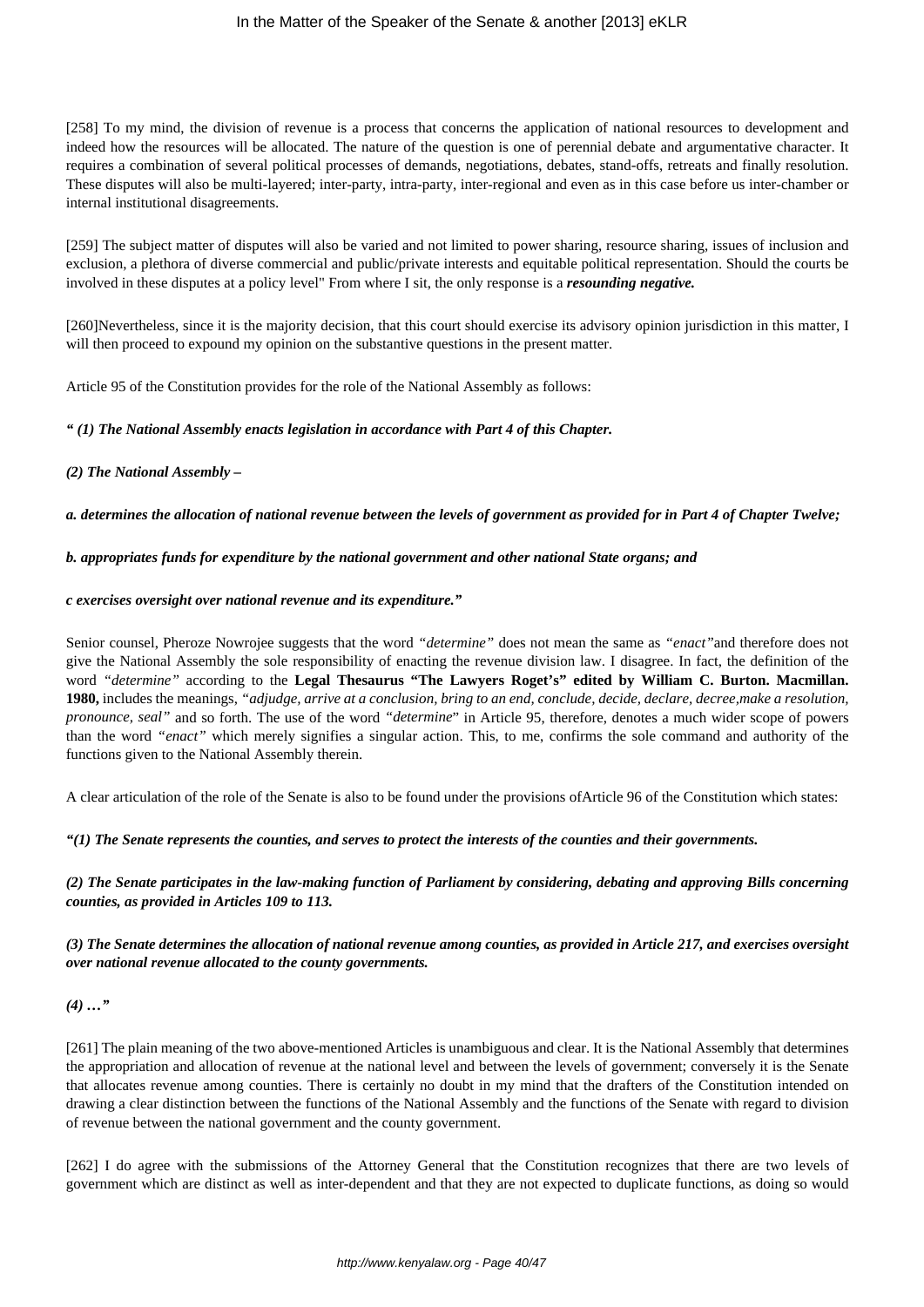undermine the bipartite nature of Parliament.

[263] My reading of the legal provisions as to the roles of both Houses of Parliament including the wider functioning and interrelationships between national and county governments in both the Public Finance and Devolution Chapters of the Constitution, clearly demarcate a separation of legislative and other functions between the national and county governments.

Further, Article 109 of the Constitution on how legislative powers are to be exercised by the Houses of Parliament, stipulates:

# *1. Parliament shall exercise its legislative power through Bills passed by Parliament and assented to by the President.*

*2. Any Bill may originate in the National Assembly.*

*3. A Bill not concerning county government is considered only in the National Assembly, and passed in accordance with Article 122 and the Standing Orders of the Assembly.*

*4. A Bill concerning county government may originate in the National Assembly or the Senate, and is passed in accordance with Articles 110 to 113, Articles 122 and 123 and the Standing Orders of the Houses.*

*5. A Bill may be introduced by any member or committee of the relevant House of Parliament, but a money Bill may be introduced only in the National Assembly in accordance with Article 114.*

[264] It follows therefore that the only Bills that concern county government will be considered by Senate. All other Bills are to be originated in and considered by the National Assembly, exclusively. This being the case, the central question in the present matter is – "*what then is a bill to be considered as one concerning county government*""

[265]It is important from the onset to put into context, the structure of the county unit within the model of devolution crafted under the Constitution. The devolved system in Kenya is based on a unitary system of Government that decentralizes key functions and services to the county unit. The Kenyan State model is not federal in nature and does not envisage the workings of a county as a politically and financially independent state. The role of the counties then is laid out in precise and exact terms under Chapter Ten of the Constitution. Article 186 states:

*186. (1) Except as otherwise provided by this Constitution, the functions and powers of the national government and the county governments respectively, are as set out in the Fourth Schedule.*

*(2) A function or power that is conferred on more than one level of government is a function or power within the concurrent jurisdiction of each of those levels of government.*

*(3) A function or power not assigned by this constitution or national legislation to a county is a function or power of the national government*

*(4) …*

[266] Further, the Fourth Schedule, Part 2, comprehensively sets out the functions and powers of the county as those relating to *agriculture; county health services; control of pollution, nuisances and outdoor advertising; cultural activities, public entertainment and public amenities; county transport, including county roads; animal control and welfare; trade development and regulation, county planning and development, preprimary education, implementation on national government policies on natural resources and environmental protection; county public works and services, water sanitation services; firefighting and disaster management; control of drugs and pornography and the participation of communities in governance* at the local level.

[267] These functions are completely *separate and distinct* from those of the national government set out in Part 1 of the same schedule. There are recognised exceptions where functions of the respective levels of government dovetail into one another. For example, the National Government is in charge of Health policy but where that policy impacts on county health services then both levels of Government should rightly be involved in its development. In such a case the Senate would rightly be involved in the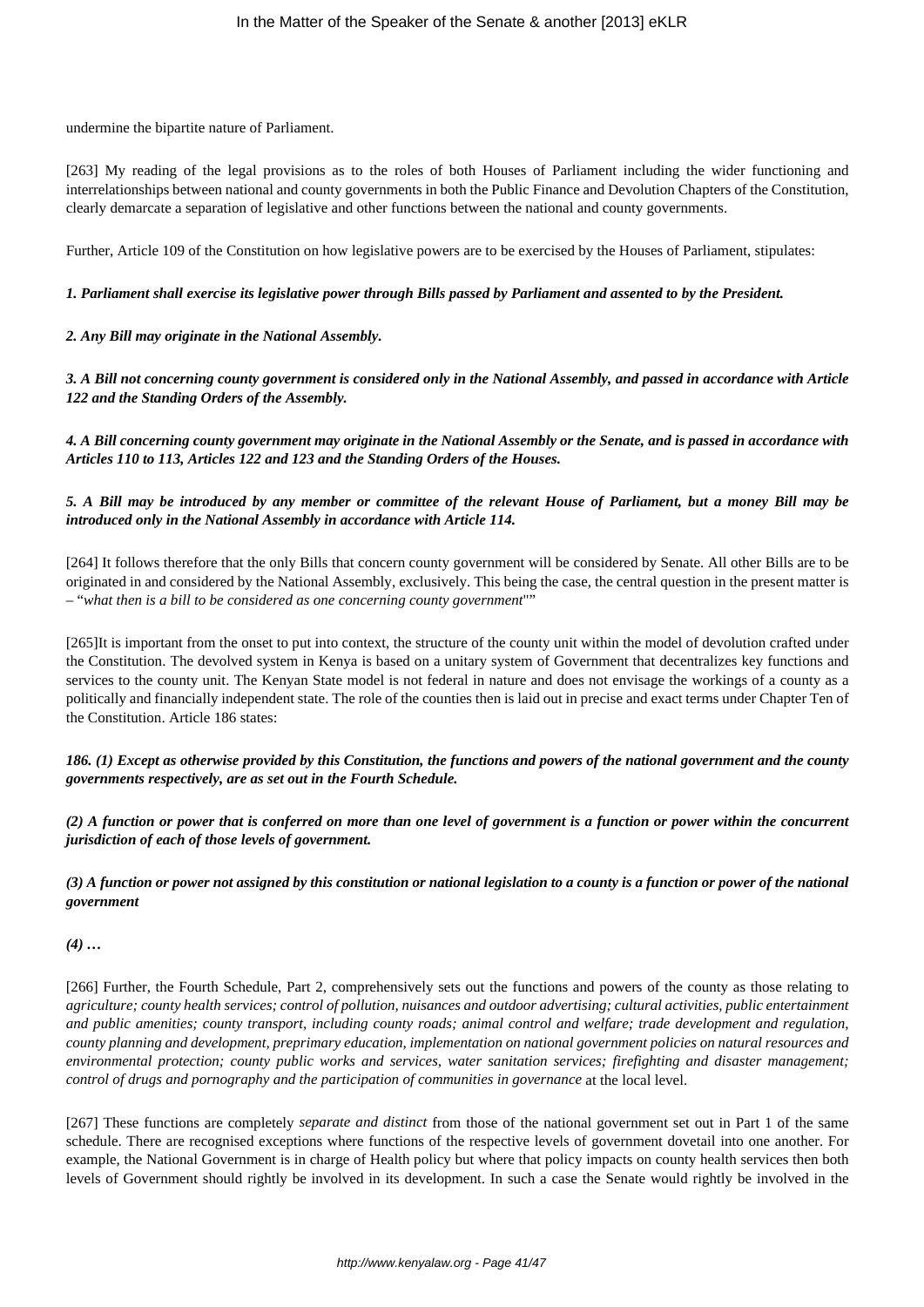enactment of national legislation affecting such policy. On the other hand, legislation concerning the issuance of identity cards can only be determined by the National Assembly even though all residents of counties are required to possess such documents, as issues of immigration and citizenship is a function of the National Government. Similarly national legislation relating to construction of county roads or legal management of restaurants and cinemas would fall under the legislative mandate of the Senate.

[268] I am persuaded that for any Bill to be deemed as one concerning county government it must specifically affect the functions and powers of the county governments as set out in the Fourth Schedule of the Constitution. In addition, the provisions of the Bill must be limited to the ambit of Part 2 of that Schedule which provides for the functions and powers of county governments. In the event that such a Bill goes beyond the scope of Part 2 of that Schedule it cannot in any way be deemed to be a Bill concerning county government. Accordingly, a Bill that concerns the funding of functions outside of those specified to the Counties under the Fourth Schedule, such as the Division of Revenue Bill would, in my opinion fail the test of being considered as a Bill relating to county government. To my mind, allowing the Senate to participate in the enactment of a Bill that goes beyond the parameters of what counties may do within the Fourth Schedule, would certainly then be unconstitutional.

#### *Division of Revenue Bill: Is it a 'Money Bill' under the Constitution"*

[269] It was agreed byCounsel that Article 218 of the Constitution provides for the introduction in Parliament of the Division of Revenue Bill and the County Allocation of Revenue Bill at the end of each financial year. It is also agreed that Article 109(5) confers powers to the National Assembly to deal with a 'Money Bill' to the exclusion of the Senate. However, counsel differed on the issue as to whether the Division of Revenue Bill was a 'Money Bill'. Counsel for the Applicant, Mr. Kilukumi, argued that the Division of Revenue Bill was not a 'Money Bill' as is provided for in Article 114(3) of the Constitution. Mr. Nderitu, for the 2nd*Amicus Curiae* agreed with him that the Division of Revenue Bill did not deal with the raising or spending of money of the Consolidated Fund but rather an indication of the manner in which revenue will be shared between the two levels of government. Mr. Ngatia, counsel for the 2<sup>nd</sup> Interested Party differed, submitting that the Division of Revenue Bill was indeed a 'Money Bill' and could therefore only be introduced in the National Assembly.

[270] To comprehensively understand the universal meaning of a 'Money Bill' it is important to make a comparative analysis of parliamentary definitions, traditions and practice in other jurisdictions. Indeed in both the Westminster system as practiced in most of the Commonwealth and in the United States, a **Money Bill** or, as it is alternatively called a **Supply Bill** is one concerning taxation, appropriation or government spending as opposed to those bills that make changes in public law.

[271] In India, a 'Money Bill', as defined by Article 110(1) of theConstitution of India, is one that contains provisions on the imposition or any alteration of tax, regulation of borrowing by the government, custody of the consolidated fund, appropriation of moneys out of the consolidated fund, declaration of any expenditure as one charged on the consolidated fund or receipt of money as part of the consolidated fund.

[272] Article 110(3) of the Constitution of India further provides that "if any question arises whether a Bill is a Money Bill or not, the decision of the Speaker of the House of the People thereon shall be final." The Indian Parliament is bicameral. It comprises of the *LokSabha* which is the House of the People, (similar to the National Assembly) and the *RajyaSabha* which is the Council of States (similar to the Senate). A Money Bill can be introduced only in the *LokSabha* after which it is transmitted to *RajyaSabha* for its concurrence or recommendations. *RajyaSabha* cannot amend a Money Bill instead it only makes recommendations for amendment of the Money Bill by *LokSabha* which may accept or reject such recommendations.

[273] In the United Kingdom a Money Bill is defined under section 1 of the Parliament Act, 1911 as follows:

*"A Money Bill means a Public Bill which in the opinion of the Speaker of the House of Commons contains only provisions dealing with all or any of the following subjects, namely, the imposition, repeal, remission, alteration, or regulation of taxation; the imposition for the payment of debt or other financial purposes of charges on the Consolidated Fund, [the National Loans Fund] or on money provided by Parliament, or the variation or repeal of any such charges; supply; the appropriation, receipt, custody, issue or audit of accounts of public money; the raising or guarantee of any loan or the repayment thereof; or subordinate matters incidental to those subjects or any of them. In this subsection the expressions "taxation," "public money," and "loan" respectively do not include any taxation, money, or loan raised by local authorities or bodies for local purposes."*

In the United Kingdom the Speaker of the House of Commons determines whether a Bill is a Money Bill or not and his ruling on that issue is final.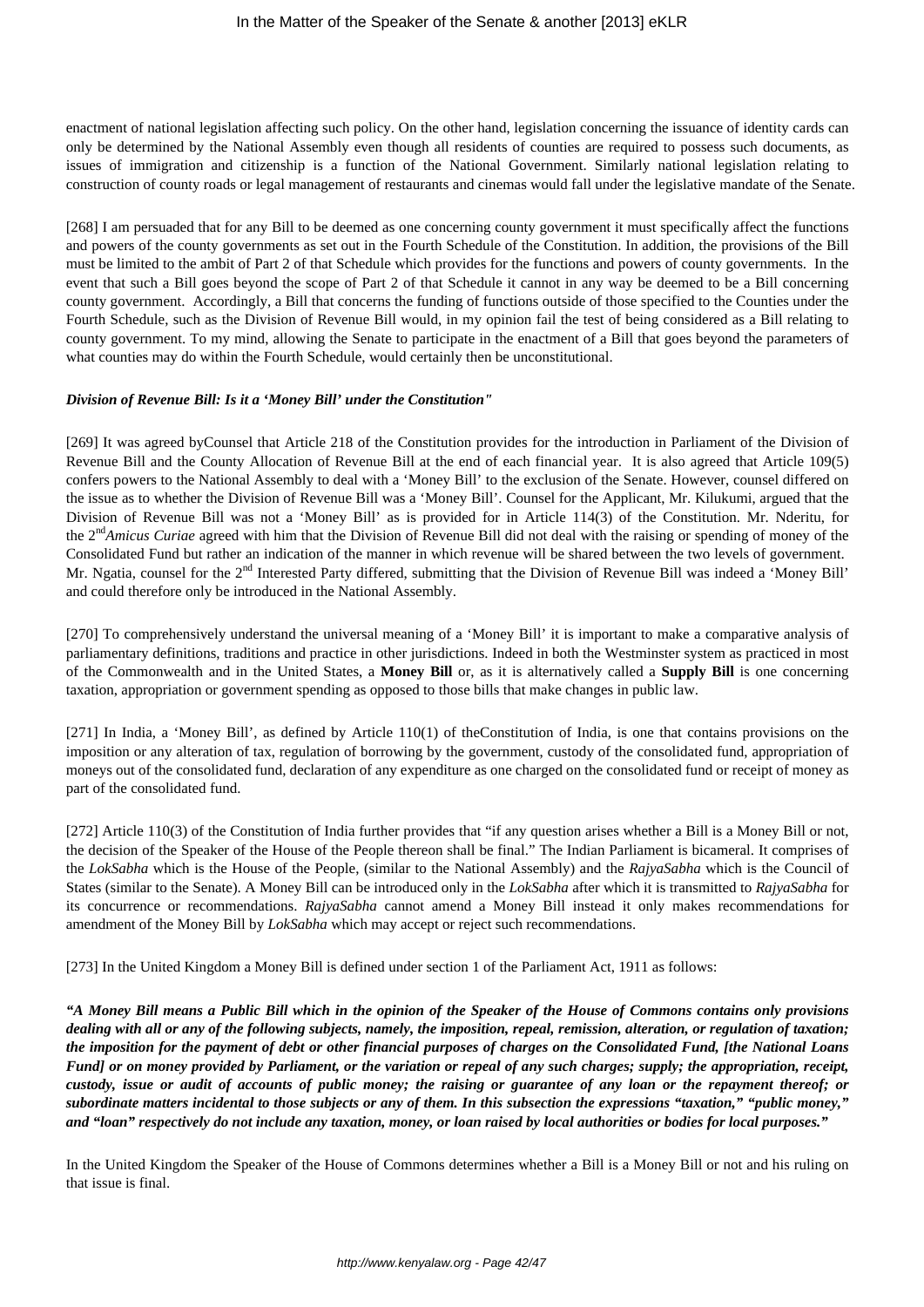[274] In view of these examples of parliamentary practice it is clear that a Money Bill is one that provides for levying taxes, altering taxes or appropriation of the consolidated funds. It is also clear that in quite a number of countries the Speaker of the House that corresponds to the Kenyan National Assembly is the final determinant of what Bill will be considered to be a Money Bill and his decision is final.

[275] Is the Division of Revenue Bill 2013, then, a money Bill" Article 114(3)of the Constitution of Kenya defines a money Bill as follows:

*"In this Constitution, "a money Bill" means a Bill, other than,a Bill specified in Article 218, that contains provisions dealing with—*

*(a) taxes;*

*(b) the imposition of charges on a public fund or the variation or repeal of any of those charges;*

*(c) the appropriation, receipt, custody, investment or issue of public money;*

*(d) the raising or guaranteeing of any loan or its repayment; or*

*(e) matters incidental to any of those matters."*

Sub-article 4 further provides thus:

*"In clause (3), "tax", "public money", and "loan" do not include any tax, public money or loan raised by a county."*

[276] The maininquiry here then is whether the Division of Revenue Bill as specified in Article 218 is indeed a money Bill. The answer to this will lie in the definition of the words *"other than"*which are in the first sentence of Article 114(3) and as underlined above. **The Merriam-Webster online Thesaurus** defines the phrase "*other than*" as synonymous with the words "*apart from, aside from, beside, besides, save for*". It gives the example of its use in the following sentence: *"other than a new jacket, I bought no special clothes for the wedding*". Similarly the **Oxford Dictionaries online** describes synonyms for phrase "*other than"* as "*apart from*" or *except for*". It also gives a sample of the proper use of the words "other than" in this phrase: "*he claims not to own anything, other than his home*". If this definition, then is applied in the context of Article 114, it would then mean that the Bills under Article 218 are also to be considered as money Bills **in addition to** those falling under the scope of Article 114. A safe conclusion then, would be that the Division of Revenue Bill may be considered a money bill and is subject to the same procedure as a 'Money Bill' under Article 114, which is the purview of the National Assembly is therefore subject to the provisions of **Article 109(5)** as read together with **Article 114** of the Constitution.

[277] In the same context the County Allocation of Revenue Bill may also be considered a money or supply Bill but is a Special Bill as the procedure for dealing with it is completely different. It is specifically provided for as a process within the Senate and not the National Assembly under Article 217.

[278] What then is the role of the Senate in the origination, consideration and enactment of the Division of Revenue Bill and the County Allocation of Revenue Bill" With regard to allocation of revenue to the *counties*, the role of the Senate is carefully detailed in **Articles 217 and 218 (1)(b).** However, my reading of the relevant provisions of the Constitution is that once the Division of Revenue Bill - that divides revenue between the national and county levels of Government - is *introduced* in the National Assembly, Senate has no role to play. The Supreme law clearly gives the Senate an opportunity to make input into the Division of Revenue Bill but only *before* it is introduced into the National Assembly for debate. The Constitution establishes the Commission on Revenue Allocation whose primary function under Article 216 is to:

# **(1) …. make recommendations concerning the basis for the equitable sharing of revenue raised by the national government –**

### **a. between the national and county governments;**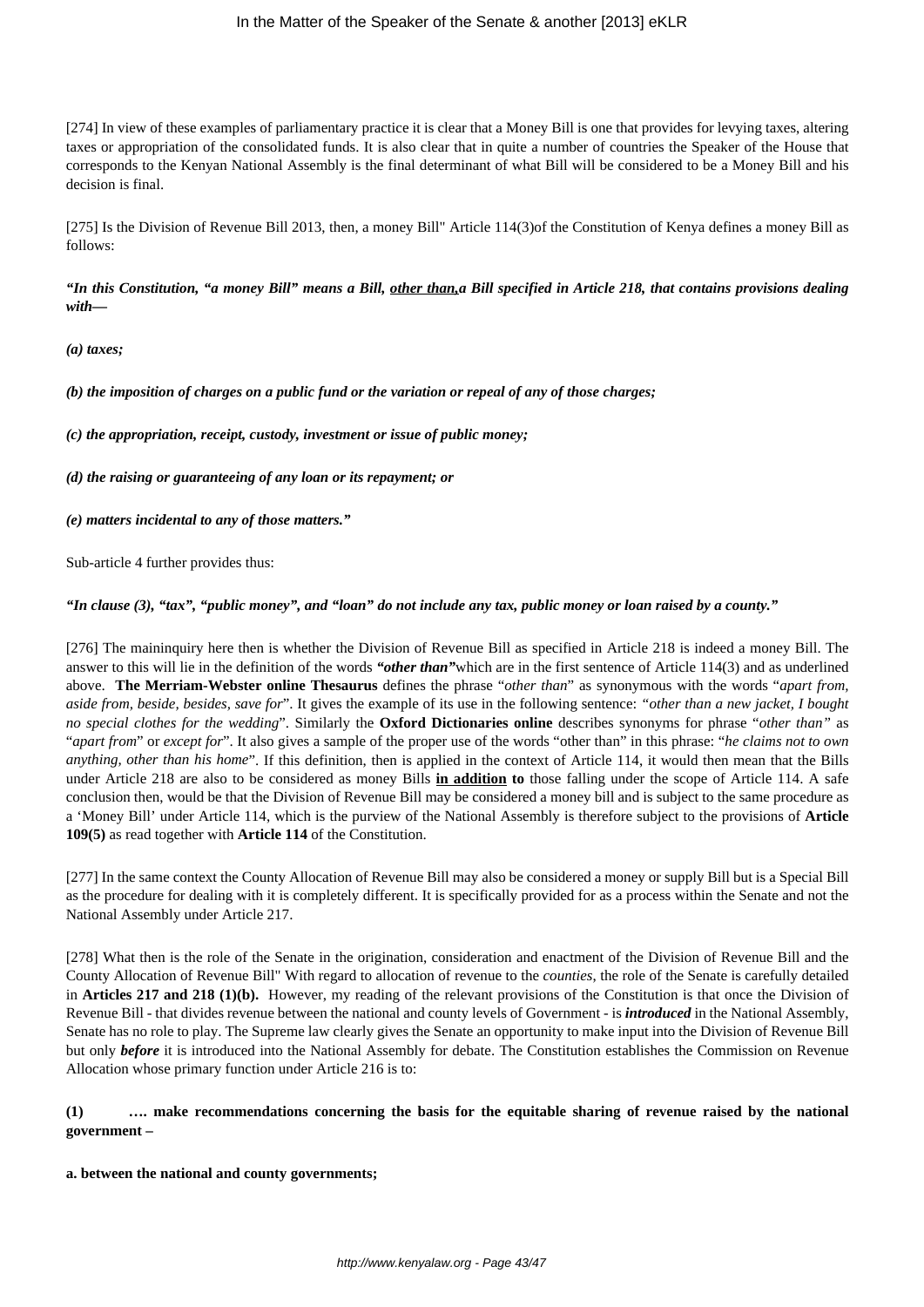#### **and**

#### **b. among the county governments.**

### **(2) The Commission shall also make recommendations on other matters concerning the financing of, and financial management by, county governments, as required by this Constitution and national legislation.**

[279] Under Article 215 the Senate commands a majority in the nine-member commission that has five representatives from Senate alone, compared with only two from the National Assembly and only two from the Executive arm of Government. This means that the Senate commands a decisive vote with regard to the recommendations that go into the drafting of the Division of Revenue Bill, long before it reaches the National Assembly for determination. Any significant deviation from such recommendations will require a written explanation from the Cabinet Secretary responsible for finance. It must be notedhere that in providing for a skewed and unequal representation of the Senate *vis-a-vis* the National Assembly, within the Commission of Revenue Allocation, the intention and the rationale of the drafters of the Constitution was to ensure that the Senate has comprehensive input into the allocation of revenue at that stage, deeming unnecessary any more activity at the legislative stage. The arguments, put forward by counsel for the Applicant, that the Senate is excluded from participating in the entire process of allocation therefore is a misapprehension of the law and holds no water.

#### *Conclusion*

[280] The Senate, has in this matter, raised its concerns relating to its participation in the allocation of the national cake beyond the limited provisions in Article 215 of the Constitution, in relation to the Commission on Revenue Allocation. I believe such concerns pose political questions requiring political answers.

[281] Given the nature and character of politics, political contests and allocation of political resources, as in this case before us, it is often necessary to employ various scientific techniques that remove arbitrariness or minimize opportunities to unfairly skew outcomes. To my mind there are only two ways for the Senate to canvass for an expansion of its constitutional role and mandate on the issue of allocation of national revenue.

[282] The first route is the establishment, through the process of inter-chamber negotiations or legislation including through the Standing Orders of each house, of a joint consultative committee with clear mechanisms to deal with a deadlock, in the event of which, one house must give way to the other. This is common practice in many bicameral jurisdictions such that in the instant case, for example, and in the event of a deadlock, the Senate would give way to the National Assembly, whose constitutional responsibility ultimately it is to determine the division of revenue between levels of government.

[283] It is to be observed, however, that the process of dealing with inter-chamber deadlock as applies to other Bills under Article 110(3) is not suitable for the Division of Revenue Bill as the mediation process under that Article presupposes a Bill that reaches deadlock between the two houses, can fail, with the possibility of reintroduction after six months. This cannot be done with regard to the Division of Revenue Bill as it is not a Bill that can be shelved without precipitating a constitutional financial crisis that would paralyze the workings of the entire Government and even cause its collapse. Nevertheless, wherever possible, including informal or formal discussions around the Division of Revenue Bill, Parliament should encourage internal consultative processes. The how, where and when such a formal or informal mechanism, based on mutual understanding and respect, will be set up lies in the hands of the leadership of both houses, with only one rider: Mediation is not something one can command – it is all about managing relationships between disputing parties. The law itself, therefore, will have very little to do with a successful mediation outcome. Thus, any hiccups that may occur in the mediation process, including the one defined under Article 110(3), will have to be ironed out through the development of a culture of consultation, the progression of mutual respect between the two chambers and the practice of collegiality between the Speakers of each House. This Court, I humbly submit, may not go further than to suggest this, as to delve into further details would border dangerously on giving direction to a different arm of Government on its internal processes. This would fly in the face of the doctrine of separation of powers.

[284] The second way, in which the Senate may canvass for expansion of its mandate, is to initiate an amendment of the Constitution through referendum as articulated under **Article 255(1)** of the Constitution, which states:

*"A proposed amendment to this Constitution shall be enacted in accordance with Article 256 or 257, and approved in accordance*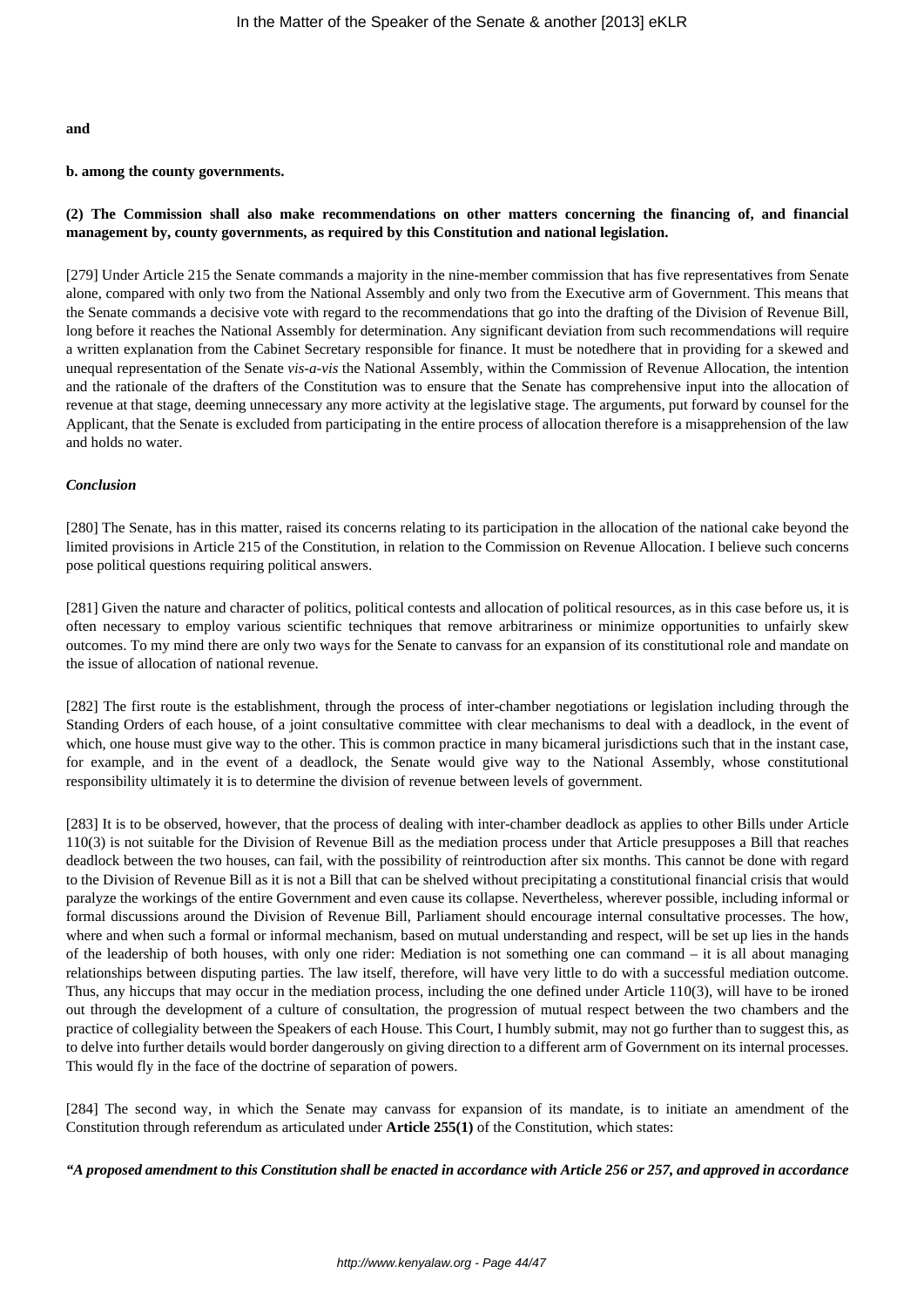#### *with clause (2) by a referendum, if the amendment relates to the following matters –*

*….*

#### **h.** *Functions of Parliament;..."*

Such an amendment could introduce common constitutional measures as practiced in other bicameral jurisdictions such as the introduction of a suspensive veto, joint sessions of the houses and even the possibility of dissolution of both houses in the event of deadlock. Such a proposal could also seek the redesign of the Commission on Revenue Allocation including a scientific review of the proportion percentage of revenue allocation between the two levels of government.

[285] Alternatively, a question for referendum, if the Senate so desires to be more intimately involved in national matters, could seek its participation in selected or all types of legislation or even radically propose a return to a unicameral system where representatives from counties would sit together in the same house with those elected from constituencies, and in doing so remove the delineation of tasks between the Senate and the National Assembly as presently constituted. Again, all these possibilities are really up to the Parties here present to consider.

[286] An option that is *not* open to the parties in this matter is for an amendment of the Constitution through an edict or opinion of this Court. It is my considered opinion that to ask this Court to give Senate powers that belong in plain language to the National Assembly would be to seek an amendment to the Constitution in a manner not recognized by the supreme law. I must be categorical and repeat for reasons of certainty, that whatever the case may be, the tools for reviewing the Constitution to address restructuring of authority, power and functions of the Legislature and the roles of the Senate and the National Assembly lie squarely in a *political* and not *judicial* process.

[287] Consequently on my part, I would have dismissed this reference in its entirety. However, as my learned brothers and sister Judges are of a different opinion, theirs must be the decision of this court.

### **DATED** and **DELIVERED** at **NAIROBI** this 1<sup>st</sup> day of November 2013

| <b>WILLY MUTUNGA</b>                 | <b>K.H. RAWAL</b>                                                |
|--------------------------------------|------------------------------------------------------------------|
| <b>CHIEF JUSTICE &amp; PRESIDENT</b> | <b>DEPUTY CHIEF JUSTICE/</b>                                     |
|                                      | OF THE SUPREME COURT DEPUTY PRESIDENT OF THE SUPREME COURT       |
|                                      |                                                                  |
| P.K. TUNOI                           | <b>M.K. IBRAHIM</b>                                              |
|                                      | JUSTICE OF THE SUPREME COURT JUSTICE OF THE SUPREME COURT        |
|                                      |                                                                  |
| <b>J.B. OJWANG</b>                   | S. C. WANJALA                                                    |
|                                      | <b>JUSTICE OF THE SUPREME COURT JUSTICE OF THE SUPREME COURT</b> |
|                                      |                                                                  |
| <b>N.S. NDUNGU</b>                   |                                                                  |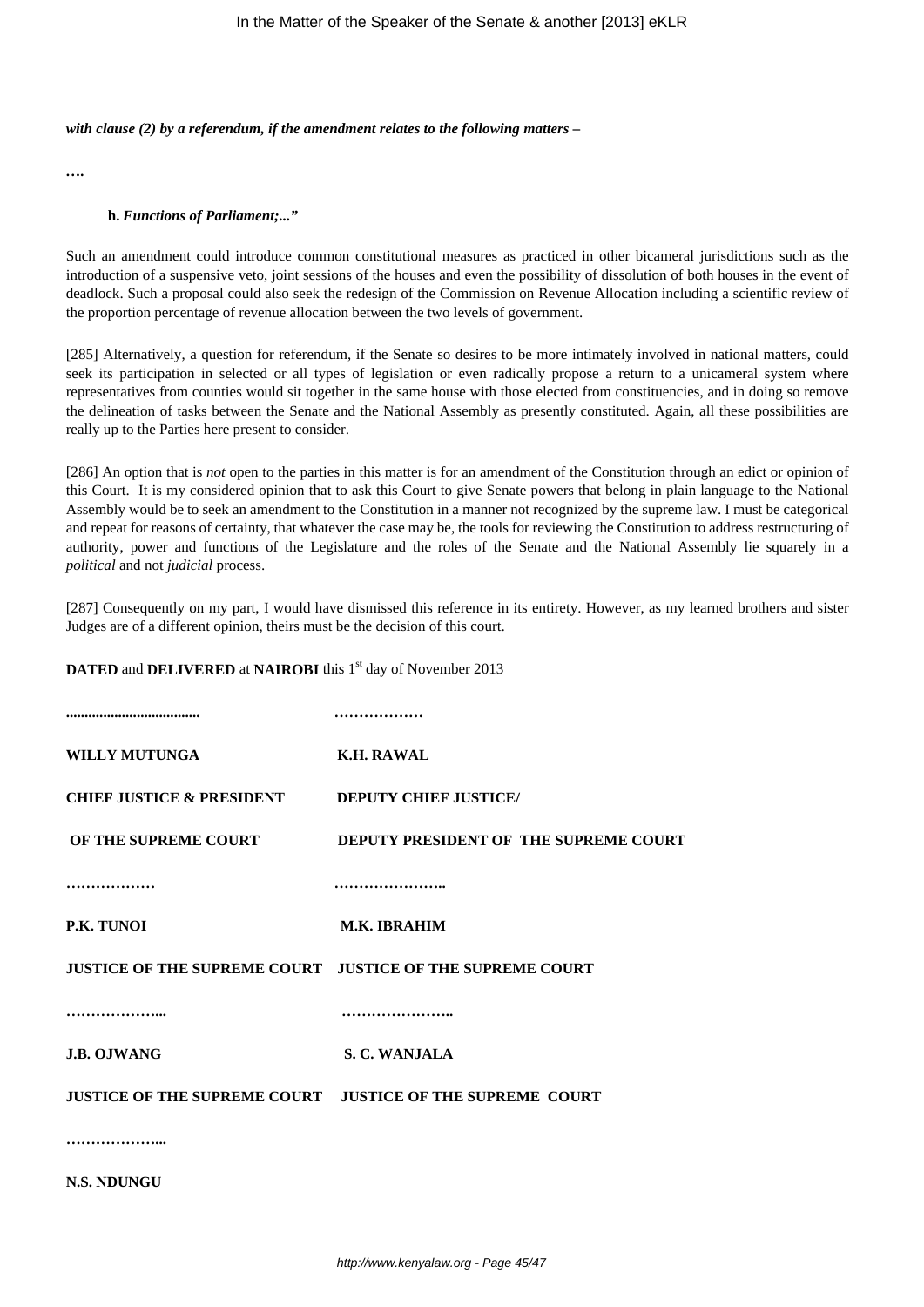# **JUSTICE OF THE SUPREME COURT**

**I certify that this is a true copy of the original**

#### **REGISTRAR**

#### **SUPREME COURT OF KENYA**

[1]Government of Kenya, *Geographical Dimensions of Well Being in Kenya: Where Are the Poor" Volume 1 and 11,* Ministry of Planning and National Development Nairobi, 2005; Society for International Development (SID), *Readings on Inequality in Kenya: Sectoral Dynamics and Perspectives*: SID, Nairobi, 2006.

[2]Government of Kenya, *Welfare Monitoring Surveys (1994 and 1997), the Kenya Demographic and Health Surveys (various issues); National Population Census.*

[3]*Ibid.*

[4]Duncan Okello and Kwame Owino, '*Socio-Economic Context of Governance in Kenya'*, in BujraAbdallah (ed), *Democratic Transition in Kenya: The Struggle from Liberal to Social Democracy*, African Centre for Economic Growth and Development Policy Management Forum, Nairobi, 2005, p. 205.

[5]*These are: promoting democratic and accountable exercise of power; fostering national unity amidst diversity; enabling selfgovernance of the people towards their interrogation of the State; recognising the right of communities to self-management and development; protecting and promoting the rights and interests of minorities and marginalised groups; promoting socio-economic development; ensuring equitable sharing of national and local resources; rationalising further decentralisation of State organs; and enhancing checks and balances.*

[6]Government of Kenya, *Final Report of the Taskforce on Devolved Government*, Office of the Deputy Prime Minister and Ministry of Local Government: Nairobi, 2011.